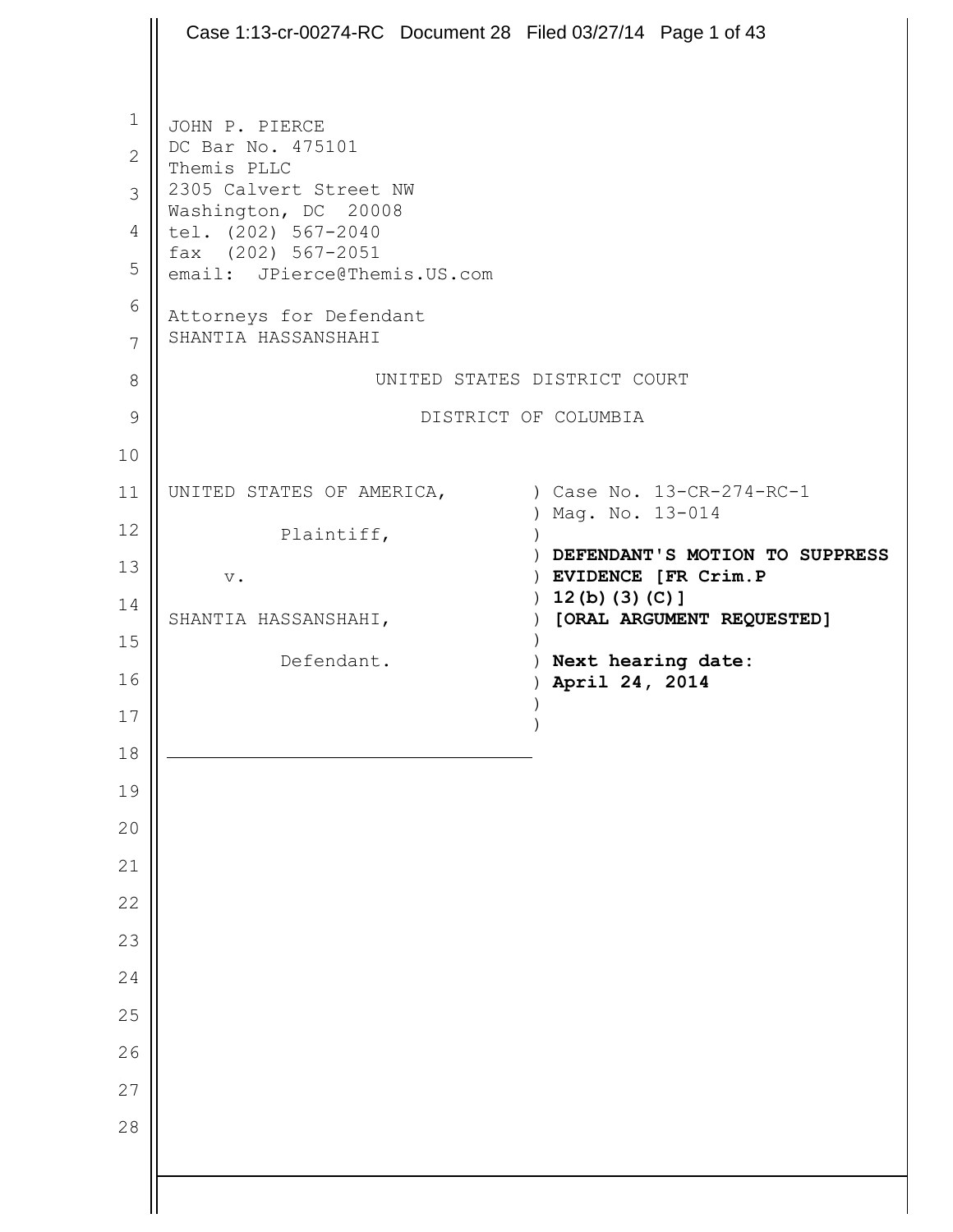|     |                             | TABLE OF CONTENTS                                                                                                                                                       |
|-----|-----------------------------|-------------------------------------------------------------------------------------------------------------------------------------------------------------------------|
|     |                             |                                                                                                                                                                         |
|     |                             |                                                                                                                                                                         |
|     |                             |                                                                                                                                                                         |
| Ι.  |                             | THE FILES AND RECORDS OBTAINED FROM THE COMPUTER<br>SEARCH SHOULD BE SUPPRESSED AS FRUITS OF THE<br>UNCONSTITUTIONAL BULK TELEPHONY METADATA PROGRAM  15                |
|     | Α.                          | The case against Mr. Hassanshahi derives entirely<br>from use of the Bulk Telephony Metadata Program<br>or an equivalent program.  15                                   |
|     | B.                          | What is the Bulk Telephony Metadata Program?  16                                                                                                                        |
|     | $\mathbb{C}$ .              | The BTMP and the instant database are not pen                                                                                                                           |
|     | $D$ .                       | Use of the BTMP database or the equivalent<br>database utilized in this case constituted an<br>unconstitutional search.  22                                             |
|     | $\boldsymbol{\mathrm{E}}$ . | The unreasonable search led directly and<br>proximately to the computer search and,<br>therefore, all data obtained from the computer                                   |
|     | F.                          | The same applies to any equivalent program.  25                                                                                                                         |
|     |                             | II. EVEN IF THE BTMP IS FOUND TO BE CONSTITUTIONAL, ITS<br>USE IN THIS CASE WAS UNLAWFUL AND THUS PER SE AN                                                             |
|     |                             | III. DEFENDANT IS ENTITLED TO DISCOVERY TO LEARN THE<br>PARAMETERS AND ORDERS GOVERNING THE INSTANT DATABASE<br>TO SEE IF THE ORDERS WERE FOLLOWED AND THE QUERY WAS    |
| IV. |                             | SEPARATELY, THE EVIDENCE SHOULD BE SUPPRESSED BECAUSE<br>THE GOVERNMENT LACKED REASONABLE SUSPICION TO CONDUCT<br>THE FORENSIC COMPUTER EXAMINATION IN LOS ANGELES.  28 |
|     | Α.                          | The nature of the computer search conducted in                                                                                                                          |
|     | B.                          | Reasonable suspicion under Cotterman  32                                                                                                                                |
|     | $C$ .                       | In this case, the government lacked reasonable<br>suspicion for the LAX computer search.  33                                                                            |
|     |                             |                                                                                                                                                                         |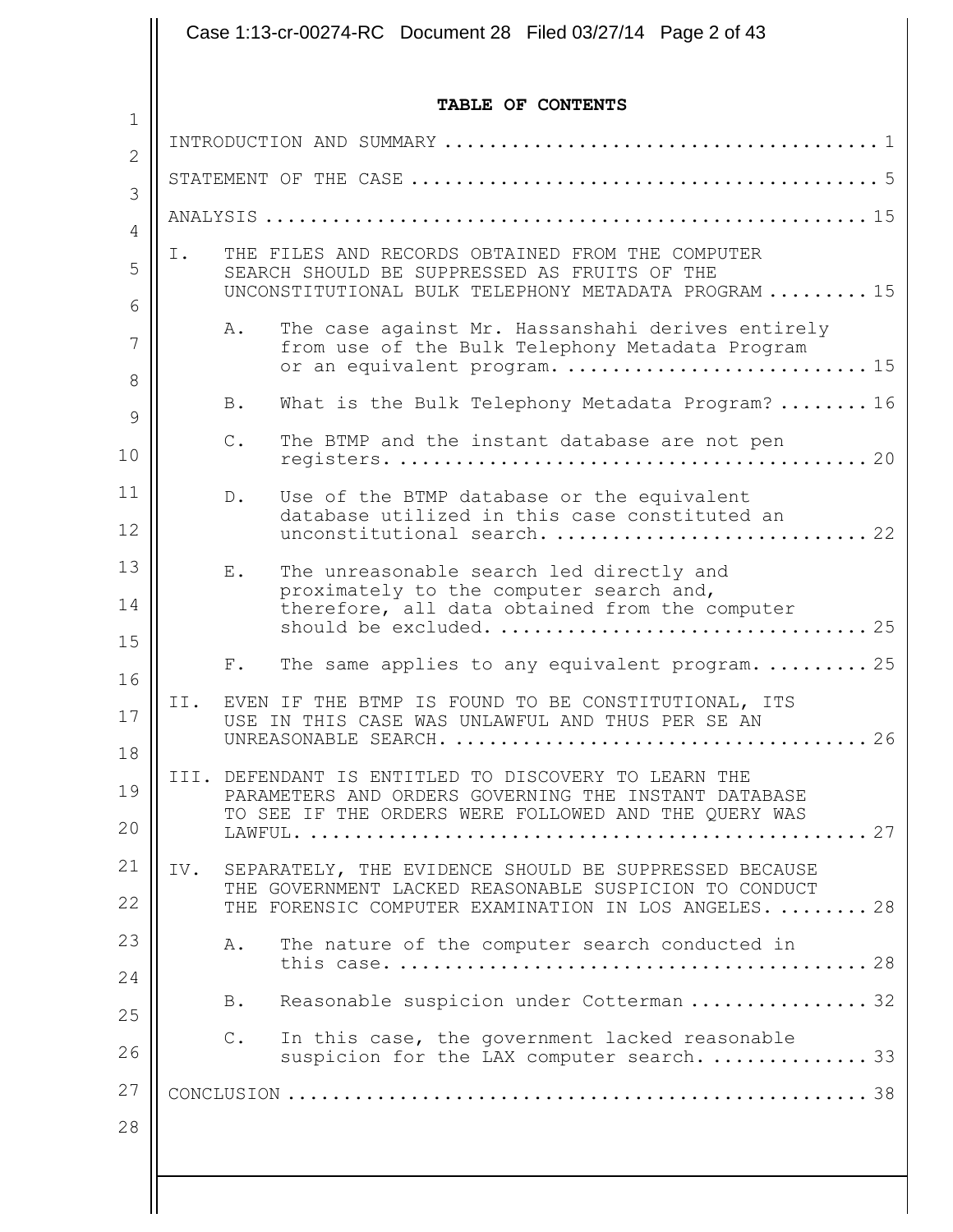|                  | Case 1:13-cr-00274-RC Document 28 Filed 03/27/14 Page 3 of 43                                         |
|------------------|-------------------------------------------------------------------------------------------------------|
|                  |                                                                                                       |
| $\mathbf{1}$     | TABLE OF AUTHORITIES                                                                                  |
| $\mathbf{2}$     | Klayman v. Obama,<br>957 F. Supp. 2d 1 (D.D.C. Dec. 16, 2013)                                         |
| 3                | $2,15 - 25$<br>15                                                                                     |
| $\overline{4}$   | Smith v. Maryland, 442 U.S. 735 (1979)<br>United States v. Arivizu, 534 U.S. 266 (2002).<br>31        |
| 5                | United States v. Cotterman,                                                                           |
| 6                | 709 F.3d 952 (9th Cir. 2013).<br>$4, 26 - 31$                                                         |
| $7\phantom{.0}$  | United States v. McCray, 148 F. Supp. 2d 379 (D.Del. 2001). 34                                        |
| 8<br>$\mathsf 9$ | United States v. Six hundred Thirty-nine Thousand Dollars,<br>955 F.2d 712 (D.C.Cir. 1992)<br>3,24    |
| 10               | United States v. Sokolow, 490 U.S. 1 (1989).<br>31                                                    |
| 11               | Washington v. Gilmore, 1998 U.S.Dist. LEXIS 17309, 1998 WL<br>774629 (N.D.Cal. Oct. 30, 1998)<br>4,35 |
| $12$             |                                                                                                       |
| 13               |                                                                                                       |
| 14               |                                                                                                       |
| 15               |                                                                                                       |
| 16               |                                                                                                       |
| 17               |                                                                                                       |
| 18               |                                                                                                       |
| 19               |                                                                                                       |
| 20               |                                                                                                       |
| 21               |                                                                                                       |
| 22               |                                                                                                       |
| 23               |                                                                                                       |
| 24               |                                                                                                       |
| 25               |                                                                                                       |
| 26               |                                                                                                       |
| 27               |                                                                                                       |
| 28               |                                                                                                       |
|                  |                                                                                                       |
|                  |                                                                                                       |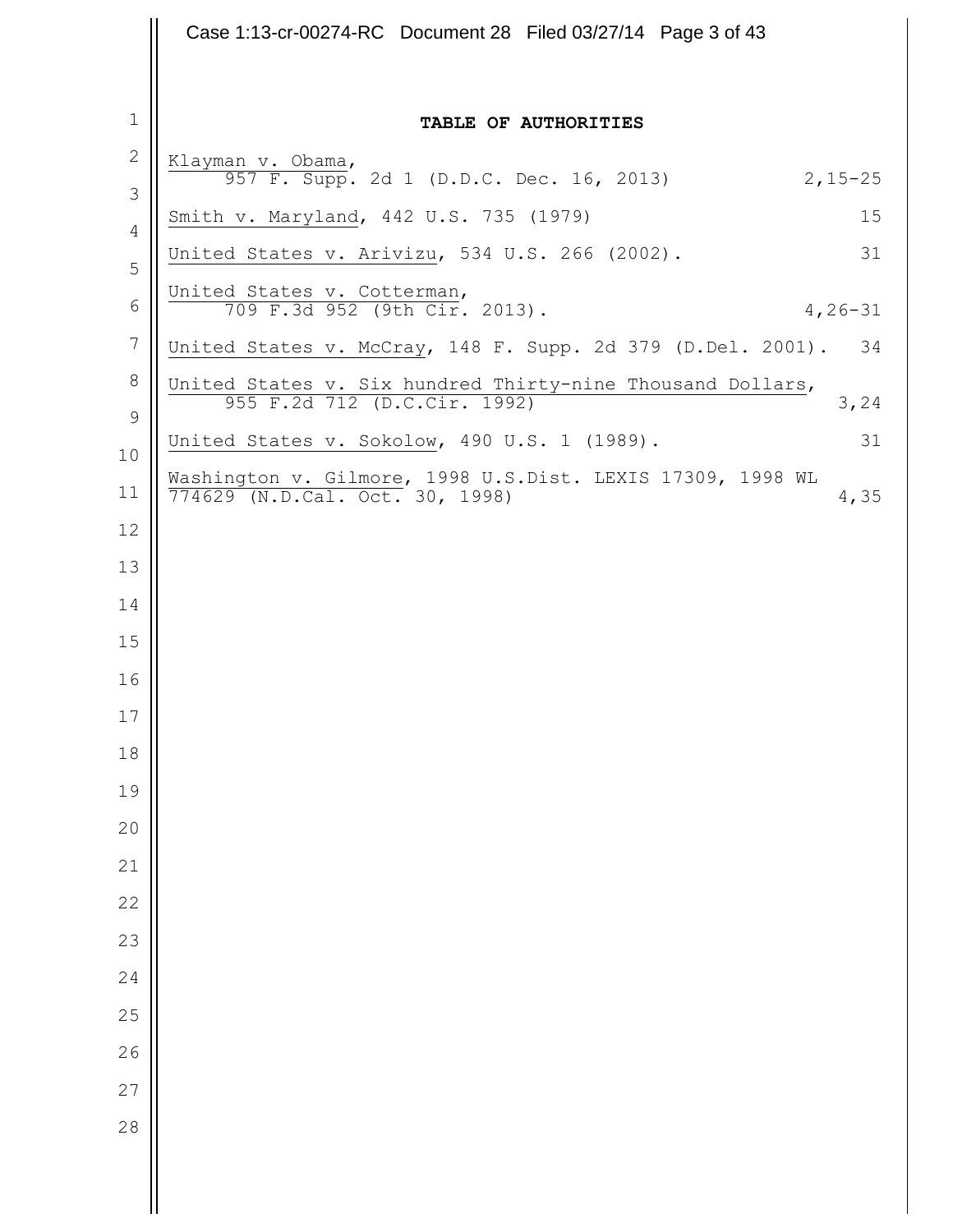1

#### **INTRODUCTION AND SUMMARY**

2 3 4 5 6 7 8 9 Defendant Shantia Hassanshahi, a U.S. citizen with no criminal record, is accused of some involvement in importing or attempting to import certain civilian electrical equipment to a private company in Iran. It is not clear from the complaint whether the equipment actually made it to Iran. It is undisputed that the equipment in question is non-military, nonnuclear-related and non-high-tech. **There is no accusation or suggestion whatsoever of violence or terrorism.**

10 11 12 13 14 15 16 *All* of the evidence against Mr. Hassanshahi came from or was directly derived from an offsite, multi-week, intensive forensic search and copying of all data and every file on the laptop computer and accompanying memory storage devices (thumb drives etc.) that accompanied Mr. Hassanshahi on his return to the United States through customs at Los Angeles International Airport on January 12, 2012. There was no search warrant.

17 18 19 20 21 22 23 24 25 26 27 According to the government's affidavit (attached as Exhibit A), the government conducted the forensic computer search of the computer as the direct and proximate result of information obtained from a massive historic database of telephone call log records. This is undoubtedly the so-called Bulk Telephony Metadata Program or some variant thereof, which has been in the news of late. The government claims it found records in the said database of an unspecified number of telephone calls, of unspecified duration, between an 818-area code number associated in some manner with Mr. Hassanshahi and a number in Iran associated with a person who may have been

28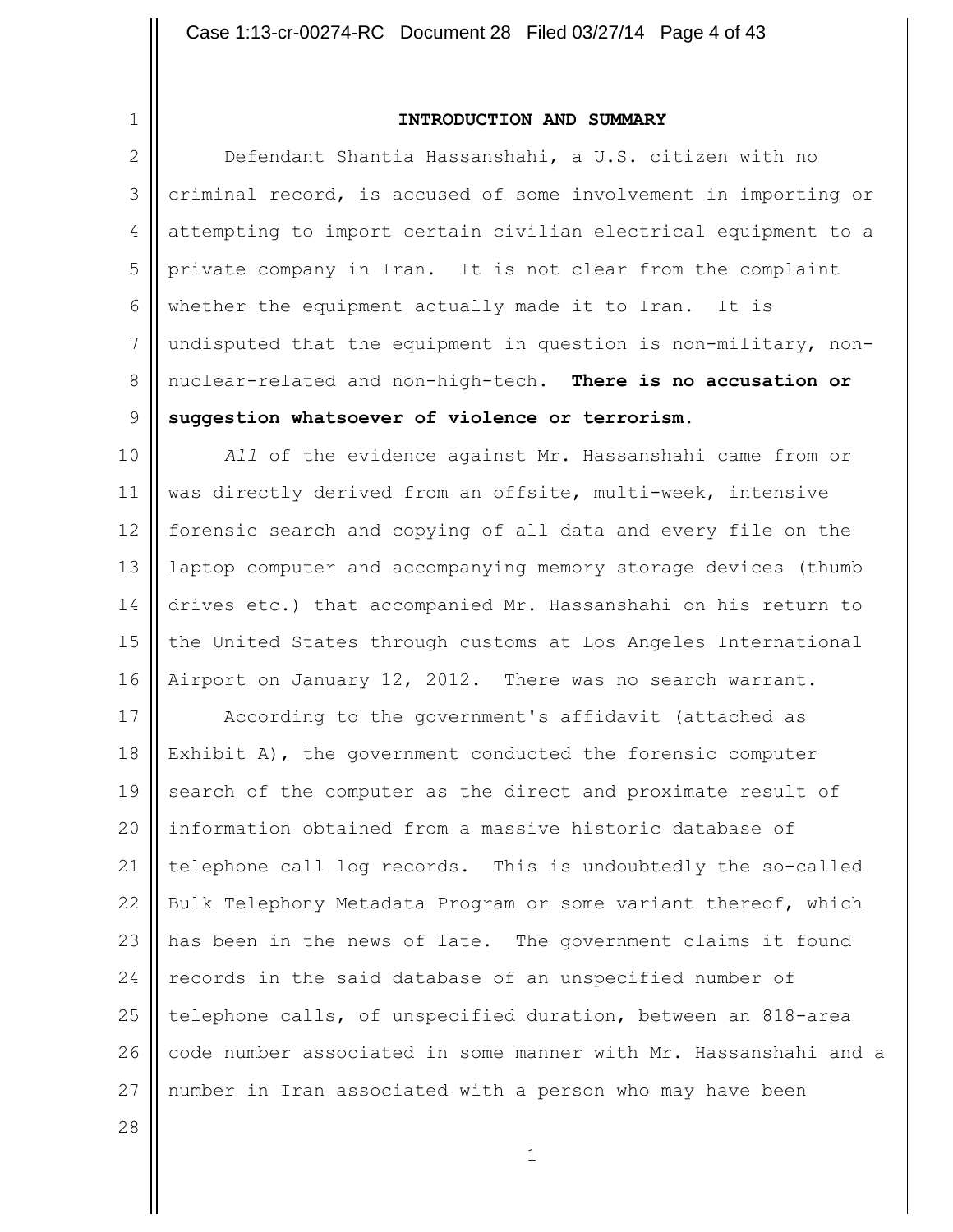1 seeking to purchase the electrical equipment.

2 3 4 5 6 7 8 9 10 11 12 13 14 15 16 The government does not have and does not claim to have recordings of the actual calls. Thus the government lacked, and still lacks, any evidence that the import of any goods, or indeed any suspicious topic of any kind, was actually discussed in the subject telephone calls. For all the government agents knew then or know now, the calls were purely personal or familyrelated. Indeed the agents did not and do not even know if Hassanshahi - or for that matter the person of interest in Iran – was actually on any of the calls. The database indicates only that a call was placed from telephone number X to telephone number Y, *not* who was actually on the call or what if anything was said on the call. Moreover, the 818 number is a Google internet number, so the call could literally have been placed from a computer terminal anywhere in the world by anyone with access to the Google account.

17 18 19 20 21 22 23 In any event it is undisputed that *but for* the use of the Bulk Telephony Metadata Program (BTMP) or an equivalent database, the government would not have had any interest in Mr. Hassanshahi and would not have conducted the computer search at all. There was no informant, no email and no other basis to focus on Mr. Hassanshahi *except* that which was obtained from using the BTMP database.

24 25 26 27 Defendant Hassanshahi accordingly moves to suppress all evidence obtained from the forensic examination/copying of the computer and related memory devices on the following grounds: 1. This Court, in Klayman v. Obama, 957 F. Supp. 2d 1, 41

28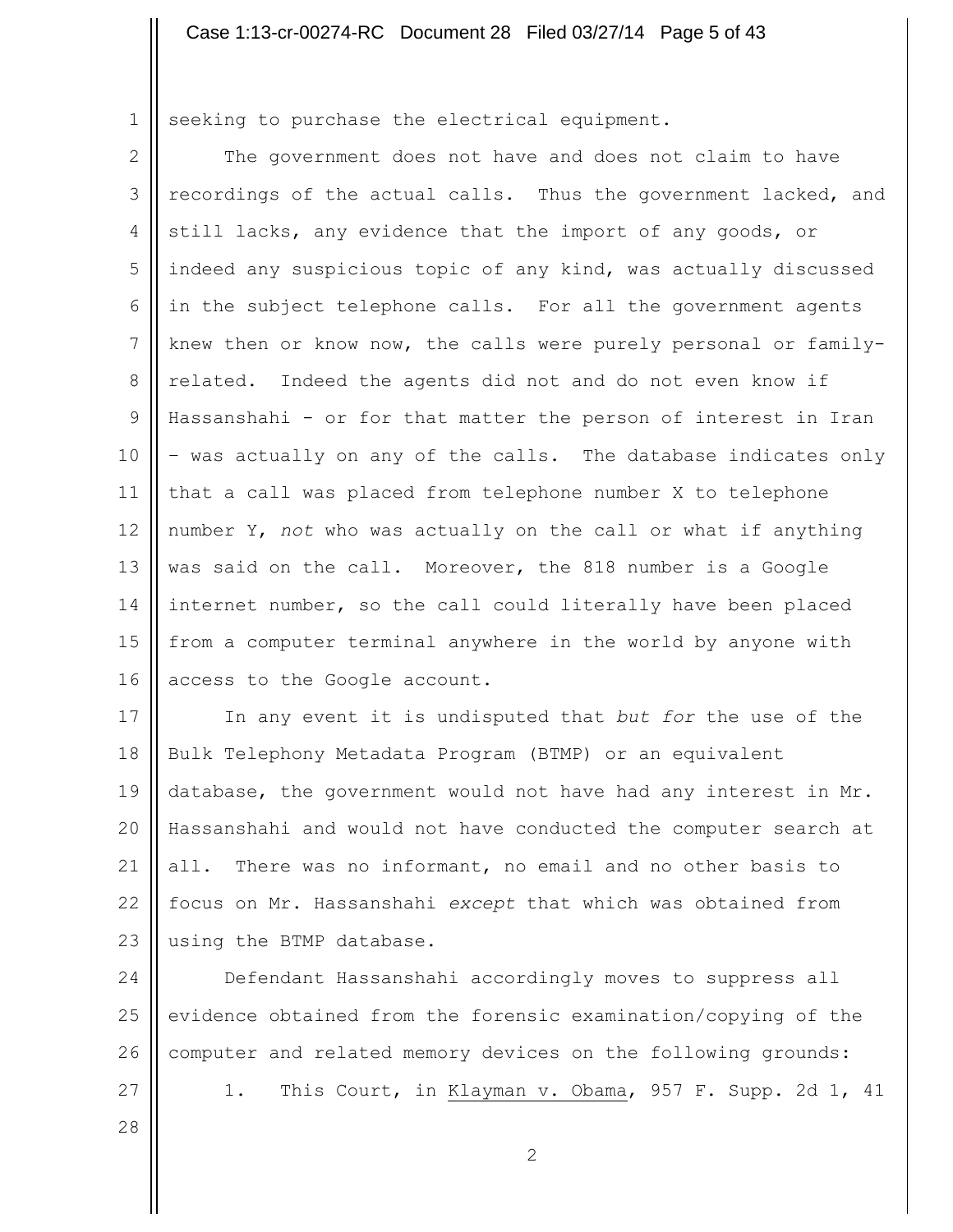#### Case 1:13-cr-00274-RC Document 28 Filed 03/27/14 Page 6 of 43

1 2 3 4 5 6 7 8 9 10 11 12 13 (D.D.C. Dec. 16, 2013)(J. Leon), recently determined, in the context of an order issued pursuant to a request for preliminary injunction, a "substantial likelihood" that the BTMP is an unreasonable search under the Fourth Amendment. If maintenance or use of the BTMP (especially without a specific warrant) is an unreasonable search, then any information directly derived from said use is "fruit of the poisonous tree" and should be suppressed. All data, documents and information obtained from the forensic search of the computer in this case should therefore be suppressed. United States v. Six hundred Thirty-nine Thousand Dollars, 955 F.2d 712, 719 (D.C.Cir. 1992) ("evidence obtained by exploiting the Fourth Amendment violation" shall be excluded.)

14 15 16 17 18 19 20 21 22 2. Even assuming the BTMP is constitutional, the governing orders and statutory authority provide that the BTMP database may only be consulted, without judicial approval, through use of "identifiers" (such as names or telephone numbers) associated with *terrorist activity.* Klayman, 957 F. Supp. 2d at 16. There was never any suggestion of terrorist activity in this case. Thus, use of the BTMP or an equivalent database, as was apparently used here, was outside even the government's own internal orders and authority.

23 24 25 26 27 **To summarize (1) and (2), either the database is unconstitutional, or the government did not follow its own rules and limitations restricting use of the database to terrorism issues. Either way, use of the database in this case was unconstitutional or unlawful and evidence derived therefrom** 

28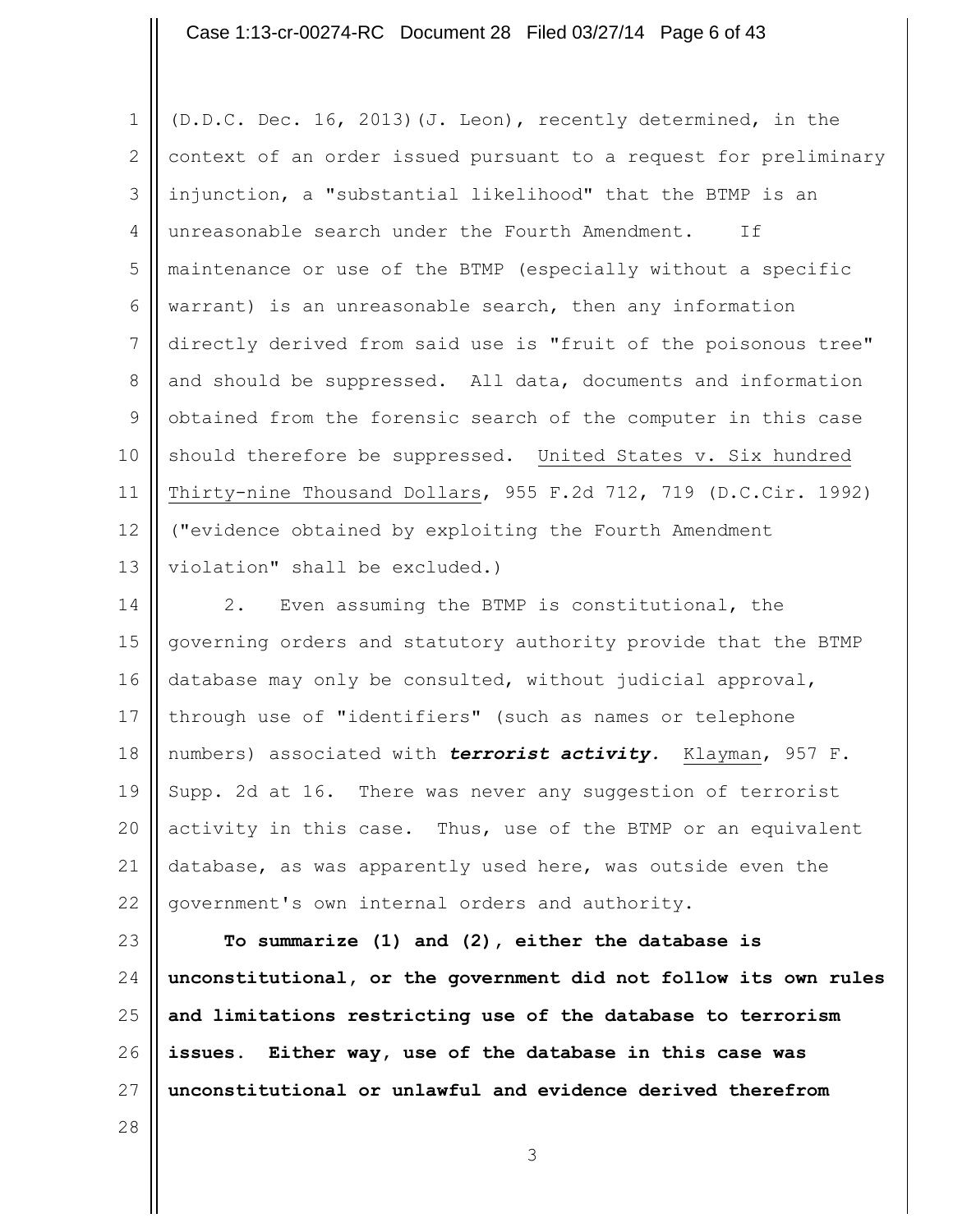#### 1 **should be suppressed.**

2 3 4 5 6 7 8 9 10 3. If the subject database was not the BTMP or an equivalent program, then defendant requests discovery and an evidentiary hearing to determine the nature, governing authority and prescribed limitations for the database utilized in this case. Defendant notes that whatever the specific database was, it *necessarily* resembles the BTMP in all constitutional respects: it is comprehensive, historic and aggregates data regarding telephone calls placed to or from U.S. citizens who are not under any suspicion of wrongdoing.

11 12 13 14 15 16 17 18 19 20 21 22 23 24 25 26 27 4. There are additional grounds for suppressing the evidence. When a computer search is conducted at Los Angeles International Airport ("LAX"), "reasonable suspicion" is required to conduct and sustain a comprehensive forensic computer/memory examination of the type conducted in this case. United States v. Cotterman, 709 F.3d 952, 963 (9th Cir. 2013). This is the type of articulable suspicion that would support a "Terry" stop and frisk in the street. The government's affidavit does not support reasonable suspicion for the computer examination in this case. If it did, by analogy, the government could "stop and frisk" everyone entering or leaving a house associated with a mobile phone number from which calls had been placed, at some point, to a suspected drug dealer, without any proof that any of the individuals had even actually spoken with the dealer much less had an illegal interaction with him. That is not the law. See, e.g., Washington v. Gilmore, 1998 U.S.Dist. LEXIS 17309, 1998 WL 774629 (N.D.Cal. Oct. 30, 1998)

28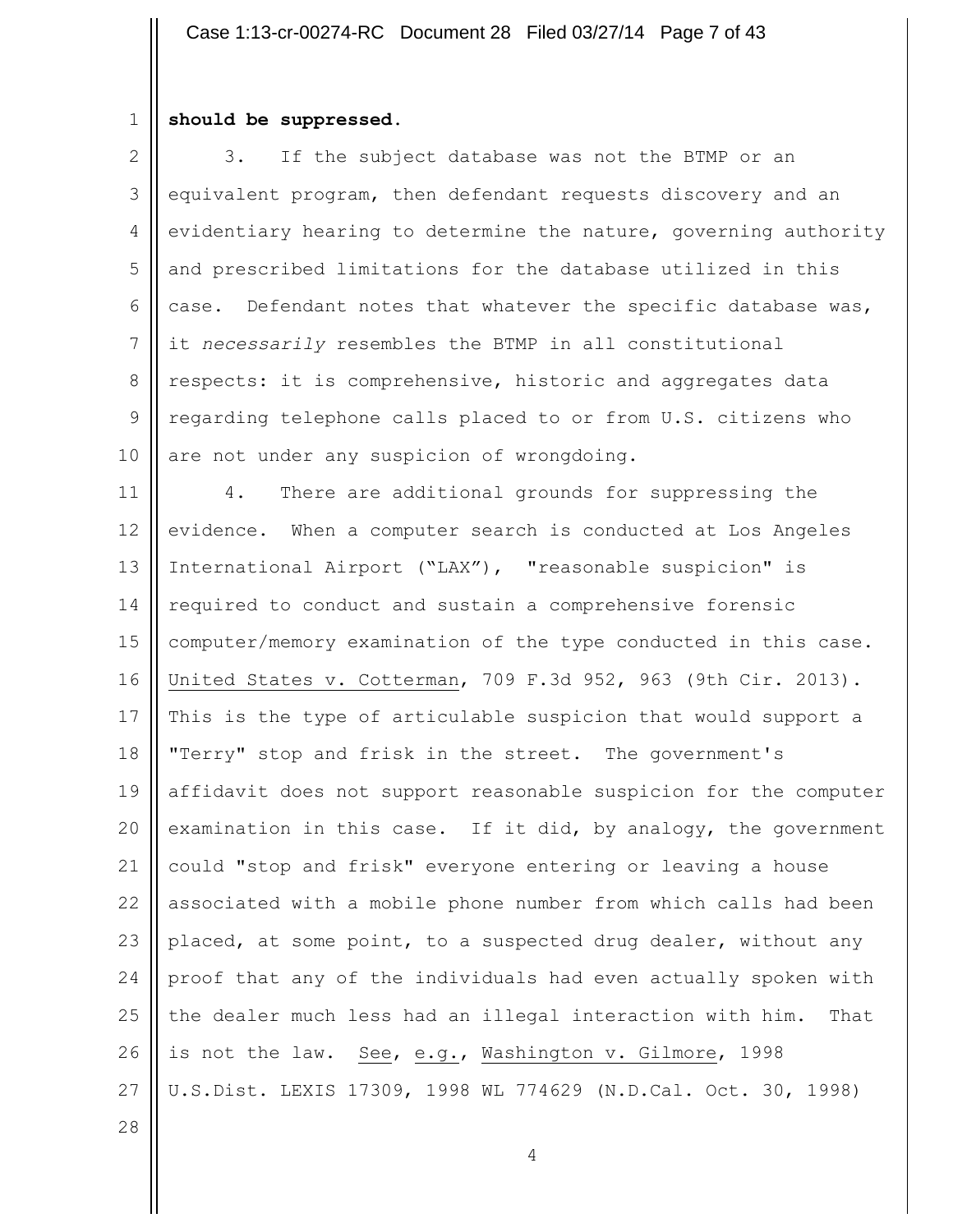## Case 1:13-cr-00274-RC Document 28 Filed 03/27/14 Page 8 of 43

| $\mathbf 1$     | (suspect's "huddling" with a known drug dealer did not                                                                                                                       |
|-----------------|------------------------------------------------------------------------------------------------------------------------------------------------------------------------------|
| 2               | constitute "reasonable suspicion" to stop and frisk suspect                                                                                                                  |
| 3               | absent some additional basis to infer criminal activity).                                                                                                                    |
| 4               | STATEMENT OF THE CASE                                                                                                                                                        |
| 5               | This factual statement consists of (a) facts taken directly                                                                                                                  |
| 6               | from the government's affidavit of Special Agent Joshua J.                                                                                                                   |
| $7\phantom{.0}$ | Akronowitz, attached to the complaint; (b) general background                                                                                                                |
| 8               | information or facts clearly appearing from the affidavit; and                                                                                                               |
| 9               | (c) facts inferable from the government's affidavit. If any                                                                                                                  |
| 10              | facts are disputed by the government, Mr. Hassanshahi requests                                                                                                               |
| 11              | an evidentiary hearing to determine any disputed facts.<br>The                                                                                                               |
| 12              | following typefaces are used for reference:                                                                                                                                  |
| 13              | This typeface is used for text copied directly from the government's affidavit.                                                                                              |
| 14              | Additional general background facts that should be undisputed<br>(such as the nature of Google phone accounts) are presented in                                              |
| 15              | this plain typeface.                                                                                                                                                         |
| 16              | Facts that are inferable from the government's affidavit are                                                                                                                 |
| 17              | presented in this italic typeface.                                                                                                                                           |
| 18              | FACTUAL STATEMENT<br>Fact No. 1:                                                                                                                                             |
| 19              | On August 16, 2011, an HSI-DC agent received an unsolicited e-mail from a voluntary                                                                                          |
| 20              | source associated with this investigation (the "Source" or "IT"), indicating that the<br>Source had received a request from "M. Sheikhi" ("Sheikhi"), on behalf of "Radyab   |
| 21              | Bartar Company," to buy protection relays manufactured by a company identified herein<br>as "COMPANY A." The Source stated that IT had information that "Sheikhi" sought the |
| 22              | protection relays for use in an Iranian power project, but IT would only discuss the matter                                                                                  |
| 23              | further with HSI agents in person.                                                                                                                                           |
| 24              | Fact No. 2:<br>Protection relays are used for civilian electrical supply.<br>They                                                                                            |
| 25              | are not military, nuclear or high-technology items.<br>There is no                                                                                                           |
| 26              | suggestion of terrorism or violence in this case.                                                                                                                            |
| 27              | Fact No. 3:                                                                                                                                                                  |
| 28              |                                                                                                                                                                              |
|                 | 5                                                                                                                                                                            |
|                 |                                                                                                                                                                              |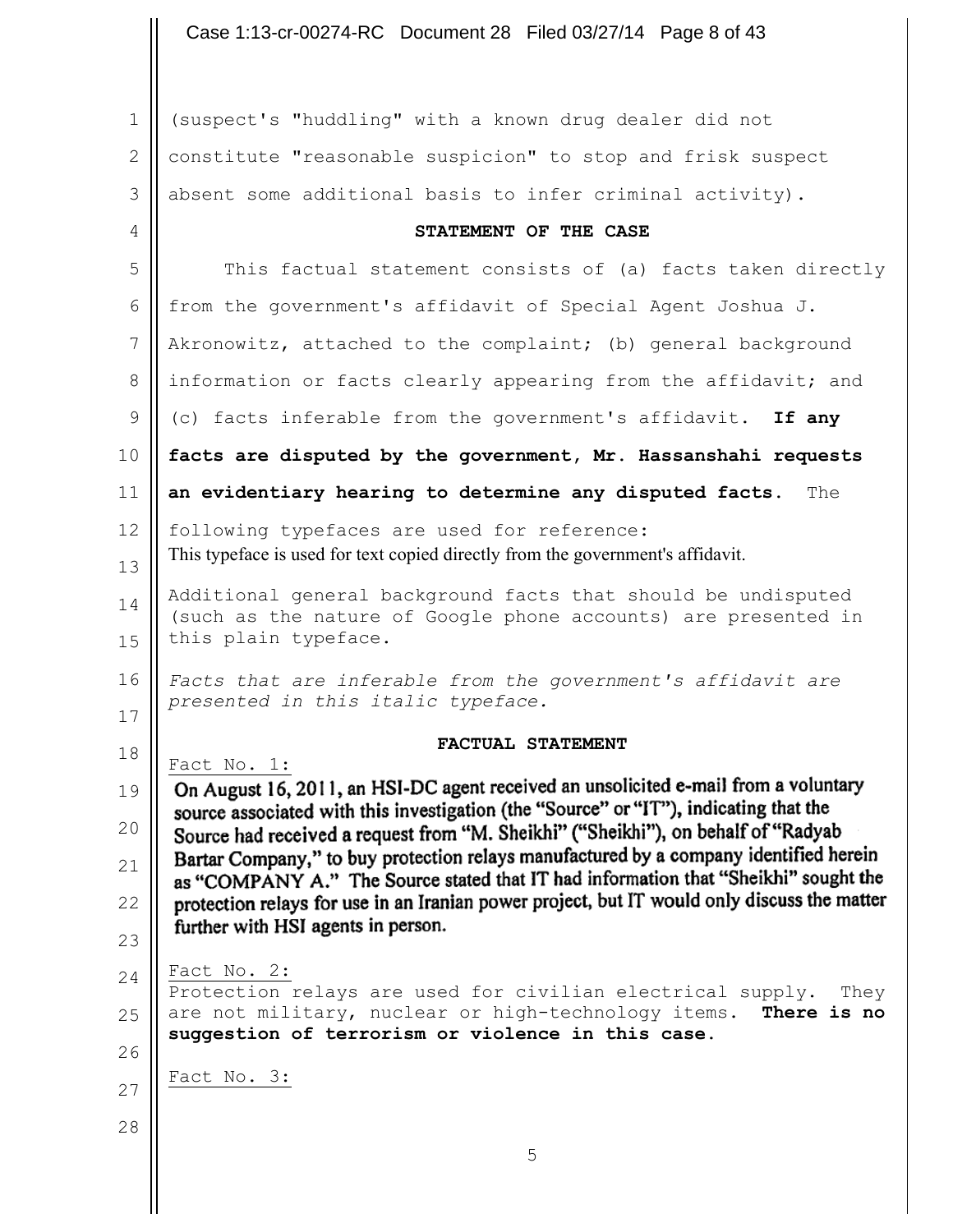Based on the above information, on or around September 20, 2011, I and another HSI-DC agent interviewed the Source. During the interview, the Source summarized his prior contacts and conversations with "Sheikhi", stating, in sum and substance:

Fact No. 4:

1

2

3

4

5

6

7

8

On or around August 6, 2011, "Sheikhi" e-mailed the Source and solicited the a. Source's assistance in procuring U.S.-origin protection relays for "Sheikhi's" company, Radyab Bartar Company, located in Iran. "Sheikhi" advised the Source that "Sheikhi" traveled to Vienna often, had an office there, and proposed that "Sheikhi" and the Source do business there.

 $\frac{\text{Fact No. 5:}}{\text{b}}$  "Sheikhi" also asked the Source whether, based on the Source's past professional 9 b. 10 experience, the Source would serve as a broker for the procurement of U.S.-origin protection relays for use in Iran. In particular, "Sheikhi" asked the Source to 11 identify U.S.-based entities with ties to "COMPANY A" that could assist with procuring protection relays from COMPANY A for export and end-destination in 12 Iran. "Sheikhi" further told the Source that if the Source was successful in brokering the procurement of protection relays from COMPANY A in this 13 instance, "Sheikhi" may seek to include the Source in similar and more profitable 14 procurement transactions in the future. The Source also gave HSI a copy of the above-referenced e-mail sent by "Sheikhi" to the Source. 15

16 17 Fact No. 6: A subsequent government affidavit identified COMPANY A as Areva, a French company.

18 19 Fact No. 7: There was and is no suggestion whatsoever of terrorism or violence of any kind.

21 Fact No. 8:

22 **There is no evidence or suggestion "Sheikhi" was or is involved or connected in any way with terrorism or violence.**

23 Fact No. 9:

24 25 26 The "Source" did not identify or refer in any way to defendant Shantia Hassanshahi. There was and is no evidence that Sheikhi's email that referred to procuring relays, was sent to defendant Hassanshahi. No informant, anonymous or otherwise, ever referred to Mr. Hassanshahi.

27 Fact No. 10:

28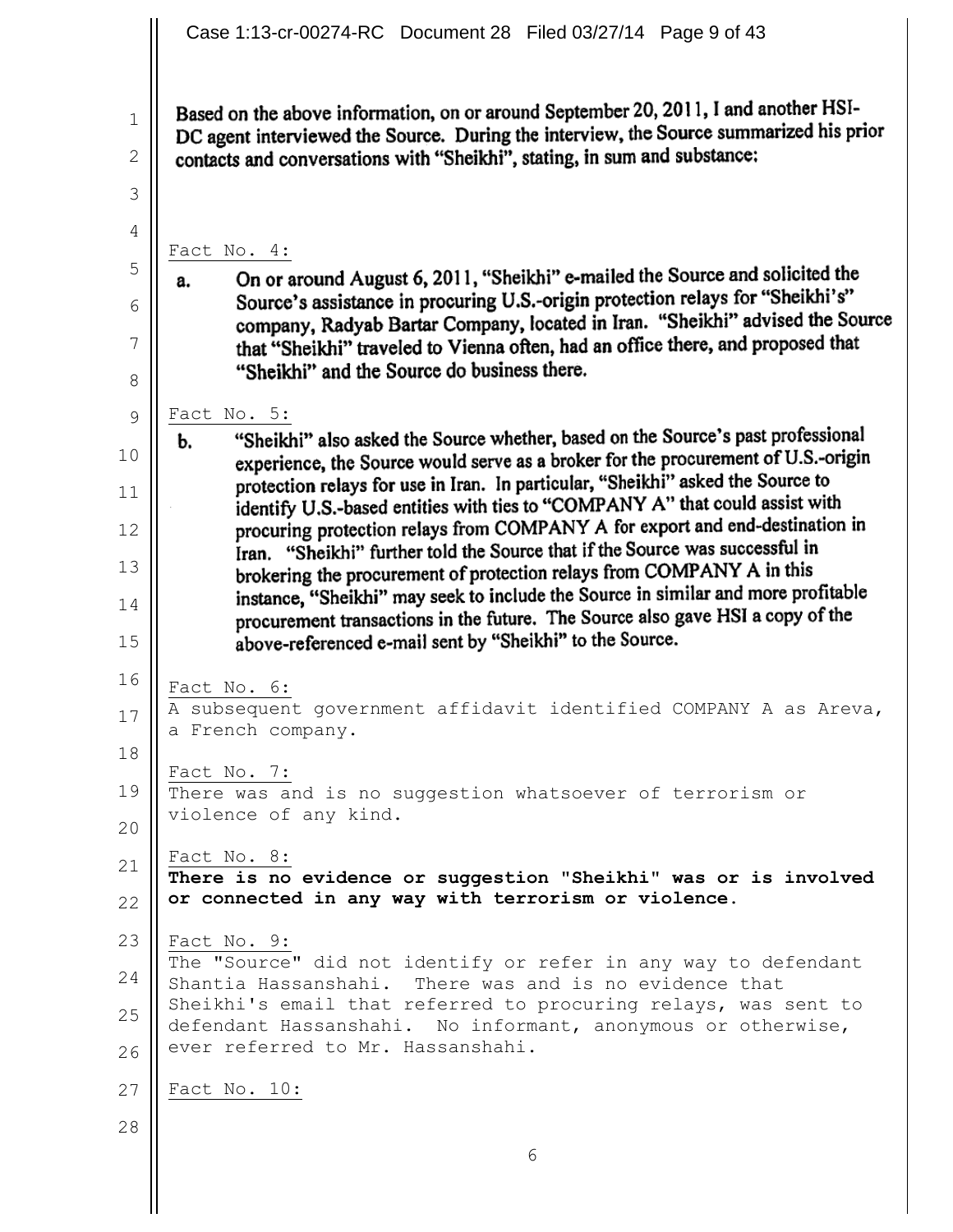After interviewing the Source, I independently sought to corroborate the Source's information concerning "Sheikhi" and "Radyab Bartar Company," and their purported interest in procuring U.S.-origin protection relays manufactured by "COMPANY A" for use in Iranian power grids. My investigation revealed the following:

1

2

3

4

5

6

7

8

9

10

11

12

 $\frac{\text{Fact No. 11:}}{\text{a.}}$  A review of "Sheikhi's" business card, which was included in the e-mail from a. "Sheikhi" to the Source, indicated that: (1) "Sheikhi's" full name is Manouchehr "Sheikhi"; (2) "Sheikhi" purports to be the "General Manager" for Radyab Bartar Company; (3) the business address listed for Radyab Bartar Company is in Tehran, Iran; (4) the listed business telephone numbers for "Sheikhi" at Radyab Bartar Company begin with "98"—the country code for the Islamic Republic of Iran.

Fact No. 12:

The affidavit does not reveal the actual telephone number on Sheikhi's business card.

13 Fact No. 13:

According to open source information, Radyab Bartar Company's website, b. www.radyabco.com, was registered with Night and Day Designers at 14 www.shaborooz.ir, and by a registrant having an address in Tehran, Iran. Based 15 on my experience, I know that website domain addresses having the suffix ending in "ir" resolve to Iran. 16

17 Fact No. 14:

18 19 20 There is no claim that Sheikhi's name, email, company name, telephone number was associated with terrorist activity (for example, that a call had ever been placed from a telephone number of a known terrorist to Sheikhi's number).

21

 $\frac{\text{Fact No. } 15:}{c.}$  According to open source information, COMPANY A is an international c. 22 company based in France with manufacturing plants and offices in the United States, Canada, and Australia, specializing in the business of manufacturing 23 sophisticated protection relays for use in various electrical systems, including 24 electrical power grids.

7

25 Fact No. 16:

- 26
- 27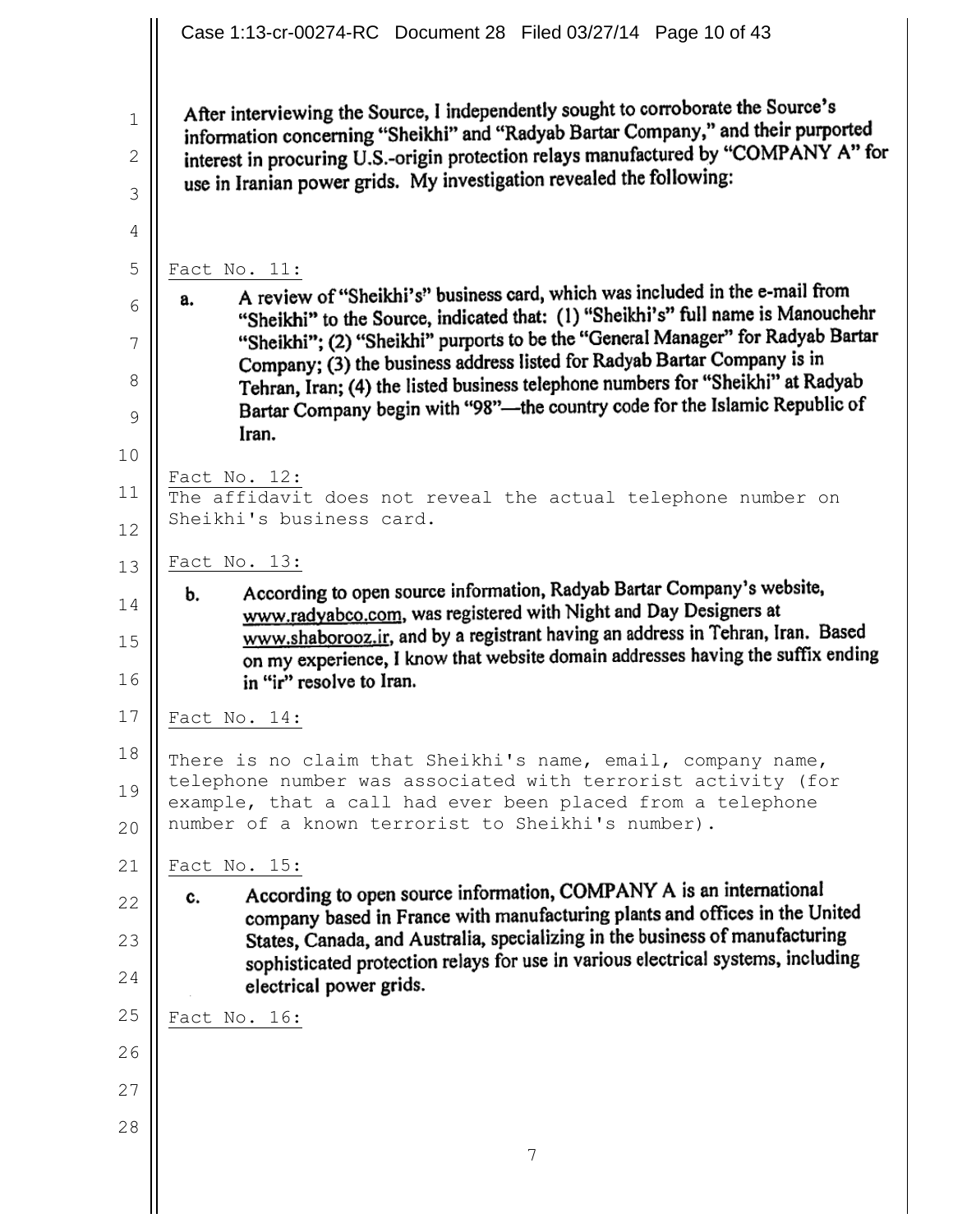Using the business telephone number associated with "Sheikhi", I searched HSIaccessible law enforcement databases, in furtherance of identifying potential U.S.-based targets engaged in the sale or export of protection relays for use in the Iranian electrical power grid. As a result of my search, I discovered telephone call log records indicating that a number of telephone calls between "Sheikhi's" known business telephone number and telephone number 818-971-9512 had occurred within a relatively narrow time frame. Based on my training and experience, I know that area code "818" is an area code originating in Los Angeles County, CA.

Fact No. 17:

There was no use of a "pen register" or other surveillance, authorized or otherwise, of Sheikhi's telephone number or email address, at any time.

10

1

2

3

4

5

6

7

8

9

Fact No. 18:

11 12 13 14 15 16 17 18 19 *The "HSI-accessible law enforcement databases" appears to refer to the Bulk Telephony Metadata Program or some equivalent bulk telephone data collection program. This is a program under which the United States Government has been collecting and retaining a record of essentially every telephone call to or from every United States telephone number. At a known minimum, the government has collected and retained information including: the number from which the call was placed, the number dialed, and the date/time and possibly the duration of the call. Klayman v. Obama, 957 F. Supp. 2d 1, 14 (2013). Importantly, the program and the database collects and retains phone call data from and involving more or less all Americans, without prior evidence of, indeed without regard to, wrongdoing or even alleged wrongdoing. Simply put, details of every call placed or received by anyone, go into the database.*

20 Fact No. 19:

21 22 23 24 25 26 *Alternatively the government utilized some other historic, comprehensive database of calls placed to and from U.S. phone numbers of U.S. citizens not suspected of any wrongdoing at the time of data collection. For example this might be a database of phone records of every call ever placed to or from Iran to or from any telephone number in the United States. If the database were operated in some other fashion, it would not have contained the data retrieved or would not have been searchable in the manner. Therefore in every constitutional respect, the utilized database resembles the BTMP subject of Klayman.*

27 Fact No. 20:

28

It appears the government "queried" the database by inputting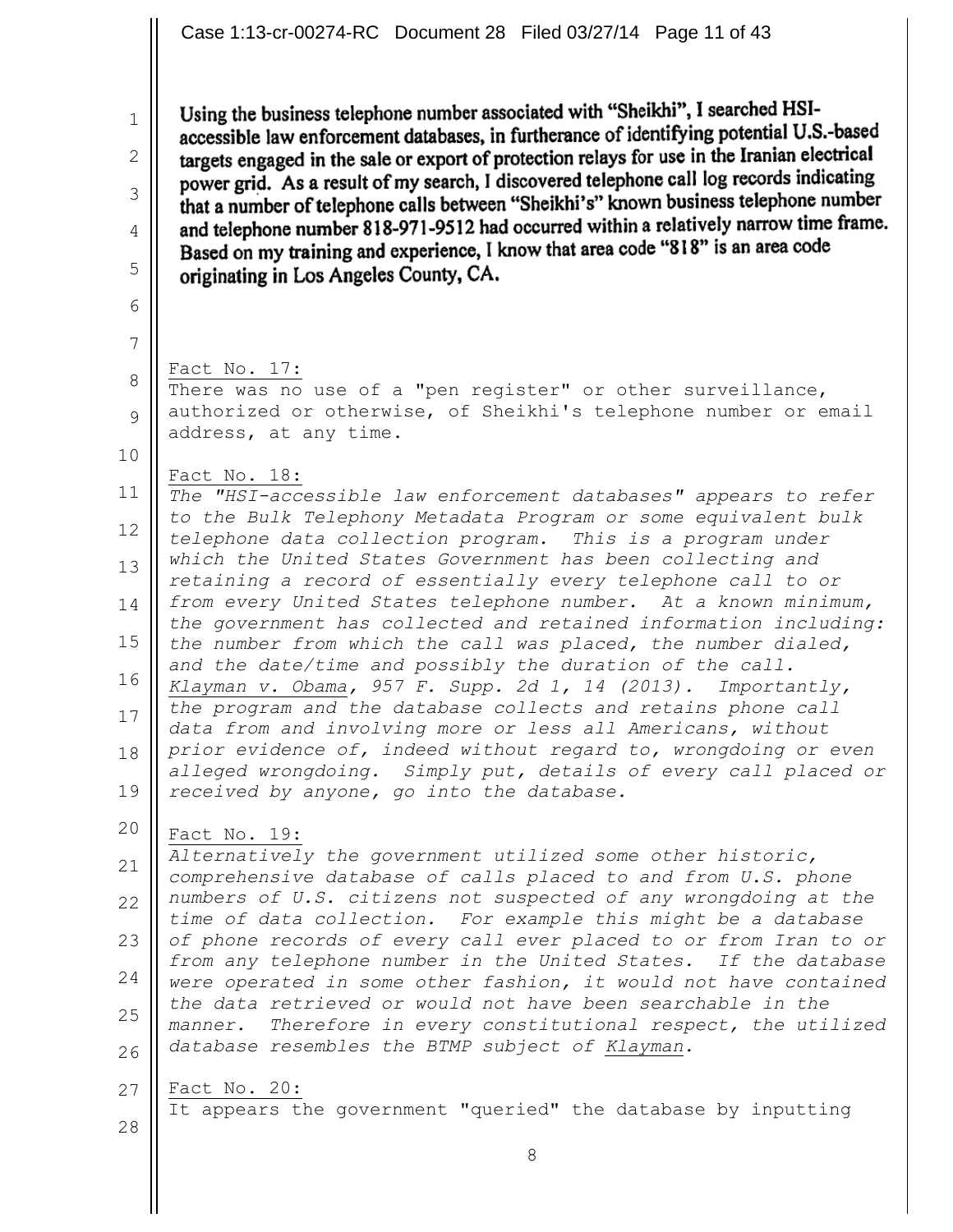|                          | Case 1:13-cr-00274-RC Document 28 Filed 03/27/14 Page 12 of 43                                                                                                                                                                                                                                                                                        |
|--------------------------|-------------------------------------------------------------------------------------------------------------------------------------------------------------------------------------------------------------------------------------------------------------------------------------------------------------------------------------------------------|
| 1<br>$\overline{2}$      | Sheikhi's telephone number (the "query") on Sheikhi's card (on<br>the email to Source) and retrieved all calls placed to/from any<br>U.S. telephone number to the Sheikhi number.                                                                                                                                                                     |
| 3<br>4                   | Fact No. 21:<br>There was no search warrant or other judicial authorization for<br>the search.                                                                                                                                                                                                                                                        |
| 5<br>6<br>7              | Fact No. 22:<br>The search was not conducted through a "query" using an<br>"identifier" (e.g. name, telephone number, etc.) associated with<br>terrorist activity.                                                                                                                                                                                    |
| 8<br>$\mathcal{G}$<br>10 | Fact No. 23:<br>There is no evidence given of the date, specific frequency or<br>duration of the calls from the "Sheikhi" phone number to 818-<br>$971 - 9512.$                                                                                                                                                                                       |
| 11<br>12                 | Fact No. 24:<br>The government had, and has no evidence as to who was on the<br>calls, at either end (Sheikhi's phone number or the 818 number).                                                                                                                                                                                                      |
| 13<br>14<br>15<br>16     | Fact No. 25:<br>The government had, and has no evidence of what, if anything was<br>discussed on any of the telephone calls. In particular, there<br>was, and is no evidence that any wrongdoing of any kind was<br>discussed on the calls. All that appeared at the time and still<br>appears, these were personal calls with no business component. |
| 17<br>18                 | Fact No. 26:<br>Telephone number 818-971-9512 was and is a Google phone number<br>(see below from Exhibit A).                                                                                                                                                                                                                                         |
| 19<br>20<br>21<br>22     | Fact No. 27:<br>Google phone numbers are not landlines and are not confined to<br>any geographic location. The user is given a choice of area<br>codes when setting up the account, and can select any area code<br>anywhere in the U.S.                                                                                                              |
| 23<br>24<br>25           | Fact No. 28:<br>Any person with the username and password, not just the person<br>who set up the account, can access the Google phone number and<br>place and receive calls from/at the Google phone number from any<br>Internet connection in the world.                                                                                             |
| 26                       | Fact No. 29:                                                                                                                                                                                                                                                                                                                                          |
| 27                       |                                                                                                                                                                                                                                                                                                                                                       |
| 28                       | 9                                                                                                                                                                                                                                                                                                                                                     |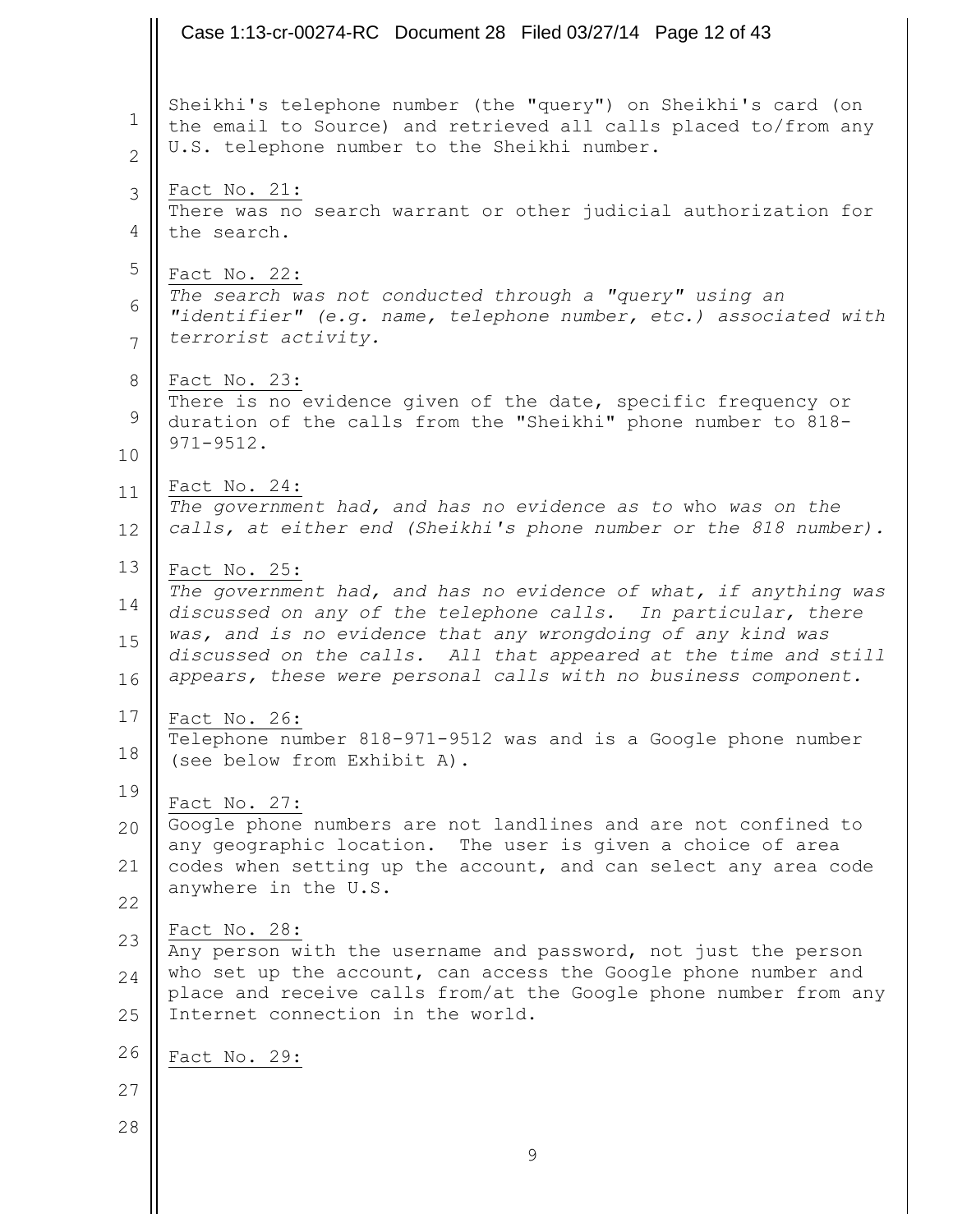|                                   | Case 1:13-cr-00274-RC Document 28 Filed 03/27/14 Page 13 of 43                                                                                                                                                                                                                                                                                                                                                                                                                                                                                                                                                                                       |  |  |  |  |  |
|-----------------------------------|------------------------------------------------------------------------------------------------------------------------------------------------------------------------------------------------------------------------------------------------------------------------------------------------------------------------------------------------------------------------------------------------------------------------------------------------------------------------------------------------------------------------------------------------------------------------------------------------------------------------------------------------------|--|--|--|--|--|
| $\mathbf{1}$<br>$\mathbf{2}$<br>3 | On or about October 6, 2011, I prepared and served an Administrative Export<br>Enforcement Subpoena for subscriber information for telephone number 818-971-9512<br>on Google, Inc. ("Google"), the U.S.-based service provider. In response, Google<br>produced the following subscriber information for the telephone number:                                                                                                                                                                                                                                                                                                                      |  |  |  |  |  |
| 4<br>5<br>6<br>7<br>8             | Shantia HASSANSHAHI<br>Name:<br>shantia34@gmail.com<br>E-mail:<br>1636 Castlehill Ct., Westlake Village, CA 91361<br>Address:<br>Alt Phone Number: 805-857-4669<br>2010 Jun 17 09:52:20<br>Created on:<br>72.134.19.172<br>Signup IP:                                                                                                                                                                                                                                                                                                                                                                                                                |  |  |  |  |  |
| 9<br>10<br>11                     | Fact No. 30:<br>This information reveals and revealed only that the above name<br>and address was input when the Google telephone number account<br>was set up.                                                                                                                                                                                                                                                                                                                                                                                                                                                                                      |  |  |  |  |  |
| 12<br>13<br>14                    | Fact No. 31:<br>The government did not check any billing information to see if<br>Shantia Hassanshahi was actually paying for the Google telephone<br>number.                                                                                                                                                                                                                                                                                                                                                                                                                                                                                        |  |  |  |  |  |
| 15<br>16<br>17                    | Fact No. 32:<br>In any event, as explained above, given the nature of the<br>telephony database and the Google phone number, the government<br>had no evidence that defendant Hassanshahi was actually on any<br>of the alleged phone calls, or that anything substantive or<br>unlawful was discussed by anyone on the calls.                                                                                                                                                                                                                                                                                                                       |  |  |  |  |  |
| 18                                | Fact No. 33:                                                                                                                                                                                                                                                                                                                                                                                                                                                                                                                                                                                                                                         |  |  |  |  |  |
| 19<br>20<br>21<br>22<br>23<br>24  | In addition, Google produced call log information for the telephone number during the<br>period of September 6, 2011, to October 6, 2011, which revealed numerous outgoing<br>calls made to telephone number 98-938-1911602. Again, based on my training and<br>experience, I know that the country code for the Islamic Republic of Iran is "98."<br>Accordingly, it appeared that HASSANSHAHI, using a U.S.-based telephone number<br>suspected of having a connection to the suspected procurement network (i.e., 818-971-<br>9512), made numerous calls to the same Iranian-based telephone number during a<br>relatively finite period of time. |  |  |  |  |  |
| 25<br>26<br>27<br>28              | Fact No. 34:<br>The government's affidavit does not contend that the Iranian<br>telephone number given, 98-938-1911602, is that of Sheikhi.<br>Indeed the affidavit does not reveal Sheikhi's telephone number.<br>Therefore, while the affidavit is carefully worded to imply,<br>without so saying, that 98-938-1911602 is Sheikhi's number, in                                                                                                                                                                                                                                                                                                    |  |  |  |  |  |
|                                   | 10                                                                                                                                                                                                                                                                                                                                                                                                                                                                                                                                                                                                                                                   |  |  |  |  |  |

 $\begin{array}{c} \hline \end{array}$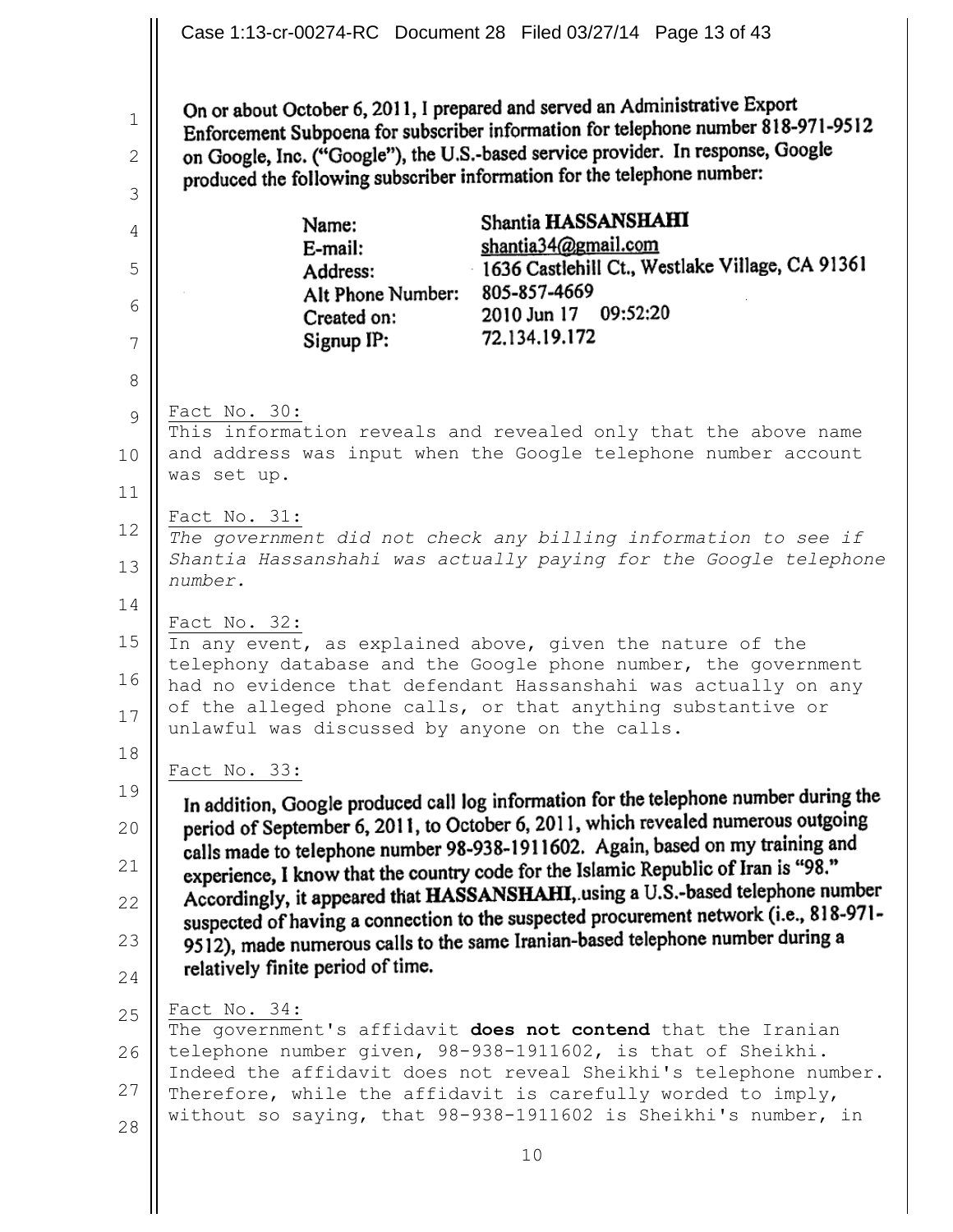Case 1:13-cr-00274-RC Document 28 Filed 03/27/14 Page 14 of 43fact this is never stated or claimed and it is therefore **not** 1 Sheikhi's number. 2 Fact No. 35: *The only inference is that 98-938-1911602 is not Sheikhi's*  3 *number. Therefore, all the government knew or now knows is that*  4 *in September-October 2011, calls were made from 818-971-9512 to 98-938-01911602, a number associated with Iran but not, so far*  5 *as appears, Sheikhi.* 6 Fact No. 36: The affidavit is also carefully worded to imply, without so 7 saying, that the September-October 2011 phone calls are the same as the calls retrieved from the telephony database between 818- 8 971-9512 and Sheikhi's business number. This in turn implies 9 that the calls between the 818 number and Sheikhi's business number took place in September-October 2011. But in fact this 10 is never actually stated and this is not the case. The September-October 2011 telephone calls referenced in the 11 affidavit, were to a different number unrelated to Sheikhi. 12 Fact No. 37: 13 *Again, because 818-971-9512 is a Google number, the September-October 2011 calls, or any calls anytime from 818-971-9512 could*  14 *have been placed by anyone, at any location in the world, and not necessarily by Mr. Hassanshahi.* 15 Fact No. 38: 16 *Even assuming Mr. Hassanshahi placed the September-October 2011* 17 *calls, these calls were entirely personal or to a family member and bore no relationship to Sheikhi or to business of any kind.* 18  $\frac{\text{Fact No. 39:}}{\text{Based on the above information, on or about December 20, 2011, I prepared and served}}$ 19 an Administrative Export Enforcement Subpoena for subscriber information and recent 20 Internet protocol logs for HASSANSHAHI's purported e-mail account, 21 shantia34@gmail.com, on Google. On January 10, 2012, Google produced Internet protocol information concerning the e-mail account, which indicated that 22 HASSANSHAHI accessed the e-mail account twenty-four times from December 8-15, 23 2011, while located in Iran. 24 Fact No. 40: 25 A Google email (or googlemail or "gmail") account can be accessed by anyone with the email address and password. 26 27 Fact No. 41: Google keeps records of the IP address (or apparent IP address) 28 11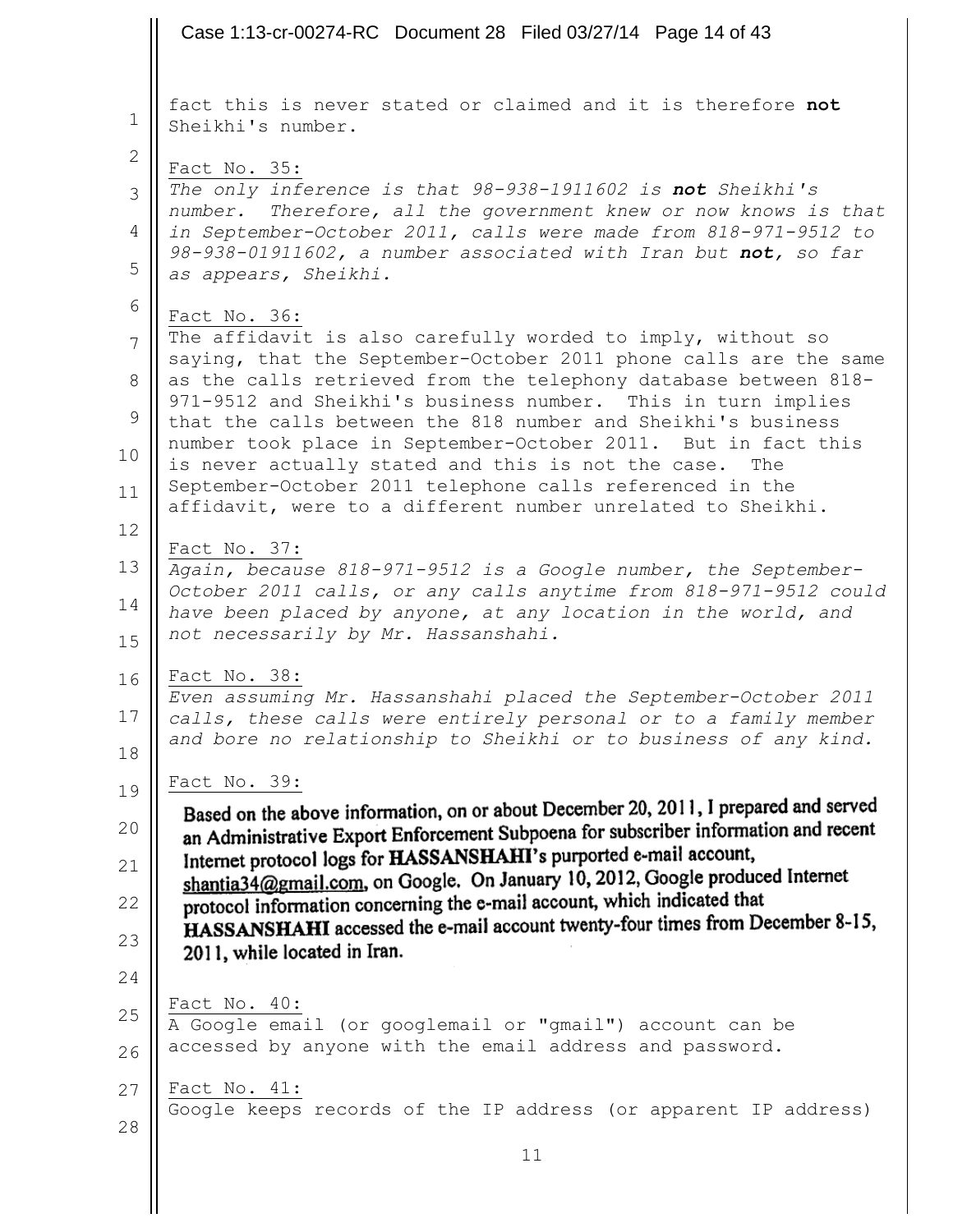Case 1:13-cr-00274-RC Document 28 Filed 03/27/14 Page 15 of 43

of the computer that accesses the googlemail account. It is 1 this record that was produced to the government pursuant to subpoena. These records do not show, and cannot show, which 2 *individual* accessed the account. Again, any person with the password can access the account. 3 4 Fact No. 42: *Contrary to the affidavit, the records obtained showed only that* 5 *the gmail account was accessed from an IP address apparently in Iran, not that Mr. Hassanshahi was the person accessing the*  6 *account.* 7 Fact No. 43: It is well-known in Internet circles, and should certainly be 8 well known to the government affiant, that many people around 9 the world utilize VPNs. A VPN is an internet service that disguises the user's true IP address. For example a user in 10 Turkey might appear to have an IP address in Iran. 11 Fact No. 44: *The government never excluded the possibility of use of a VPN in*  12 *connection with the subject Google telephone number or email*  13 *account.* 14 Fact No. 45: Because a VPN could have been used, the government could not 15 have and cannot be sure of the true location, let alone identity, of the person who accessed the subject email account. 16 17 Fact No. 46: *Contrary to the affidavit, because of the nature of the Google*  18 *account and the possible use of VPNs, the government had no conclusive information that defendant Hassanshahi accessed the*  19 *email account, or that the account was accessed from Iran.* 20 Fact No. 46: There was no evidence of any emails from the subject Google 21 email account to or from Sheikhi's email account. 22 Fact No. 47: 23 On January 11, 2012, I received information indicating that HASSANSHAHI would be flying into the Los Angeles International Airport (LAX) on Lufthansa Airlines (LH) 24 flight #456 from Frankfurt, Germany. Accordingly, I requested that HSI Los Angeles, 25 CA (HSI-LAX) conduct a secondary examination of HASSANSHAHI upon his 26 anticipated arrival into the United States. 27 Fact No. 48: 28 12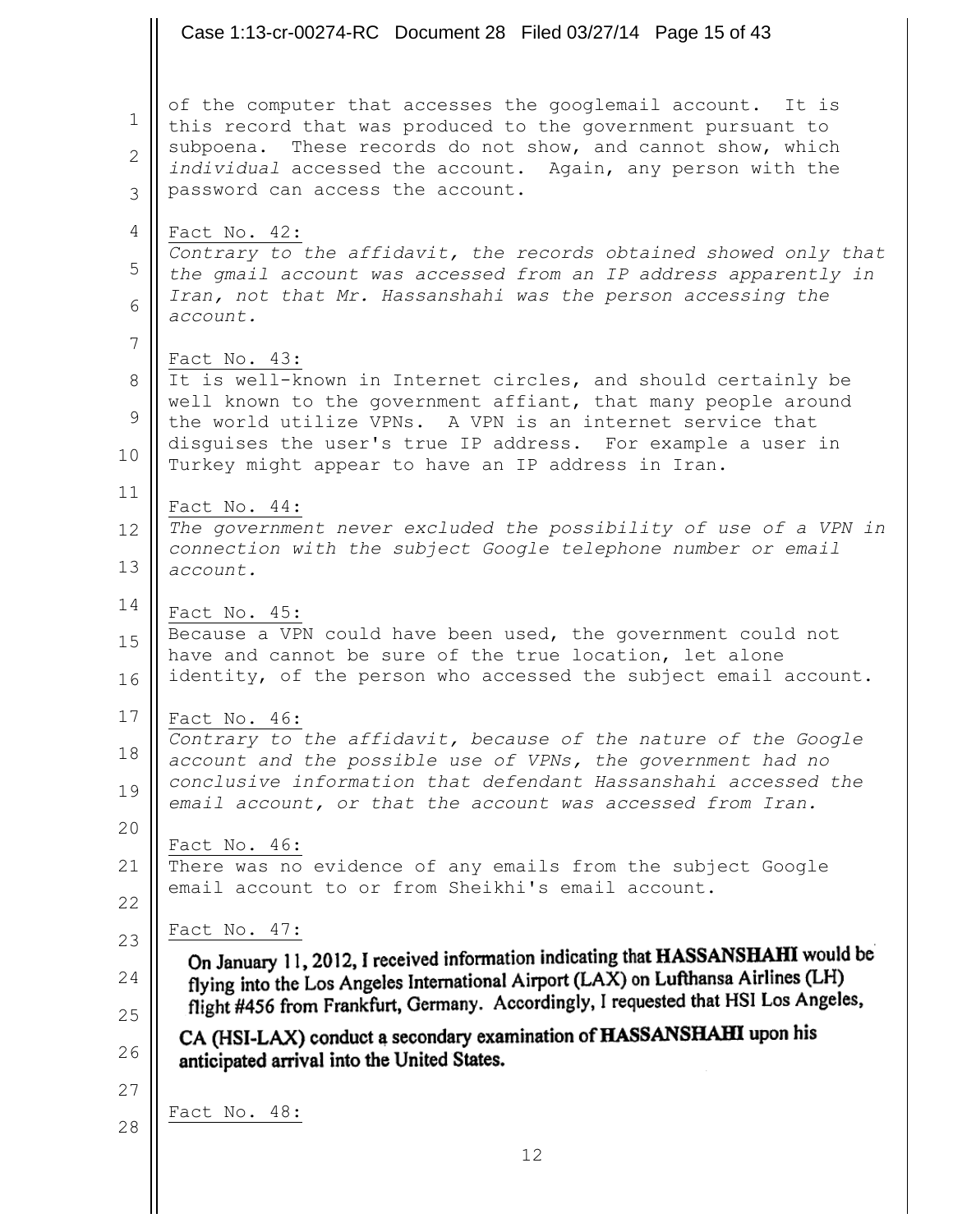```
Case 1:13-cr-00274-RC Document 28 Filed 03/27/14 Page 16 of 43There was no search warrant or other judicial authorization for 
 1
     the forensic examination.
 2
 3
 4
 5
 6
 7
     Fact No. 49:
 8
      On January 12, 2012, at approximately 12:40 P.M. PST, HASSANSHAHI arrived at
      LAX on flight #456 from Frankfurt, Germany. HASSANSHAHI presented himself for
 9
      primary inspection to U.S. Customs and Border Protection (CBP) Officers in the Federal
      Inspection Service (FIS) area, who thereafter referred HASSANSHAHI to the secondary
10
      inspection area for further examination. At the time, HASSANSHAHI had in his
11
      possession a laptop computer, multimedia cards, thumb drives, a camcorder, SIM cards,
      and a cell phone (collectively, the "electronic devices"). CBP detained these items and
12
      turned them over to HSI-LAX, who subsequently mailed them to HSI-DC for electronic
13
       imaging.
14
     Fact No. 50:
15
     Hundreds of thousands of persons of Iranian descent live in 
     Southern California.^1 Most are first-generation arrivals who
16
     still have family in Iran. Travel to Iran is long and 
     expensive, thus, many Iranians stay a relatively long time in 
17
     Iran on each trip. On any given day, hundreds if not over one 
     thousand Iranians travel through LAX to or from Iran. 
18
19
     Fact No. 51:
       Upon receipt, HSI-DC forensically imaged the electronic devices. Among other things, a
20
       review of the contents of the electronic devices, particularly the laptop computer,
21
       revealed the following:
22
      . . .
23
24
25
     \mathbf{r}26
     ^{\rm 1} There are so many Iranian-Americans in Los Angeles that they
     even have their own reality television show on a major cable 
27
     channel.
28
                                           13
```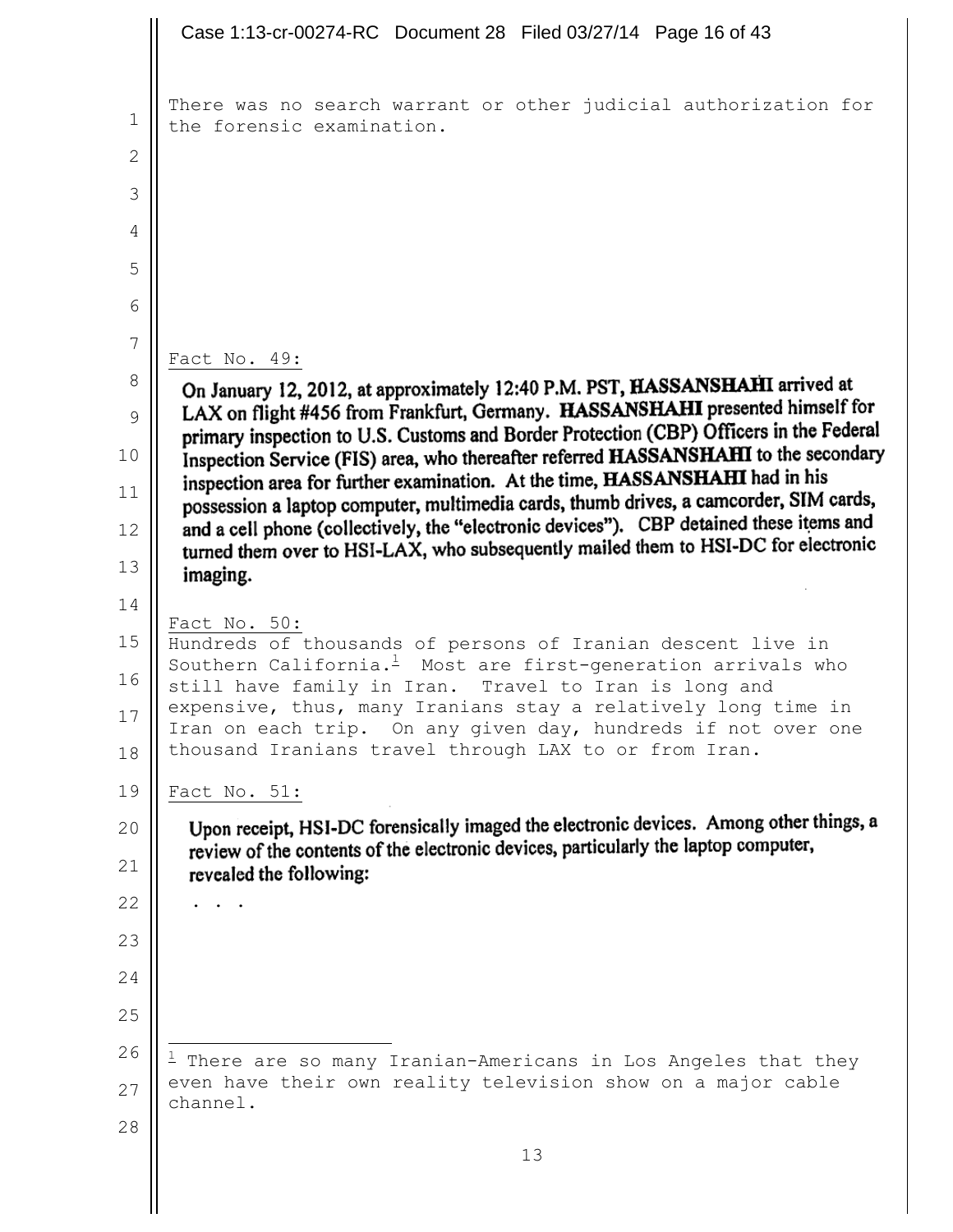Case 1:13-cr-00274-RC Document 28 Filed 03/27/14 Page 17 of 43The below letter (translated from Farsi to English), dated September 5, 2011, 1  $\bullet$ authored by HASSANSHAHI and addressed to Majid Namjoo, the Iranian Minister of Energy, which detailed the Iranian Ministry of Energy's 2009 2 procurement of COMPANY A protection relays from HASSANSHAHI, through 3 HASSTON, for use by the Fars Regional Electric Company in Iran. (The name of the company has been substituted with "COMPANY A" in the body of the 4 letter below.) 5 **[and other evidence now utilized in the case]** 6 Fact No. 52: 7 This was a comprehensive, detailed, forensic examination and copying of the entire computer and its contents, and the 8 contents of all memory devices. This is not, by any means, a 9 simple "turn on and look" at the computer. 10 Fact No. 53: The computer examination took several weeks. 11 Fact No. 54: 12 The search was conducted in Washington DC, far from the airport 13 where Mr. Hassanshahi crossed the border/entered the United States. 14 Fact No. 55: 15 *The government would not have conducted the forensic examination of the computer but for the information obtained from the*  16 *telephony database referenced in the government affidavit.* 17 Fact No. 56: 18 *Indeed, the government would not have focused any attention on Mr. Hassanshahi at all, but for information from the telephony*  19 *database.* 20 21 22 23 24 25 26 27 28 14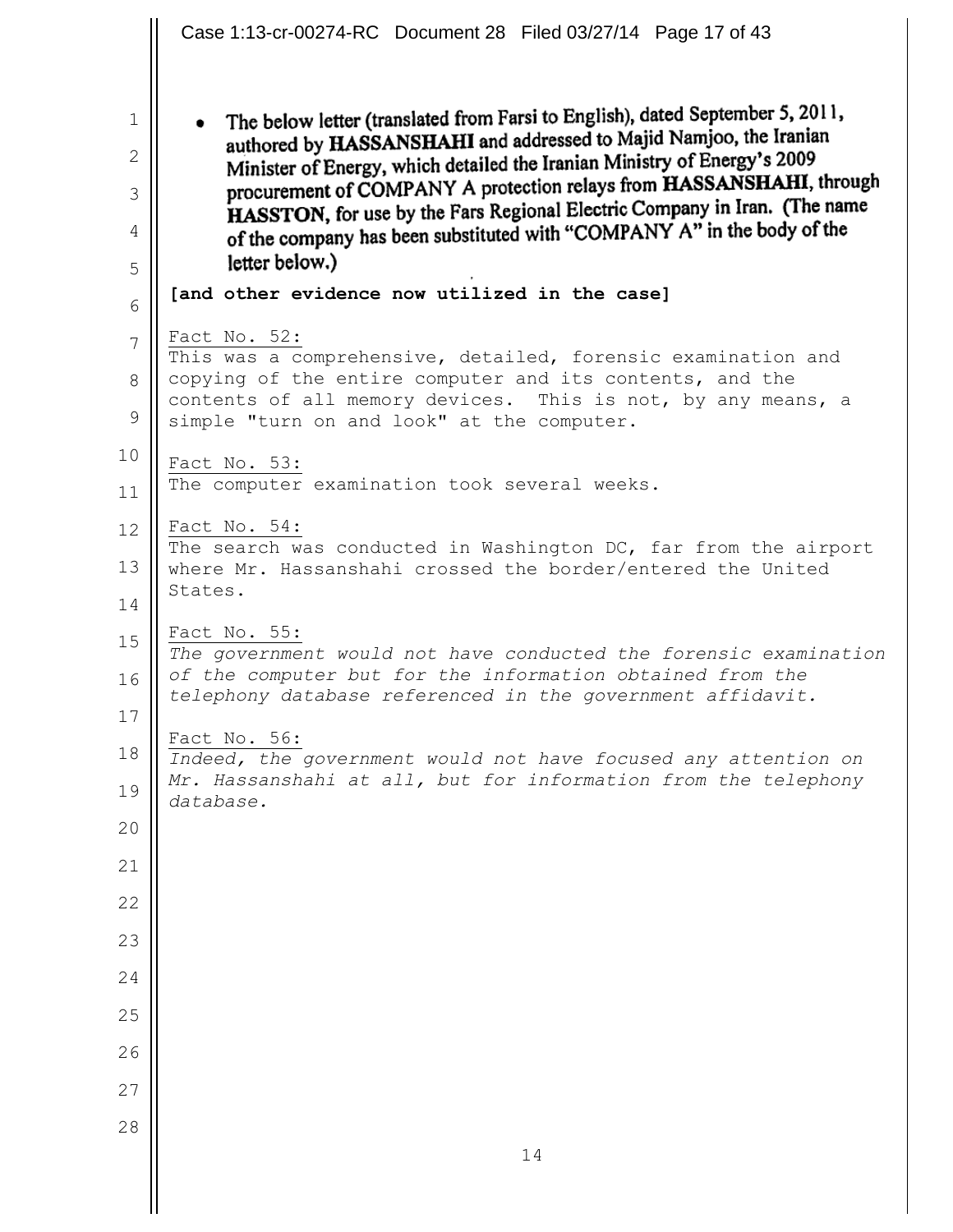1 2 3 4 5 6 7 8 9 10 11 12 13 14 15 16 17 18 19 20 21 22 23 24 25 26 **ANALYSIS I. THE FILES AND RECORDS OBTAINED FROM THE COMPUTER SEARCH SHOULD BE SUPPRESSED AS FRUITS OF THE UNCONSTITUTIONAL BULK TELEPHONY METADATA PROGRAM A. The case against Mr. Hassanshahi derives entirely from use of the Bulk Telephony Metadata Program or an equivalent program.** All of the evidence now utilized against Mr. Hassanshahi came directly from the computer search or was derived from the computer search. The government only conducted the computer search, and indeed only became interested at all in Mr. Hassanshahi in the first place, because of the BTMP. No informant (anonymous or otherwise) suggested the government look at Mr. Hassanshahi. Mr. Hassanshahi's name never came up in discussions with the "Source" in Vienna, or anywhere on Sheikhi's email. The government did not subpoena or attempt to subpoena Sheikhi's email records, for example from an international email provider assuming Sheikhi utilized one. The government also did not place an electronic "trap" or "pen register" on Sheikhi's phone or email account after learning of Sheikhi from the Source. Such a trap or pen register, assuming it was technically feasible, would have captured telephone numbers and email addresses contacted from Sheikhi's telephone number or email *going forward*, after the point that Sheikhi had come under suspicion. The installation, without a warrant, of a pen register or "electronic trap" to Case 1:13-cr-00274-RC Document 28 Filed 03/27/14 Page 18 of 43

28

27

15

number *which has come under suspicion*, was approved in Smith v.

capture such data *going forward* from a specified telephone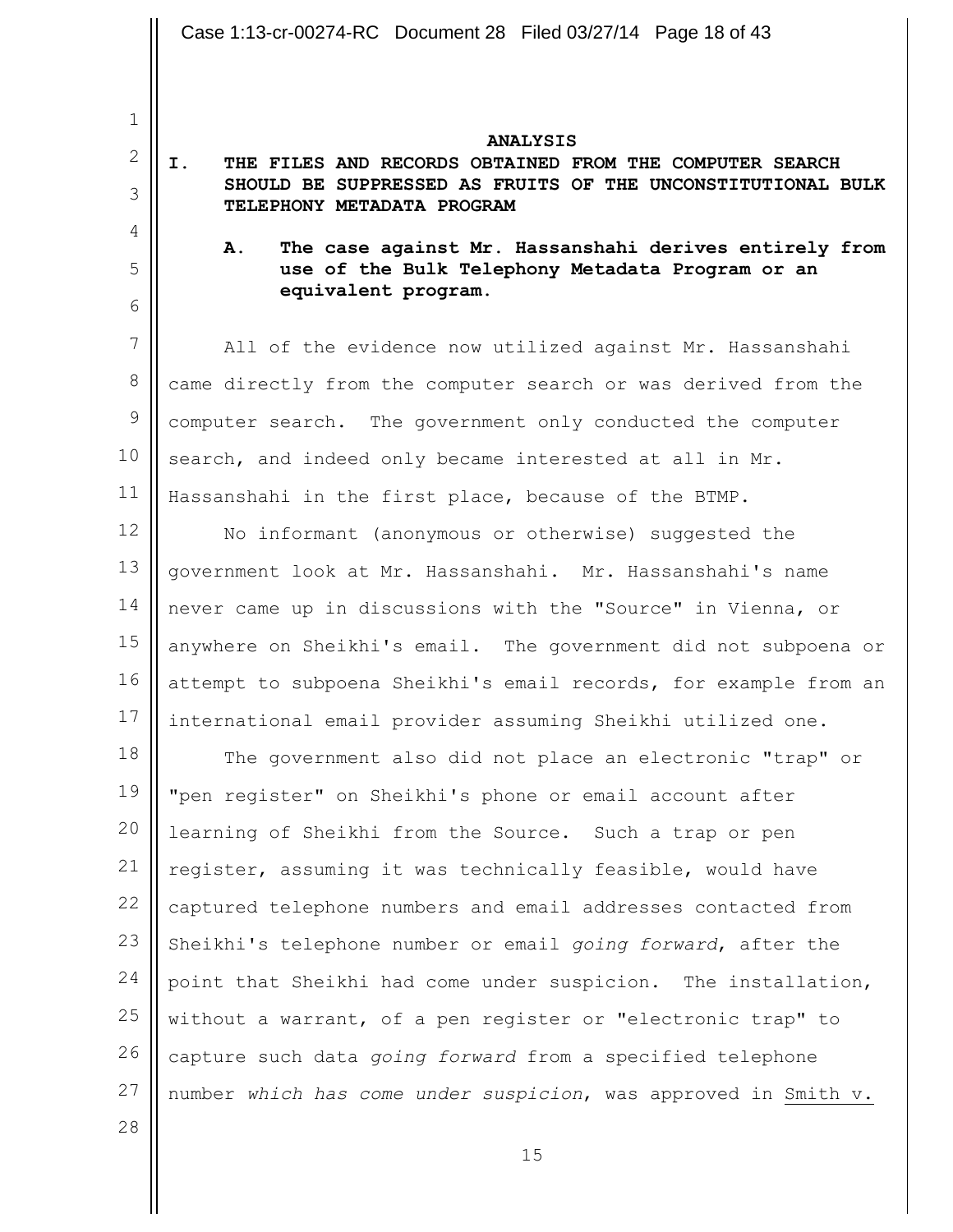Case 1:13-cr-00274-RC Document 28 Filed 03/27/14 Page 19 of 43

|  |  | $1 \parallel \text{Maryland}, 442 \text{ U.S. } 735 (1979).$ |  |  |  |  |
|--|--|--------------------------------------------------------------|--|--|--|--|
|--|--|--------------------------------------------------------------|--|--|--|--|

 $\mathbb{I}$ 

| $\mathbf{2}$    | Instead, the government consulted an all-pervasive, all-                                     |
|-----------------|----------------------------------------------------------------------------------------------|
| 3               | encompassing historic database of previously dialed telephone                                |
| 4               | calls. The agent put in Sheikhi's business telephone number and                              |
| 5               | searched the database for all telephone numbers that had                                     |
| 6               | previously telephoned Sheikhi's number.                                                      |
| $7\phantom{.0}$ | While the government's affidavit does not identify the                                       |
| 8               | database by name, this can only be the BTMP database or some                                 |
| $\mathsf 9$     | equivalent. No other database could have supplied the necessary                              |
| 10              | information.                                                                                 |
| 11              | What is the Bulk Telephony Metadata Program?<br>В.                                           |
| 12              | Defendant refers here to the detailed analysis undertaken                                    |
| 13              | in the opinion of this Court in Klayman v. Obama, 957 F. Supp.                               |
| 14              | 2d 1 (D.D.C. Dec. 16, 2013). The analysis is thorough and                                    |
| 15              | clear. Summarizing and quoting Klayman at 11,14:                                             |
| 16              |                                                                                              |
| 17              | In 1978, Congress enacted the Foreign<br>Intelligence Surveillance Act, 50 U.S.C. SS         |
| 18              | 1801 et seq. ("FISA"), "to authorize and<br>regulate certain governmental electronic         |
| 19              | surveillance of communications for foreign                                                   |
| 20              | intelligence purposes.". Congress passed<br>FISA "in large measure [as] a response to        |
| 21              | the revelations that warrantless electronic<br>surveillance in the name of national          |
| 22              | security has been seriously abused.<br>In enacting FISA, Congress also created two           |
| 23              | new Article III courts-the Foreign                                                           |
| 24              | Intelligence Surveillance Court ("FISC"),<br>composed of eleven U.S. district judges,        |
| 25              | "which shall have jurisdiction to hear<br>applications for and grant orders approving"       |
| 26              | such surveillance, $$ 1803(a) (1)$ , and the<br>FISC Court of Review, composed of three U.S. |
| 27              | district or court of appeals judges, "which                                                  |
| 28              | shall have jurisdiction to review the denial                                                 |
|                 | 16                                                                                           |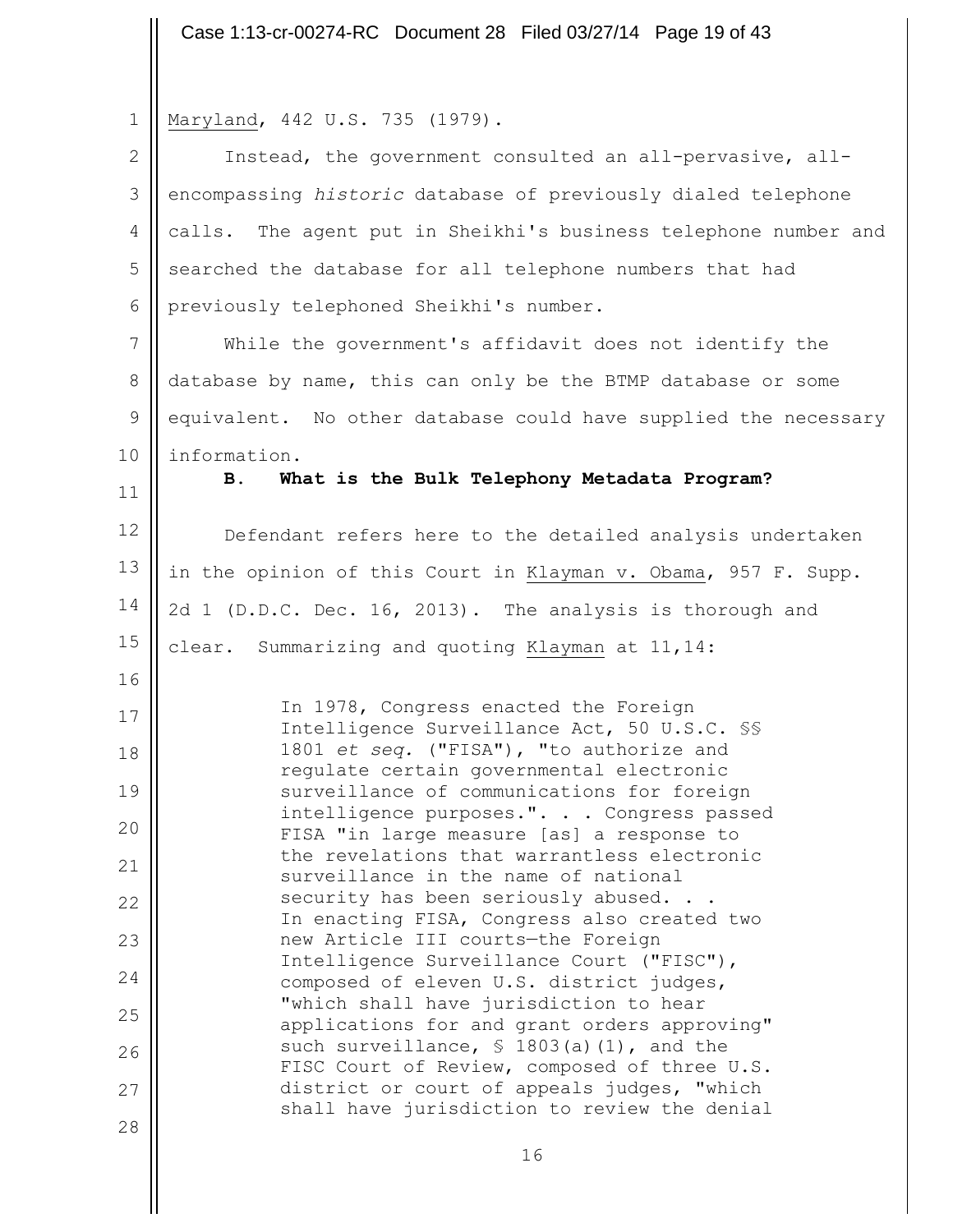|    | Case 1:13-cr-00274-RC Document 28 Filed 03/27/14 Page 20 of 43                               |
|----|----------------------------------------------------------------------------------------------|
|    | of any application made under [FISA], " §                                                    |
| 1  | 1803(b)                                                                                      |
| 2  | In addition to authorizing wiretaps, SS                                                      |
| 3  | 1801-1812, FISA was subsequently amended to<br>add provisions enabling the Government to     |
| 4  | obtain ex parte orders authorizing physical                                                  |
| 5  | searches, SS 1821-1829, as well as pen<br>registers and trap-and-trace devices, SS           |
| 6  | 1841-1846                                                                                    |
| 7  | In broad overview, the Government has                                                        |
| 8  | developed a "counterterrorism program" under<br>Section 1861 in which it collects, compiles, |
| 9  | retains, and analyzes certain telephone<br>records, which it characterizes as "business      |
| 10 | records" created by certain<br>telecommunications companies (the "Bulk                       |
| 11 | Telephony Metadata Program"). The records<br>collected under this program consist of         |
| 12 | "metadata," such as information about what                                                   |
| 13 | phone numbers were used to make and receive<br>calls, when the calls took place, and how     |
| 14 | long the calls lasted.                                                                       |
| 15 | . According to the representations made                                                      |
| 16 | by the Government, the metadata records<br>collected under the program do not include        |
| 17 | any information about the content of those<br>calls, or the names, addresses, or financial   |
| 18 | information of any party to the calls.                                                       |
| 19 | The Government has conducted the Bulk<br>Telephony Metadata Program for more than            |
| 20 | seven years. Beginning in May 2006 and                                                       |
| 21 | continuing through the present, $18$ the FBI<br>has obtained production orders from the FISC |
| 22 | under Section 1861 directing certain<br>telecommunications companies to produce, on          |
| 23 | an ongoing daily basis, these telephony                                                      |
| 24 | metadata records, which the companies create<br>and maintain as part of their business of    |
| 25 | providing telecommunications services to<br>customers. The NSA then consolidates the         |
| 26 | metadata records provided by different<br>telecommunications companies into one              |
| 27 | database, and under the FISC's orders, the<br>NSA may retain the records for up to five      |
| 28 |                                                                                              |
|    | 17                                                                                           |

 $\parallel$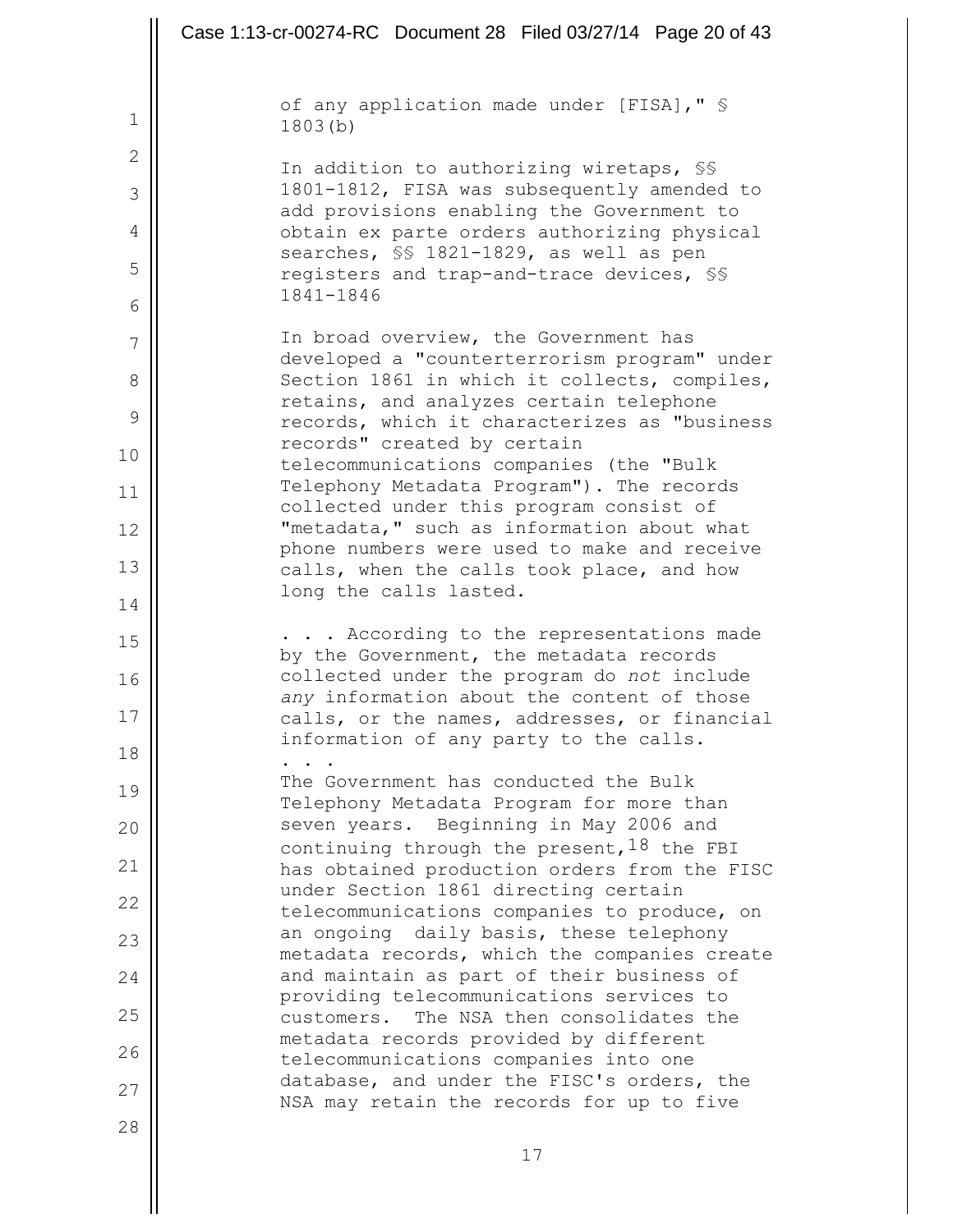|    | Case 1:13-cr-00274-RC Document 28 Filed 03/27/14 Page 21 of 43                             |
|----|--------------------------------------------------------------------------------------------|
|    |                                                                                            |
| 1  | years. According to Government officials,<br>this aggregation of records into a single     |
| 2  | database creates "an historical repository<br>that permits retrospective analysis, "       |
| 3  | enabling NSA analysts to draw connections,<br>across telecommunications service providers, |
| 4  | between numbers reasonably suspected to be                                                 |
| 5  | associated with terrorist activity and with<br>other, unknown numbers.                     |
| 6  | In plain English, this means that if a                                                     |
| 7  | search starts with telephone number (123)<br>456-7890 as the "seed," the first hop will    |
| 8  | include all the phone numbers that (123)<br>456-7890 has called or received calls from     |
| 9  | in the last five years (say, 100 numbers)                                                  |
| 10 |                                                                                            |
| 11 | [citations to government's affidavits<br>provided in Klayman case omitted].                |
| 12 |                                                                                            |
| 13 | The government's affidavit in this case demonstrates that                                  |
| 14 | it utilized either the BTMP database described above, or some                              |
| 15 | other database collected and utilized in the same fashion.<br>In                           |
| 16 | this case, the government used Sheikhi's business telephone                                |
| 17 | number from his card on the email to Source as the "query" or                              |
| 18 | "seed" (or (123) 456-7890 in the example above from Klayman).                              |
| 19 | The query returned all telephone numbers that had placed or                                |
| 20 | received calls to/from Sheikhi's number. This result included                              |
| 21 | the 818 Google phone number claimed to be associated with                                  |
| 22 | Hassanshahi.                                                                               |
| 23 | Essential characteristics of the BTMP, and, necessarily, of                                |
| 24 | the database utilized in this case, include the following:                                 |
| 25 | The data is collected and stored over several years.<br>1.                                 |
| 26 | 2.<br>The data collection is fully comprehensive.<br>In the                                |
| 27 | case of the BTMP, it essentially consists of every phone number                            |
| 28 |                                                                                            |
|    | 18                                                                                         |
|    |                                                                                            |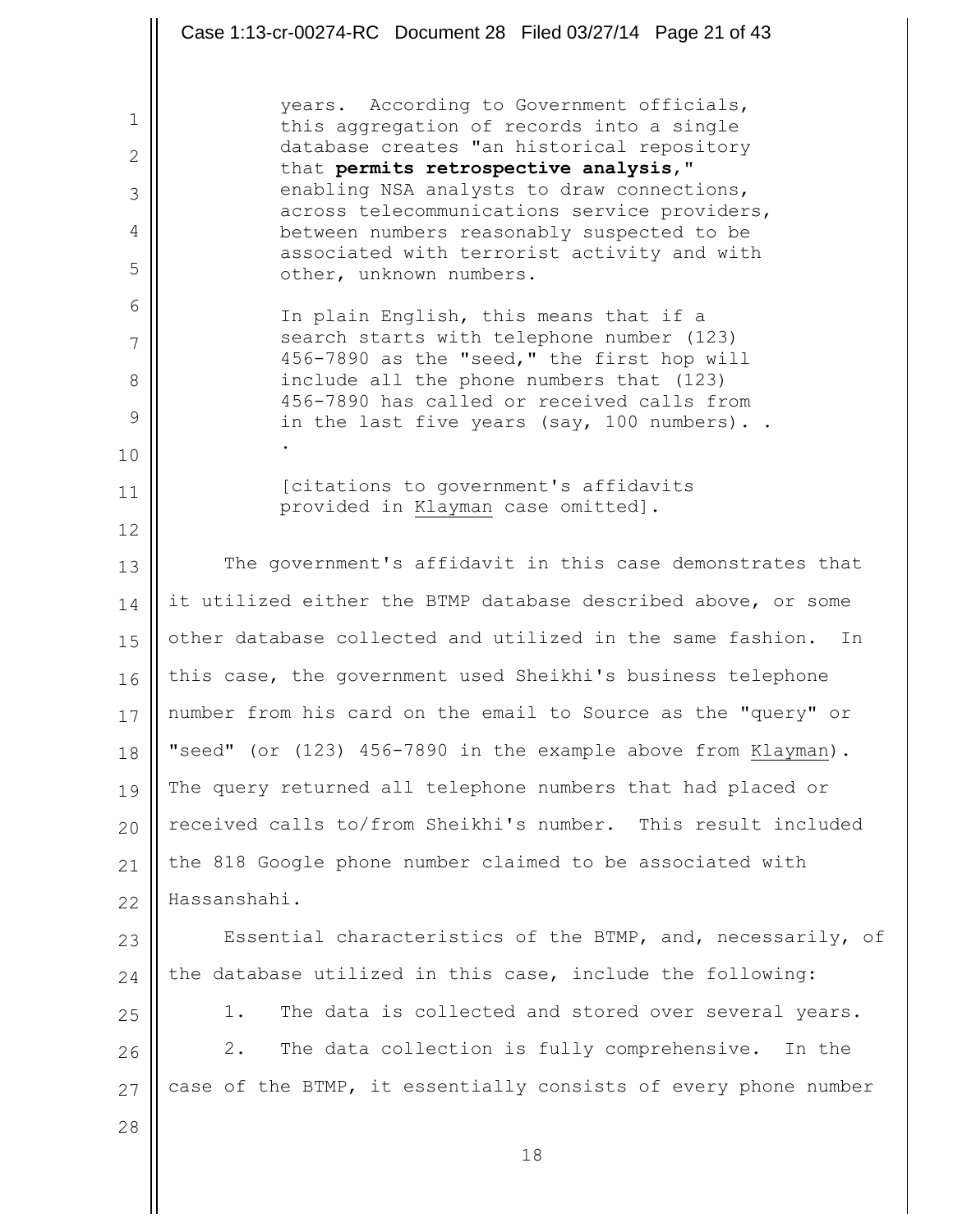dialed to/from any U.S. number (or beyond), for years.

2 3 4 5 6 7 3. The data is collected without regard to, or claim of, any wrongdoing on the part of the persons whose data is collected. *Every* U.S. citizen's phone data is collected and put into the database indiscriminately. No court reviews and authorizes an advance determination that a particular person's data shall be collected (as in the manner of a pen register).

8 9 10 11 12 13 14 15 16 4. The data collection started some time ago, i.e., it is historic data. In this case, the agent ran the query after August 2011 but found prior calls. Therefore, necessarily, at the time the data was collected, there was no claim or suspicion of wrongdoing on the part of the persons whose data was being collected. **Data was being collected for possible, unspecified**  *future* **use.** In a sense, the program collects data against every American today because one out of millions might, in the future, come under suspicion.

17 18 19 20 21 22 23 5. Data from telephones of U.S. citizens is collected and becomes part of the database. This is necessarily so, because the database used in this case retrieved an 818 telephone number the government claims is associated with a U.S. citizen, Mr. Hassanshahi. For this data to be in the database, the government must have been collecting the data from U.S. citizens *well before* the query.

24 25

- 
- 26
- 27
- 28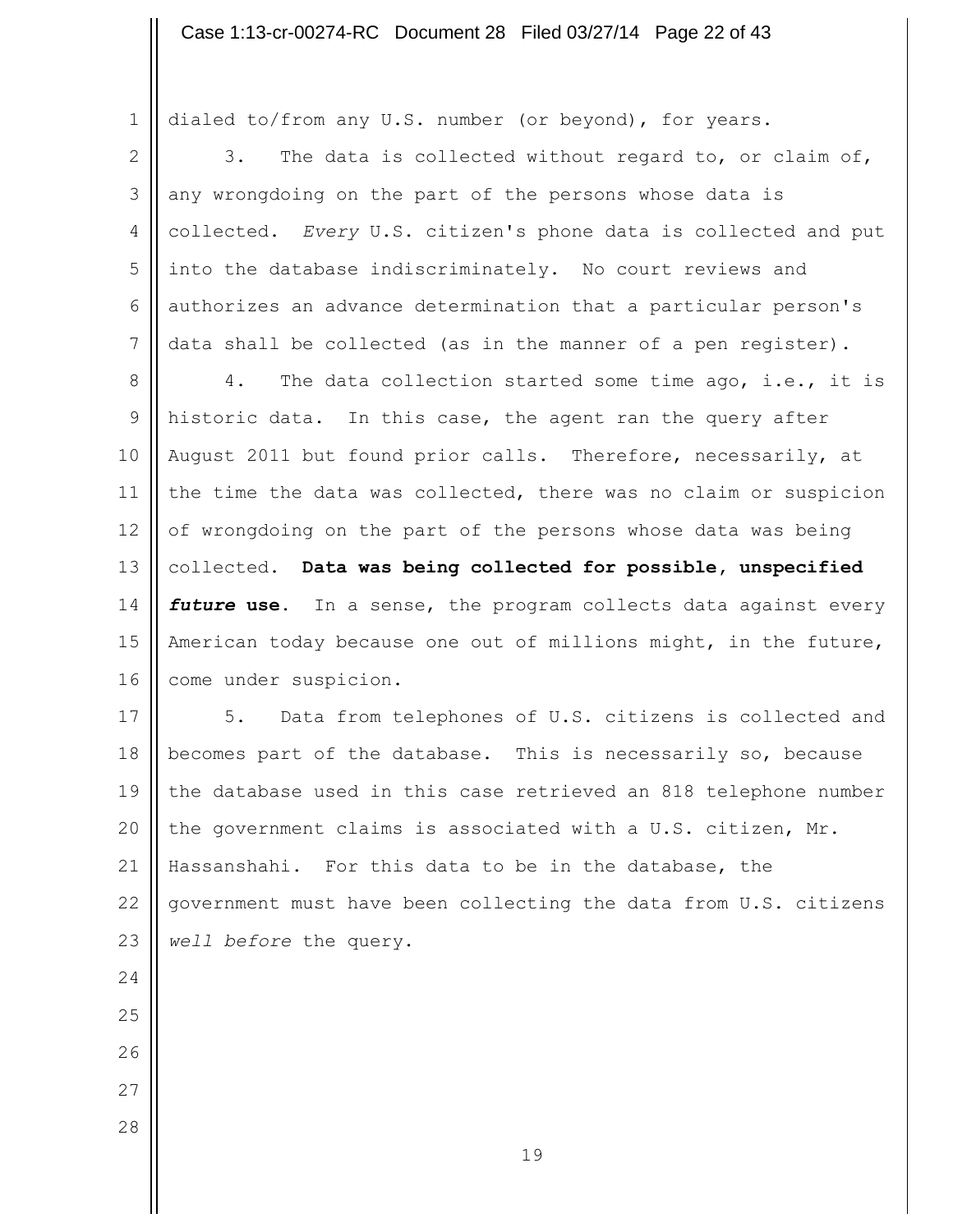**C. The BTMP and the instant database are not pen registers.**

A "pen register" or electronic "trap" is a physical or software device placed on or in respect of a specific telephone number or line. After placement, the device records all telephone numbers dialed from or dialing to the subject line.

8 9 10 11 12 13 14 15 16 17 Importantly, a pen register or equivalent device only operates prospectively and only on the specific phone line entrapped. Also, such a device requires some legal showing, for example FISA enables the government to obtain the trap with an ex parte application. 50 U.S.C. §§ 1841-1846. In practice this means the government can collect the data only after some showing of wrongdoing or suspected wrongdoing. Also, a pen register is a limited device utilized on a case-by-case basis. Klayman noted the key *constitutional* differences between a pen register and the BTMP (957 F. Supp. 2d at 30-31):

> [In *Smith v. United States*, 442 U.S. 735 (1979)], [t]he Supreme Court held that Smith had no reasonable expectation of privacy in the numbers dialed from his phone because he voluntarily transmitted them to his phone company, and because it is generally known that phone companies keep such information in their business records. The main thrust of the Government's argument here is that under *Smith*, no one has an expectation of privacy, let alone a reasonable one, in the telephony metadata that telecom companies hold as business records; therefore, the Bulk Telephony Metadata Program is not a search.

28

18

19

20

21

22

23

24

25

26

27

1

2

3

4

5

6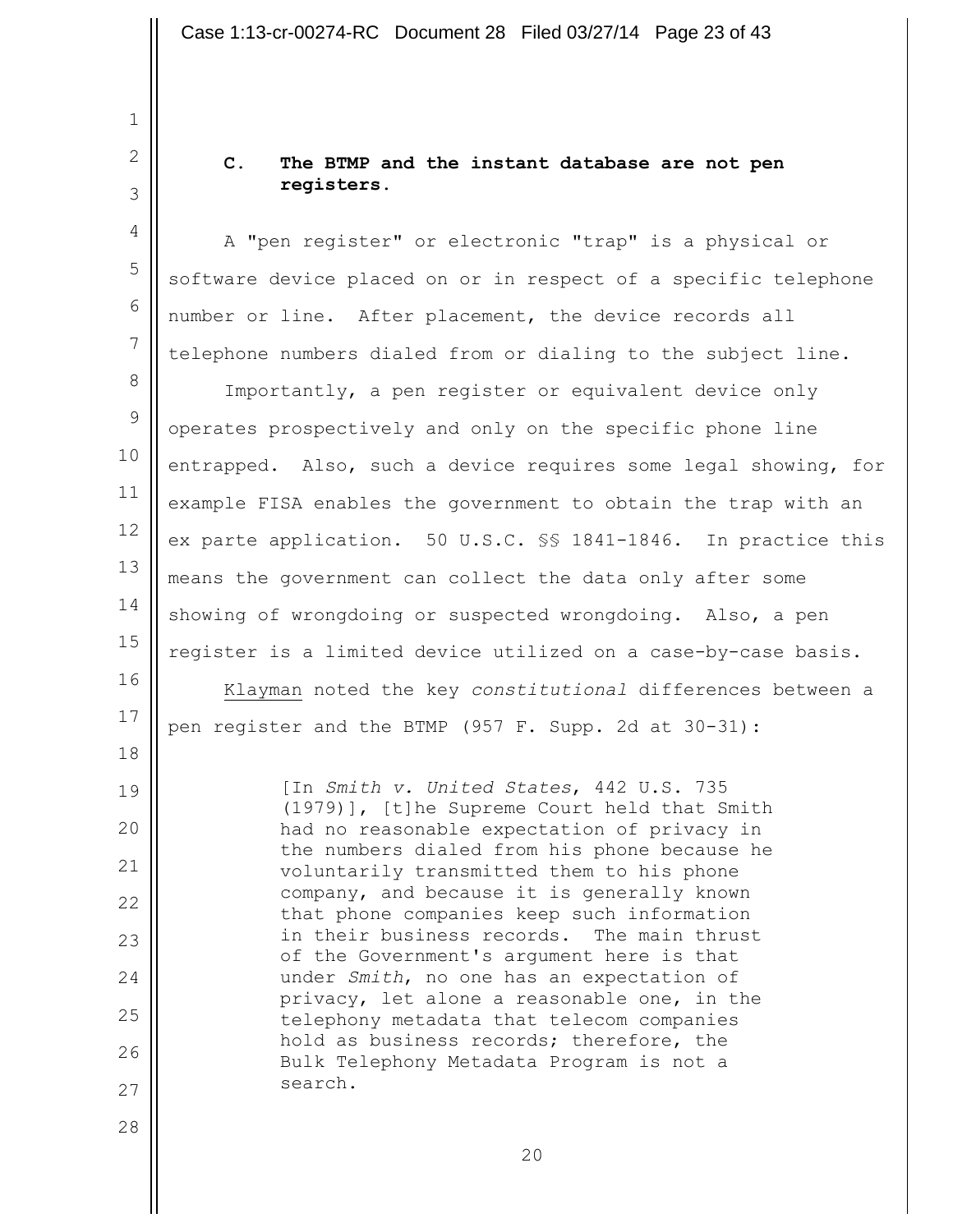| The question before me is not the same<br>$\mathbf 1$<br>question that the Supreme Court confronted<br>in Smith. To say the least, "whether the<br>$\overline{2}$<br>installation and use of a pen register<br>constitutes a 'search' within the meaning of<br>3<br>the Fourth Amendment," id. at 736-under the<br>4<br>circumstances addressed and contemplated in<br>that case-is a far cry from the issue in<br>5<br>this case.<br>6<br>For the many reasons discussed below, I am<br>convinced that the surveillance program now<br>7<br>before me is so different from a simple pen<br>register that Smith is of little value in<br>8<br>assessing whether the Bulk Telephony<br>9<br>Metadata Program constitutes a Fourth<br>Amendment search. To the contrary, for the<br>10<br>following reasons, I believe that bulk<br>telephony metadata collection and analysis<br>11<br>almost certainly does violate a reasonable<br>expectation of privacy.<br>12<br>13<br>First, the pen register in Smith was<br>operational for only a matter of days<br>14<br>between March 6, 1976 and March 19, 1976,<br>and there is no indication from the Court's<br>15<br>opinion that it expected the Government to<br>retain those limited phone records once the<br>16<br>case was overThis short-term, forward-<br>17<br>looking (as opposed to historical), and<br>highly-limited data collection is what the<br>18<br>Supreme Court was assessing in Smith. The<br>NSA telephony metadata program, on the other<br>19<br>hand, involves the creation and maintenance<br>of a historical database containing five<br>20<br>years' worth of data.<br>21<br>. . In Smith, the Court considered a one-<br>22<br>time, targeted request for data regarding an<br>individual suspect in a criminal<br>23<br>investigation, see Smith, 442 U.S. at 737,<br>which in no way resembles the daily, all-<br>24<br>encompassing, indiscriminate dump of phone<br>metadata that the NSA now receives as part<br>25<br>of its Bulk Telephony Metadata Program. It's<br>26<br>one thing to say that people expect phone<br>companies to occasionally provide<br>27<br>information to law enforcement; it is quite<br>another to suggest that our citizens expect<br>28 | Case 1:13-cr-00274-RC Document 28 Filed 03/27/14 Page 24 of 43 |
|---------------------------------------------------------------------------------------------------------------------------------------------------------------------------------------------------------------------------------------------------------------------------------------------------------------------------------------------------------------------------------------------------------------------------------------------------------------------------------------------------------------------------------------------------------------------------------------------------------------------------------------------------------------------------------------------------------------------------------------------------------------------------------------------------------------------------------------------------------------------------------------------------------------------------------------------------------------------------------------------------------------------------------------------------------------------------------------------------------------------------------------------------------------------------------------------------------------------------------------------------------------------------------------------------------------------------------------------------------------------------------------------------------------------------------------------------------------------------------------------------------------------------------------------------------------------------------------------------------------------------------------------------------------------------------------------------------------------------------------------------------------------------------------------------------------------------------------------------------------------------------------------------------------------------------------------------------------------------------------------------------------------------------------------------------------------------------------------------------------------------------------------------------------------------------------------------------------------------------------------------------|----------------------------------------------------------------|
|                                                                                                                                                                                                                                                                                                                                                                                                                                                                                                                                                                                                                                                                                                                                                                                                                                                                                                                                                                                                                                                                                                                                                                                                                                                                                                                                                                                                                                                                                                                                                                                                                                                                                                                                                                                                                                                                                                                                                                                                                                                                                                                                                                                                                                                         |                                                                |
|                                                                                                                                                                                                                                                                                                                                                                                                                                                                                                                                                                                                                                                                                                                                                                                                                                                                                                                                                                                                                                                                                                                                                                                                                                                                                                                                                                                                                                                                                                                                                                                                                                                                                                                                                                                                                                                                                                                                                                                                                                                                                                                                                                                                                                                         |                                                                |
|                                                                                                                                                                                                                                                                                                                                                                                                                                                                                                                                                                                                                                                                                                                                                                                                                                                                                                                                                                                                                                                                                                                                                                                                                                                                                                                                                                                                                                                                                                                                                                                                                                                                                                                                                                                                                                                                                                                                                                                                                                                                                                                                                                                                                                                         |                                                                |
|                                                                                                                                                                                                                                                                                                                                                                                                                                                                                                                                                                                                                                                                                                                                                                                                                                                                                                                                                                                                                                                                                                                                                                                                                                                                                                                                                                                                                                                                                                                                                                                                                                                                                                                                                                                                                                                                                                                                                                                                                                                                                                                                                                                                                                                         |                                                                |
|                                                                                                                                                                                                                                                                                                                                                                                                                                                                                                                                                                                                                                                                                                                                                                                                                                                                                                                                                                                                                                                                                                                                                                                                                                                                                                                                                                                                                                                                                                                                                                                                                                                                                                                                                                                                                                                                                                                                                                                                                                                                                                                                                                                                                                                         |                                                                |
|                                                                                                                                                                                                                                                                                                                                                                                                                                                                                                                                                                                                                                                                                                                                                                                                                                                                                                                                                                                                                                                                                                                                                                                                                                                                                                                                                                                                                                                                                                                                                                                                                                                                                                                                                                                                                                                                                                                                                                                                                                                                                                                                                                                                                                                         |                                                                |
|                                                                                                                                                                                                                                                                                                                                                                                                                                                                                                                                                                                                                                                                                                                                                                                                                                                                                                                                                                                                                                                                                                                                                                                                                                                                                                                                                                                                                                                                                                                                                                                                                                                                                                                                                                                                                                                                                                                                                                                                                                                                                                                                                                                                                                                         |                                                                |
|                                                                                                                                                                                                                                                                                                                                                                                                                                                                                                                                                                                                                                                                                                                                                                                                                                                                                                                                                                                                                                                                                                                                                                                                                                                                                                                                                                                                                                                                                                                                                                                                                                                                                                                                                                                                                                                                                                                                                                                                                                                                                                                                                                                                                                                         |                                                                |
|                                                                                                                                                                                                                                                                                                                                                                                                                                                                                                                                                                                                                                                                                                                                                                                                                                                                                                                                                                                                                                                                                                                                                                                                                                                                                                                                                                                                                                                                                                                                                                                                                                                                                                                                                                                                                                                                                                                                                                                                                                                                                                                                                                                                                                                         |                                                                |
|                                                                                                                                                                                                                                                                                                                                                                                                                                                                                                                                                                                                                                                                                                                                                                                                                                                                                                                                                                                                                                                                                                                                                                                                                                                                                                                                                                                                                                                                                                                                                                                                                                                                                                                                                                                                                                                                                                                                                                                                                                                                                                                                                                                                                                                         |                                                                |
|                                                                                                                                                                                                                                                                                                                                                                                                                                                                                                                                                                                                                                                                                                                                                                                                                                                                                                                                                                                                                                                                                                                                                                                                                                                                                                                                                                                                                                                                                                                                                                                                                                                                                                                                                                                                                                                                                                                                                                                                                                                                                                                                                                                                                                                         |                                                                |
|                                                                                                                                                                                                                                                                                                                                                                                                                                                                                                                                                                                                                                                                                                                                                                                                                                                                                                                                                                                                                                                                                                                                                                                                                                                                                                                                                                                                                                                                                                                                                                                                                                                                                                                                                                                                                                                                                                                                                                                                                                                                                                                                                                                                                                                         |                                                                |
|                                                                                                                                                                                                                                                                                                                                                                                                                                                                                                                                                                                                                                                                                                                                                                                                                                                                                                                                                                                                                                                                                                                                                                                                                                                                                                                                                                                                                                                                                                                                                                                                                                                                                                                                                                                                                                                                                                                                                                                                                                                                                                                                                                                                                                                         |                                                                |
|                                                                                                                                                                                                                                                                                                                                                                                                                                                                                                                                                                                                                                                                                                                                                                                                                                                                                                                                                                                                                                                                                                                                                                                                                                                                                                                                                                                                                                                                                                                                                                                                                                                                                                                                                                                                                                                                                                                                                                                                                                                                                                                                                                                                                                                         |                                                                |
|                                                                                                                                                                                                                                                                                                                                                                                                                                                                                                                                                                                                                                                                                                                                                                                                                                                                                                                                                                                                                                                                                                                                                                                                                                                                                                                                                                                                                                                                                                                                                                                                                                                                                                                                                                                                                                                                                                                                                                                                                                                                                                                                                                                                                                                         |                                                                |
|                                                                                                                                                                                                                                                                                                                                                                                                                                                                                                                                                                                                                                                                                                                                                                                                                                                                                                                                                                                                                                                                                                                                                                                                                                                                                                                                                                                                                                                                                                                                                                                                                                                                                                                                                                                                                                                                                                                                                                                                                                                                                                                                                                                                                                                         |                                                                |
|                                                                                                                                                                                                                                                                                                                                                                                                                                                                                                                                                                                                                                                                                                                                                                                                                                                                                                                                                                                                                                                                                                                                                                                                                                                                                                                                                                                                                                                                                                                                                                                                                                                                                                                                                                                                                                                                                                                                                                                                                                                                                                                                                                                                                                                         |                                                                |
|                                                                                                                                                                                                                                                                                                                                                                                                                                                                                                                                                                                                                                                                                                                                                                                                                                                                                                                                                                                                                                                                                                                                                                                                                                                                                                                                                                                                                                                                                                                                                                                                                                                                                                                                                                                                                                                                                                                                                                                                                                                                                                                                                                                                                                                         |                                                                |
|                                                                                                                                                                                                                                                                                                                                                                                                                                                                                                                                                                                                                                                                                                                                                                                                                                                                                                                                                                                                                                                                                                                                                                                                                                                                                                                                                                                                                                                                                                                                                                                                                                                                                                                                                                                                                                                                                                                                                                                                                                                                                                                                                                                                                                                         |                                                                |
|                                                                                                                                                                                                                                                                                                                                                                                                                                                                                                                                                                                                                                                                                                                                                                                                                                                                                                                                                                                                                                                                                                                                                                                                                                                                                                                                                                                                                                                                                                                                                                                                                                                                                                                                                                                                                                                                                                                                                                                                                                                                                                                                                                                                                                                         |                                                                |
|                                                                                                                                                                                                                                                                                                                                                                                                                                                                                                                                                                                                                                                                                                                                                                                                                                                                                                                                                                                                                                                                                                                                                                                                                                                                                                                                                                                                                                                                                                                                                                                                                                                                                                                                                                                                                                                                                                                                                                                                                                                                                                                                                                                                                                                         |                                                                |
|                                                                                                                                                                                                                                                                                                                                                                                                                                                                                                                                                                                                                                                                                                                                                                                                                                                                                                                                                                                                                                                                                                                                                                                                                                                                                                                                                                                                                                                                                                                                                                                                                                                                                                                                                                                                                                                                                                                                                                                                                                                                                                                                                                                                                                                         |                                                                |
|                                                                                                                                                                                                                                                                                                                                                                                                                                                                                                                                                                                                                                                                                                                                                                                                                                                                                                                                                                                                                                                                                                                                                                                                                                                                                                                                                                                                                                                                                                                                                                                                                                                                                                                                                                                                                                                                                                                                                                                                                                                                                                                                                                                                                                                         |                                                                |
|                                                                                                                                                                                                                                                                                                                                                                                                                                                                                                                                                                                                                                                                                                                                                                                                                                                                                                                                                                                                                                                                                                                                                                                                                                                                                                                                                                                                                                                                                                                                                                                                                                                                                                                                                                                                                                                                                                                                                                                                                                                                                                                                                                                                                                                         |                                                                |
|                                                                                                                                                                                                                                                                                                                                                                                                                                                                                                                                                                                                                                                                                                                                                                                                                                                                                                                                                                                                                                                                                                                                                                                                                                                                                                                                                                                                                                                                                                                                                                                                                                                                                                                                                                                                                                                                                                                                                                                                                                                                                                                                                                                                                                                         |                                                                |
|                                                                                                                                                                                                                                                                                                                                                                                                                                                                                                                                                                                                                                                                                                                                                                                                                                                                                                                                                                                                                                                                                                                                                                                                                                                                                                                                                                                                                                                                                                                                                                                                                                                                                                                                                                                                                                                                                                                                                                                                                                                                                                                                                                                                                                                         |                                                                |
|                                                                                                                                                                                                                                                                                                                                                                                                                                                                                                                                                                                                                                                                                                                                                                                                                                                                                                                                                                                                                                                                                                                                                                                                                                                                                                                                                                                                                                                                                                                                                                                                                                                                                                                                                                                                                                                                                                                                                                                                                                                                                                                                                                                                                                                         |                                                                |
| 21                                                                                                                                                                                                                                                                                                                                                                                                                                                                                                                                                                                                                                                                                                                                                                                                                                                                                                                                                                                                                                                                                                                                                                                                                                                                                                                                                                                                                                                                                                                                                                                                                                                                                                                                                                                                                                                                                                                                                                                                                                                                                                                                                                                                                                                      |                                                                |

Ш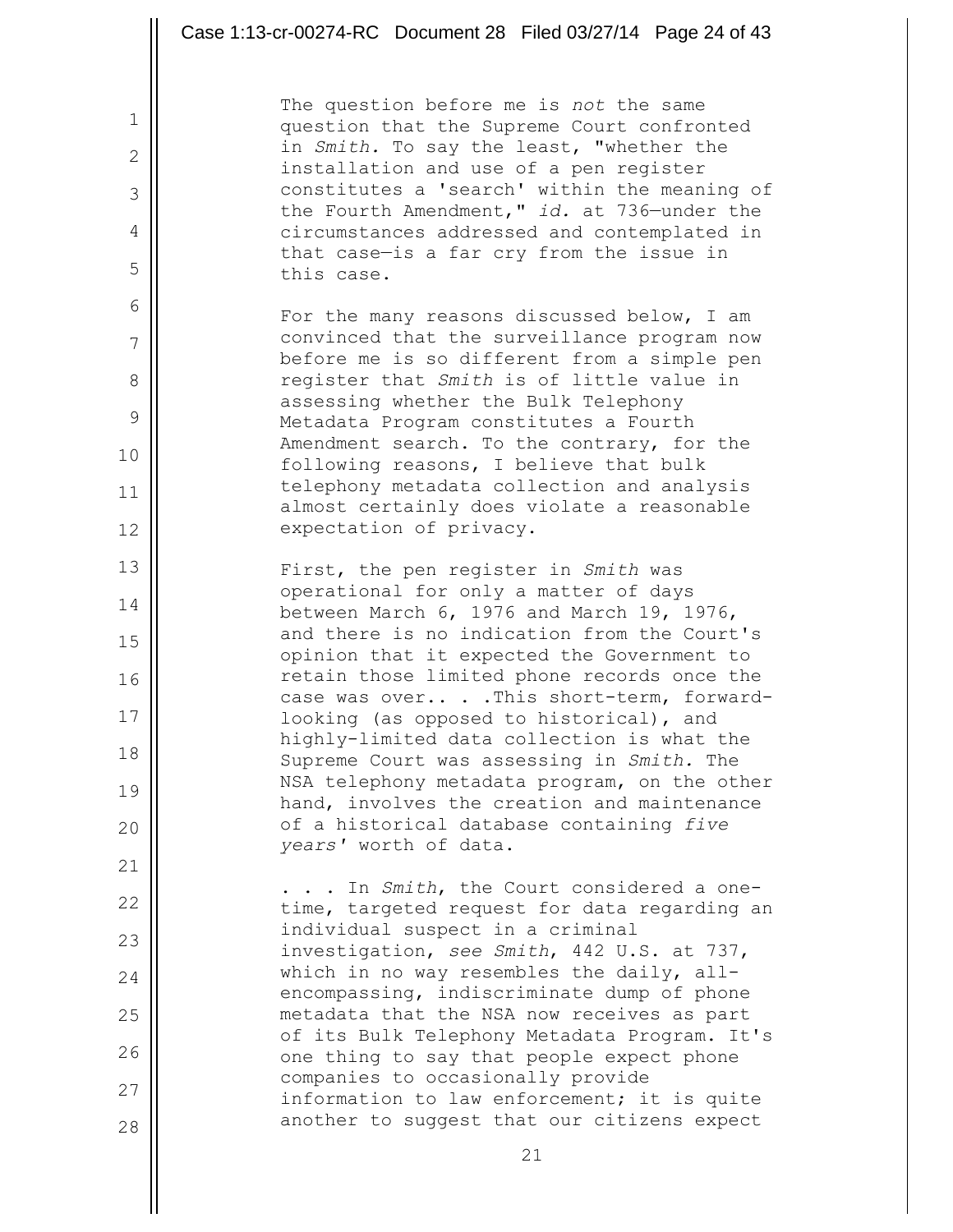22 1 2 3 4 5 6 7 8 9 10 11 12 13 14 15 16 17 18 19 20 21 22 23 24 25 26 27 28 all phone companies to operate what is effectively a joint intelligence-gathering operation with the Government. . . . Third, the almost-Orwellian technology that enables the Government to store and analyze the phone metadata of every telephone user in the United States is unlike anything that could have been conceived in 1979. . . . Finally, *and most importantly*, not only is the Government's ability to collect, store, and analyze phone data greater now than it was in 1979, but the nature and quantity of the information contained in people's telephony metadata is much greater, as well. Judge Leon accordingly held (at 32): I believe that bulk telephony metadata collection and analysis almost certainly does violate a reasonable expectation of privacy. Accordingly, if we credit the government's analysis that the (818) number belongs to Mr. Hassanshahi, then (a) Mr. Hassanshahi had a reasonable expectation of privacy in his (818) telephone number data/metadata and (b) the government's bulk collection of said data constituted a search for purposes of Fourth Amendment analysis. **D. Use of the BTMP database or the equivalent database utilized in this case, constituted an unconstitutional search.** There is no doubt that the data in the BTMP and in the database utilized in this case was collected *and queried* without any warrant as to Mr. Hassanshahi or anyone else. Thus the collection and retrieval constituted a warrantless search. See Case 1:13-cr-00274-RC Document 28 Filed 03/27/14 Page 25 of 43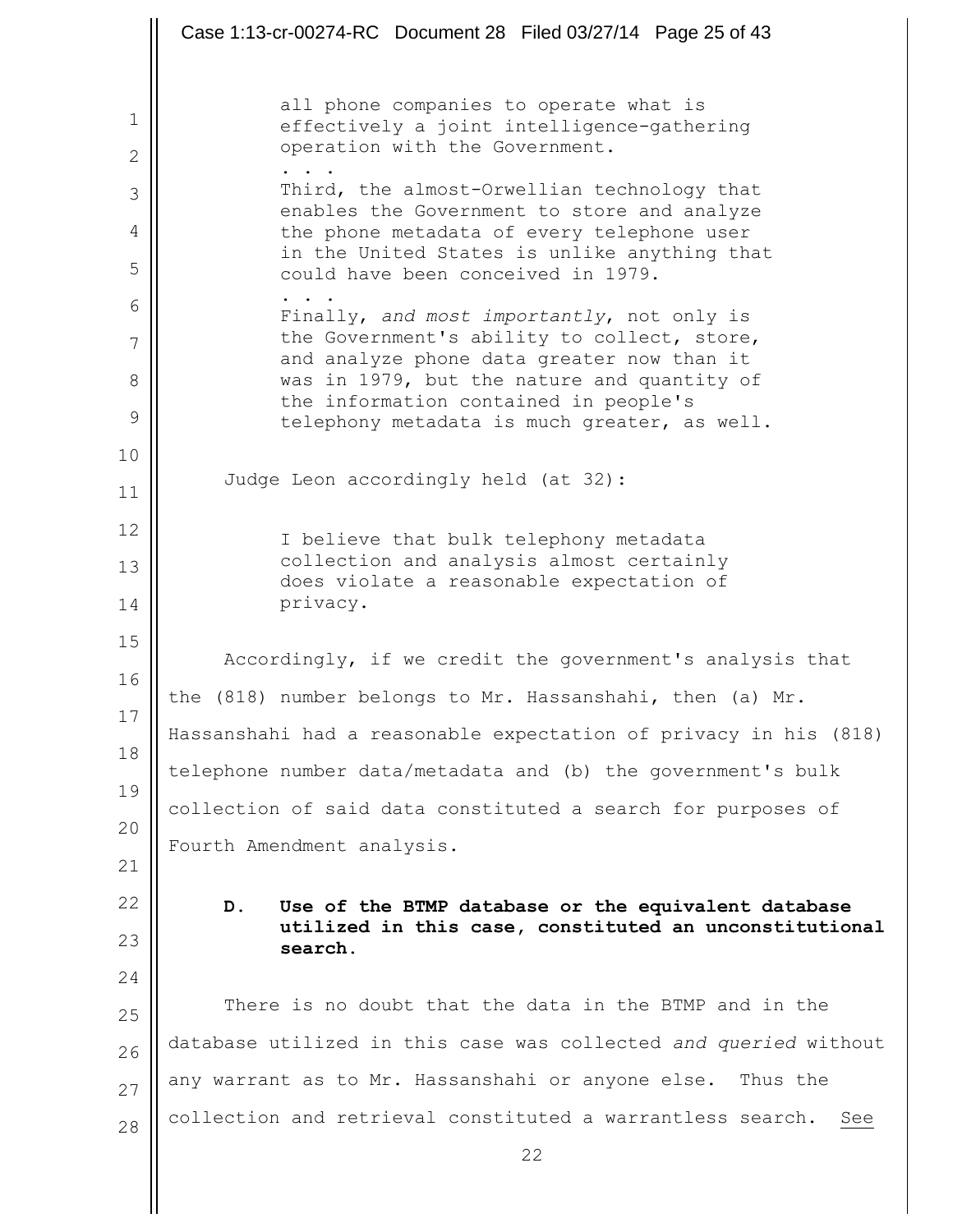|  |  |  | 1    <u>also Klayman</u> , 957 F. Supp. 2d at 38. |  |  |  |  |  |  |
|--|--|--|---------------------------------------------------|--|--|--|--|--|--|
|--|--|--|---------------------------------------------------|--|--|--|--|--|--|

 $\mathbb{I}$ 

| $\overline{2}$ | Judge Leon further held that the warrantless search was not                               |
|----------------|-------------------------------------------------------------------------------------------|
| 3              | justified by any extenuating or other factors. Judge Leon noted                           |
| 4              | that even historic telephony data as to a single suspect                                  |
| 5              | telephone number could be collected by search warrant on the                              |
| 6              | telephone service provider on a case by case basis. Id. at 39.                            |
| $7\phantom{.}$ | The government claimed, in response, that querying the database                           |
| $8\,$          | was faster and permitted rapid collection of the data in order                            |
| $\mathsf 9$    | to identify possible terrorist threats (at 40):                                           |
| 10             |                                                                                           |
| 11             | Indeed, the affidavits in support of the<br>Government's brief repeatedly emphasize this  |
| 12             | interest in speed. For example, according<br>to SID Director Shea, the primary advantage  |
| 13             | of the bulk metadata collection is that "it<br>enables the Government to quickly analyze  |
| 14             | past connections and chains of                                                            |
| 15             | communication, " and "increases the NSA's<br>ability to rapidly detect persons affiliated |
| 16             | with the identified foreign terrorist<br>organizations."                                  |
| 17             |                                                                                           |
| 18             | Judge Leon held that the facts showed otherwise (at 40):                                  |
| 19             | Yet, turning to the efficacy prong, the                                                   |
| 20             | Government does not cite a single instance                                                |
| 21             | in which analysis of the NSA's bulk metadata<br>collection actually stopped an imminent   |
| 22             | attack, or otherwise aided the Government in<br>achieving any objective that was time-    |
| 23             | sensitive in nature. In fact, none of the<br>three "recent episodes" cited by the         |
| 24             | Government that supposedly "illustrate the                                                |
| 25             | role that telephony metadata analysis can<br>play in preventing and protecting against    |
| 26             | terrorist attack" involved any apparent<br>urgency.                                       |
| 27             |                                                                                           |
| 28             | (Importantly, speed of response to a terrorist threat is                                  |
|                | 23                                                                                        |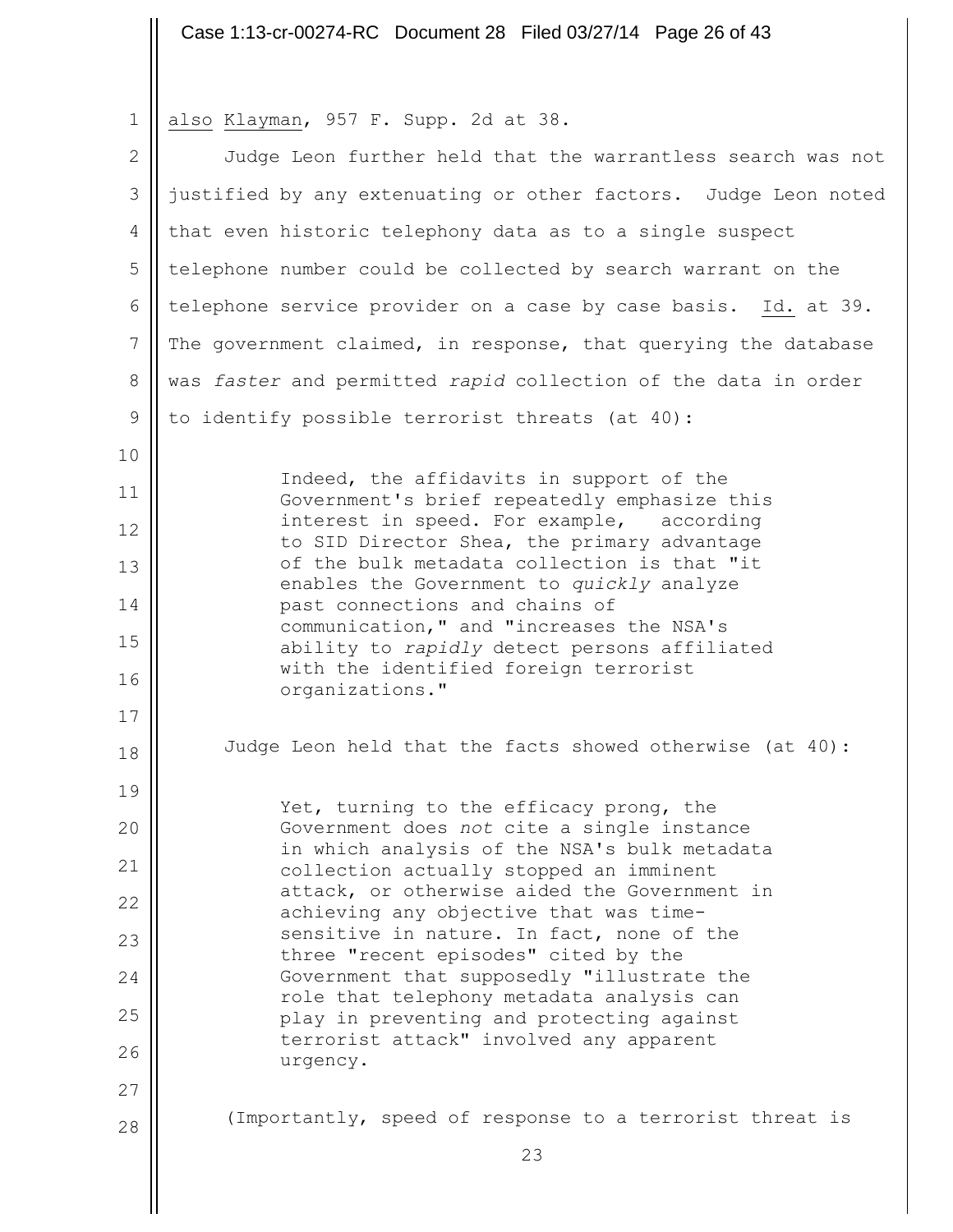#### Case 1:13-cr-00274-RC Document 28 Filed 03/27/14 Page 27 of 43

1 2 3 4 5 6 7 *not* a consideration in this case, therefore even this justification is not present in the instant case. Indeed, in the instant case the government could have obtained search warrants or issued valid subpoenas for US telephony contacts with the Sheikhi number. No imminent threat of any kind justified use of the database instead of normal legal channels.) Judge Leon accordingly held (at 41):

> Thus, plaintiffs have a substantial likelihood of showing that their privacy interests outweigh the Government's interest in collecting and analyzing bulk telephony metadata and therefore the NSA's bulk collection program is indeed an unreasonable search under the Fourth Amendment.

8

9

10

11

12

13

20

14 15 16 17 18 19 Plaintiffs in Klayman were telephone service subscribers who had reason to believe their telephone calling history and records had been swept up and stored in the BTMP database. These plaintiffs had most likely suffered a Fourth Amendment violation. Importantly, the violation was the mere collection and storage of the data, let alone retrieval of the plaintiffs' data as occurred in this case.

21 22 23 24 25 26 27 28 In this case as well, taking the government's affidavit as correct, the phone usage histories of Mr. Hassanshahi, a U.S. citizen, together with the histories of millions of other U.S. citizens, were swept up, aggregated and stored in the database utilized in this case. That database was either the BTMP itself or an equivalent program. Judge Leon's opinion in Klayman directs that use of that database constitutes an unreasonable search in violation of the Fourth Amendment.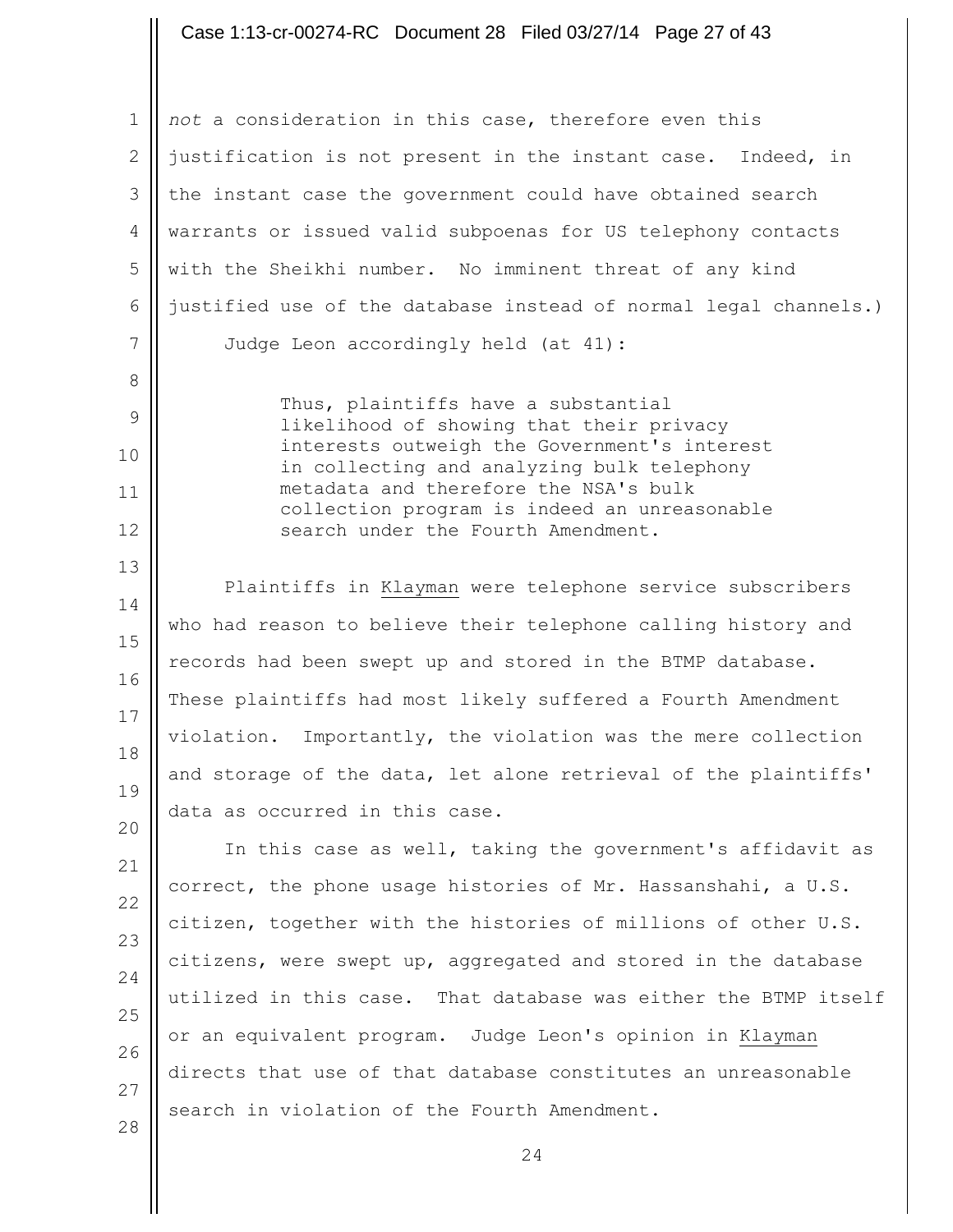2

1

### **E. The unreasonable search led directly and proximately to the computer search, therefore, all data obtained from the computer should be excluded.**

3 4 5 6 7 8 9 10 11 12 13 14 The government's affidavit shows that the sole reason the government focused on Mr. Hassanshahi, and conducted the computer search at LAX, was because his number came up in the telephony database. There was no other reason to focus on or search Mr. Hassanshahi. The computer search in Los Angeles was specified in advance; it was not random. Thus, all the files, data and materials derived from the search, and subsequent information obtained as a result of seizing the computer files, are fruit of the poisonous tree and should be suppressed. United States v. Six hundred Thirty-nine Thousand Dollars, 955 F.2d 712, 719 (D.C.Cir. 1992). The evidence was obtained in violation of the Fourth Amendment.

- 15
- 16

17

24

28

#### **F. The same applies to any equivalent program.**

18 19 20 21 22 23 The affidavit and the nature of the query described therein demonstrate that the government utilized either the BTMP or some equivalent program with the same parameters. Judge Leon's decision applies equally to any program equivalent to BTMP: "I believe that bulk telephony metadata collection and analysis almost certainly does violate a reasonable expectation of privacy." Klayman, 957 F. Supp. 2d at 32.

25 26 27 To the extent the government claims the instant database differs in *material* respects from the BTMP, defendant requests discovery and an evidentiary hearing to allow the Court to determine the facts surrounding the database.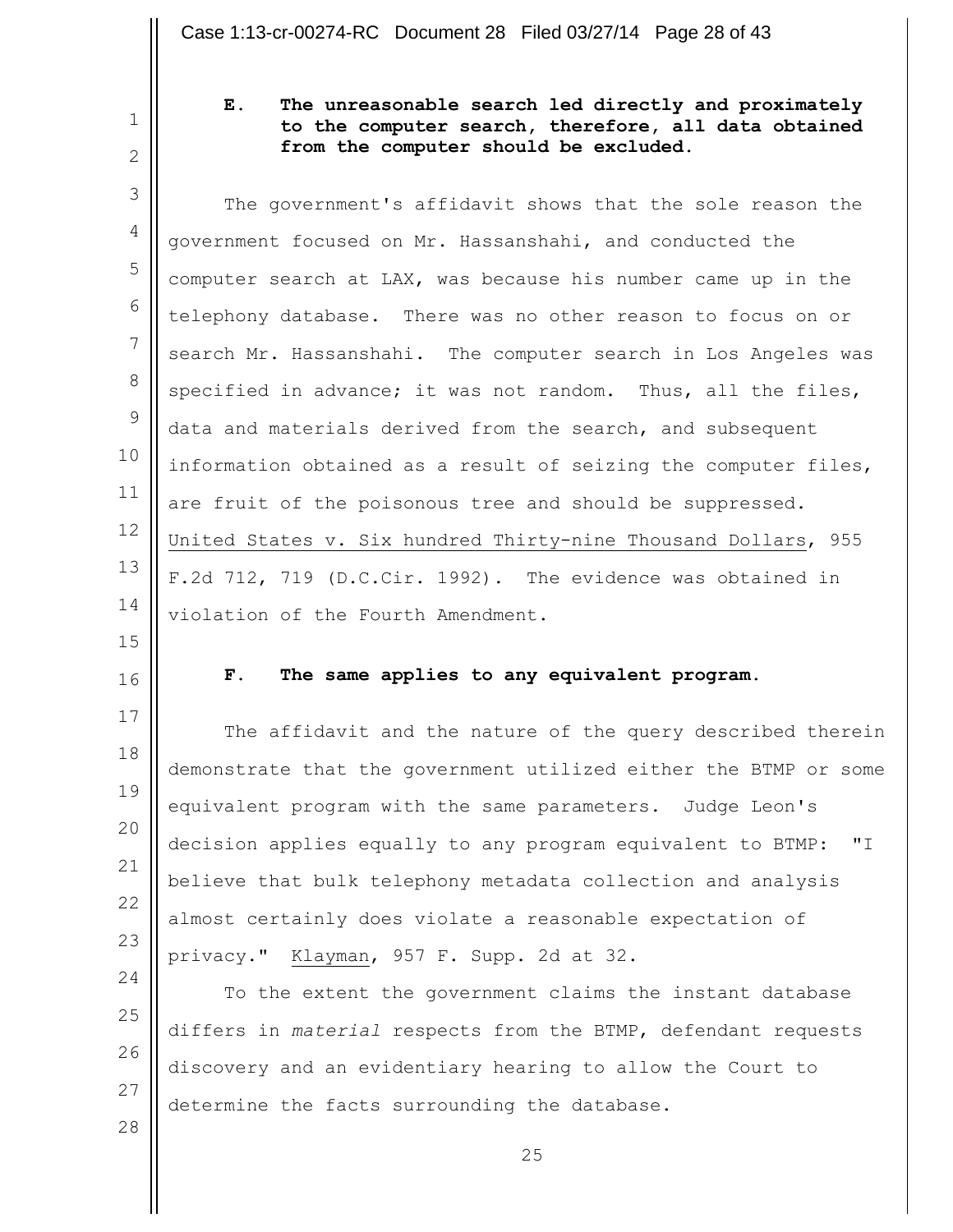26 1 2 3 4 5 6 7 8 9 10 11 12 13 14 15 16 17 18 19 20 21 22 23 24 25 26 27 28 **II. EVEN IF THE BTMP IS FOUND TO BE CONSTITUTIONAL, ITS USE IN THIS CASE WAS UNLAWFUL AND THUS PER SE AN UNREASONABLE SEARCH.** In Klayman, the government admitted there were legal limits to use of the BTMP database (at 15): The FISC orders governing the Bulk Telephony Metadata Program specifically provide that the metadata records may be accessed only for counterterrorism purposes (and technical database maintenance). Holley Decl. ¶ 8; Shea Decl. ¶ 30. Specifically, NSA intelligence analysts, without seeking the approval of a judicial officer, may access the records to obtain foreign intelligence information only through "queries" of the records performed using "identifiers," such as telephone numbers, associated with terrorist activity. The parameters of the program are still quite murky. But the above admissions in Klayman indicate that the relevant FISC orders governing the program mandate that only "identifiers" or telephone numbers *associated with terrorism* can be utilized for queries. Simply put, the orders state that an agent can only input and query a telephone number associated with terrorism. In this case, the agent input Sheikhi's business number from his car. There is no claim that this telephone number was or is associated with terrorism. Therefore, on its face, utilization of this telephone number violated the government's own orders concerning use of the BTMP. Thus, even if the BTMP program as a whole is held to be constitutional, its usage *in this case* violated the orders Case 1:13-cr-00274-RC Document 28 Filed 03/27/14 Page 29 of 43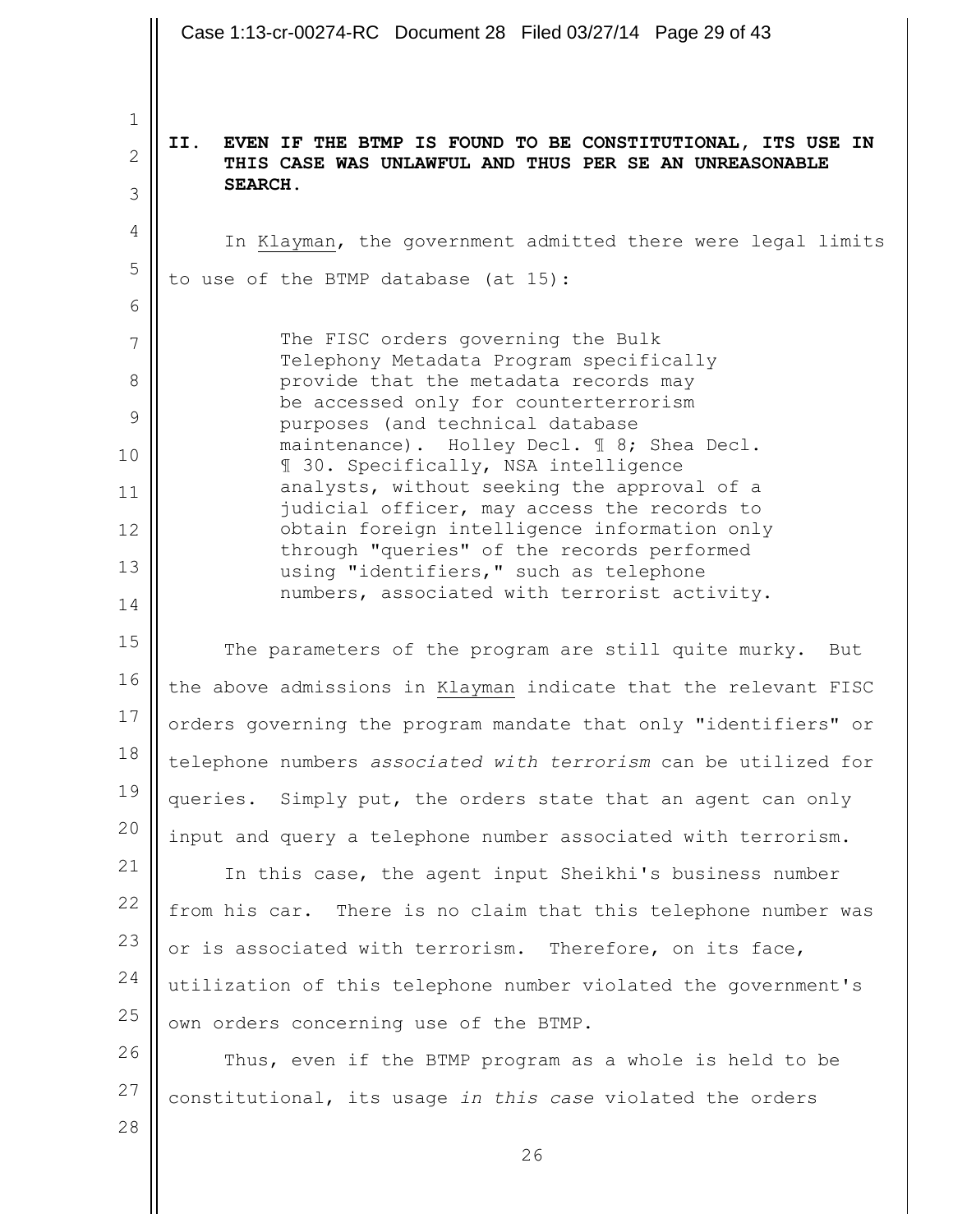Case 1:13-cr-00274-RC Document 28 Filed 03/27/14 Page 30 of 43

1 2 3 4 governing and permitting the program. In such event, the action remains an unwarranted and illegal search as to Mr. Hassanshahi. The resulting evidence from the computer should still be suppressed.

5

6 7

#### **III. DEFENDANT IS ENTITLED TO DISCOVERY TO LEARN THE PARAMETERS AND ORDERS GOVERNING THE INSTANT DATABASE TO TEST WHETHER THE ORDERS WERE FOLLOWED AND THE QUERY WAS LAWFUL.**

8 9 10 11 12 13 If the government contends the subject database was not the BTMP, Mr. Hassanshahi is entitled to discovery and an evidentiary hearing to determine the facts surrounding the database and the rules governing its use. It may be that the FISC order or some other order creating the database was not followed, rendering the query an unreasonable search.

14 15 16 17 18 19 20 Or it may be there was no authority at all to create and maintain the subject database. As to BTMP, the government claims authority from FISA and orders from the FISC courts. What, if anything, was the authority to create, maintain and query the bulk telephony database utilized in this case? Depending on the answer, the government may be on weaker ground with the actual database than with BTMP.

22 23 24

- 25 26
- 27
- 28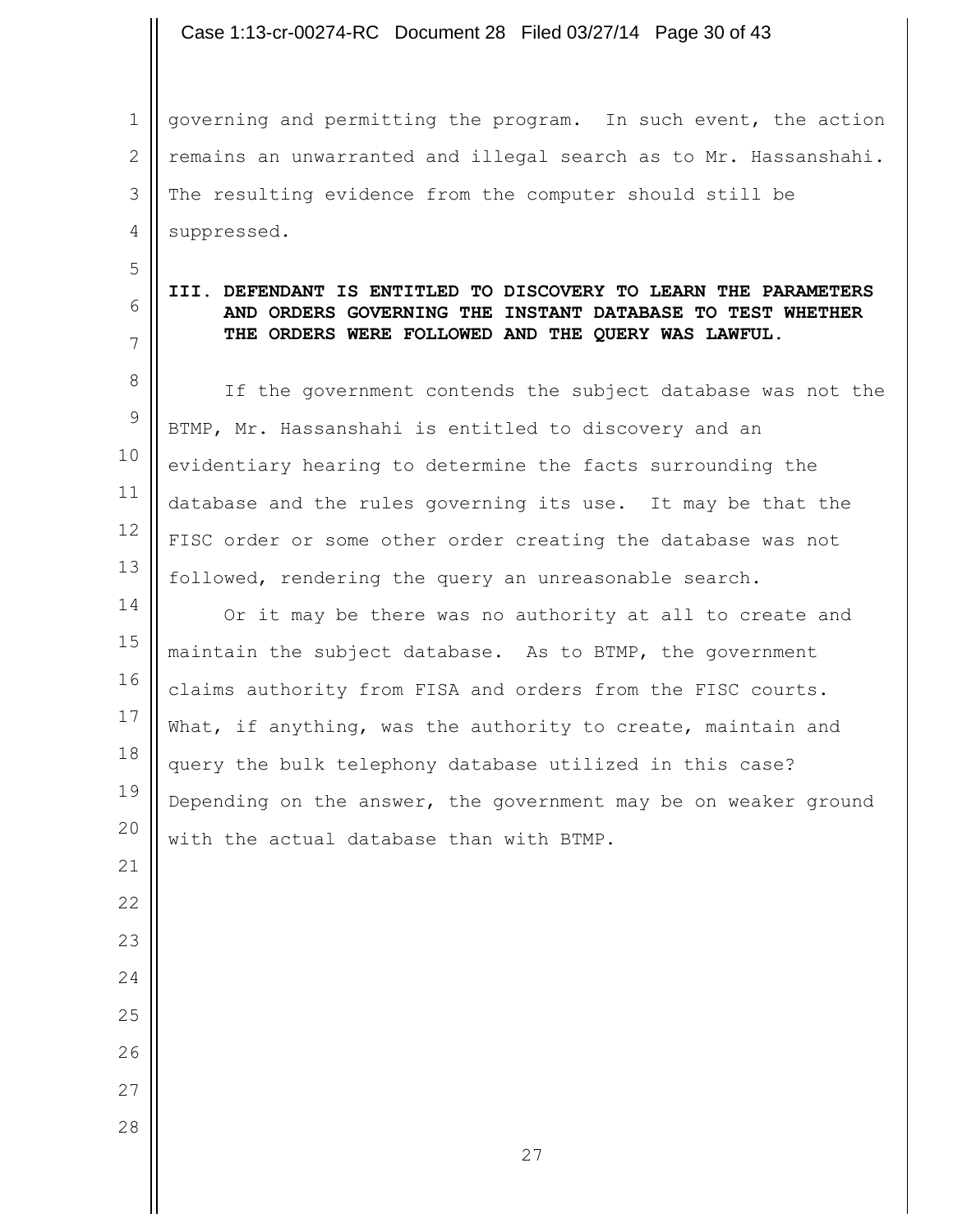**IV. SEPARATELY, THE EVIDENCE SHOULD BE SUPPRESSED BECAUSE THE GOVERNMENT LACKED REASONABLE SUSPICION TO CONDUCT THE FORENSIC COMPUTER EXAMINATION IN LOS ANGELES.**

5 6 7 8 9 10 11 12 13 Under Ninth Circuit precedent applicable to the Los Angeles International Airport (LAX), where the subject computer search was conducted/initiated, the type of comprehensive forensic examination of the computer undertaken here can be conducted only upon "reasonable suspicion" of criminal activity. United States v. Cotterman, 709 F.3d 952 (2013). This is the same "articulable suspicion" needed to stop and frisk an individual on the street. The government's affidavit does not support reasonable suspicion prior to the LAX computer search.

14

1

2

3

4

15

16

#### **A. The nature of the computer search conducted in this case.**

17 18 19 20 21 22 23 The LAX computer search was not simply a "turn on and look" search. The government seized the computer and related data materials and kept them for weeks. During this time, the government broke or bypassed any password protection on the computer. The government then systematically identified, copied and examined each and every file, letter, email, photo, record or other data of any kind on the device.

24 25 26 27 28 In Cotterman, the government seized Cotterman's laptop while he was returning to the United States through the US-Mexico border. 709 F.3d at 952. The government shipped the computer to an electronic laboratory 170 miles away from the border and kept it for many days. There, the government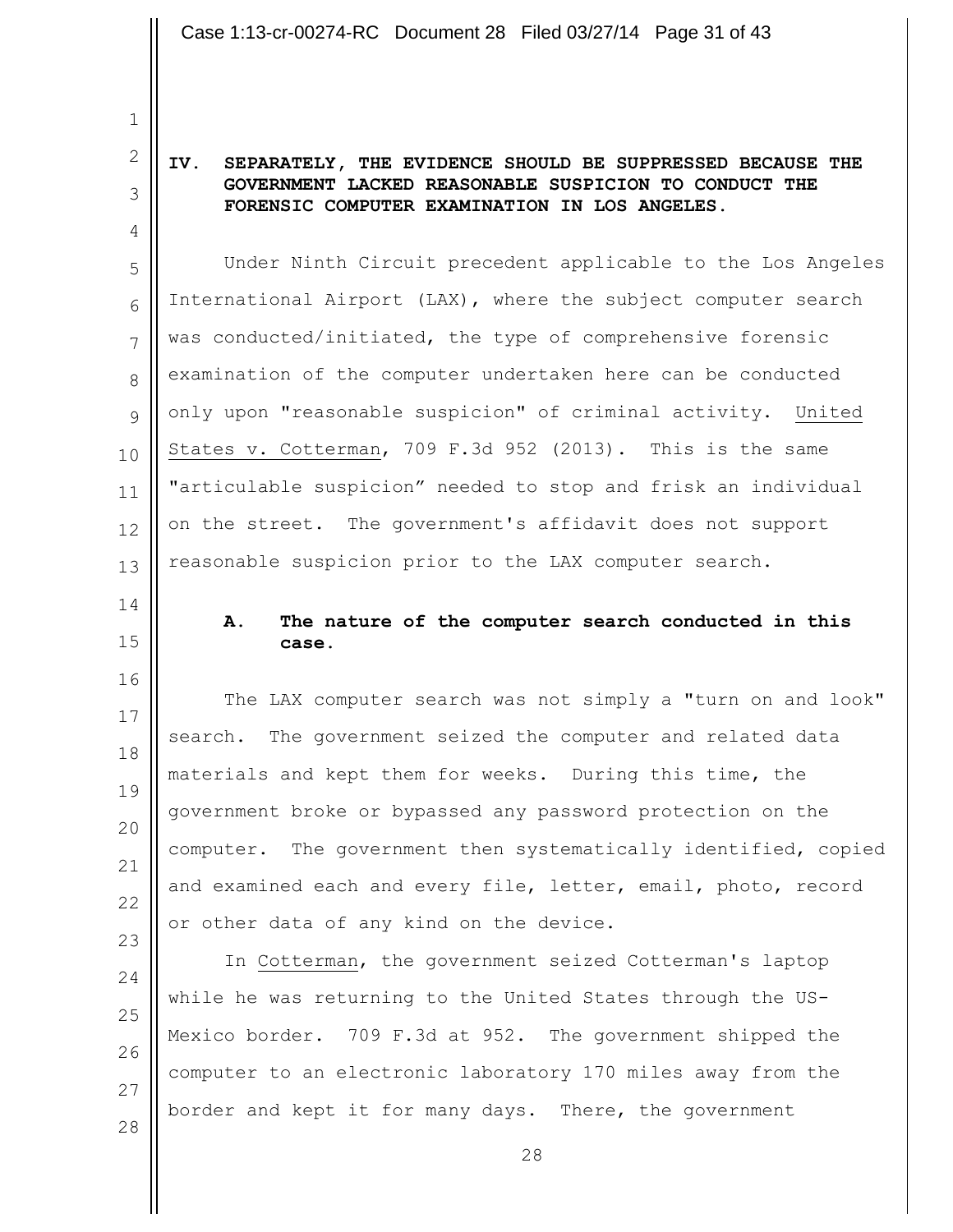# Case 1:13-cr-00274-RC Document 28 Filed 03/27/14 Page 32 of 43

| $\mathbf 1$    | conducted a comprehensive forensic examination of the computer                            |
|----------------|-------------------------------------------------------------------------------------------|
| $\mathbf{2}$   | the electronic data thereon (hard drive). Through this                                    |
| 3              | examination, the government found child pornography and arrested                          |
| 4              | Cotterman. The government failed to obtain a warrant for either                           |
| 5              | the initial seizure of the computer at the border or the                                  |
| 6              | subsequent forensic examination. Cotterman moved to suppress                              |
| $7\phantom{.}$ | the evidence obtained from the laptop on the grounds that it was                          |
| $8\,$          | an unlawful search. Id. at 956.                                                           |
| 9              | As a preliminary matter, the court noted there was no legal                               |
| 10             | difference between the physical border with Mexico and                                    |
| 11             | "functional borders at airports such as Los Angeles (LAX).<br>Id.                         |
| 12             | The Court went on to reject the government's contention that no                           |
| 13             | warrant or anything else was required for the search on the                               |
| 14             | grounds that it was conducted at the border:                                              |
| 15             |                                                                                           |
| 16             | Although courts have long recognized that<br>border searches constitute a "historically   |
| 17             | recognized exception to the Fourth<br>Amendment's general principle that a warrant        |
| 18             | be obtained," United States v. Ramsey, 431<br>U.S. 606, 621, 97 S. Ct. 1972, 52 L. Ed. 2d |
| 19             | 617 (1977), reasonableness remains the                                                    |
| 20             | touchstone for a warrantless search. Even at<br>the border, we have rejected an "anything |
| 21             | goes" approach. See United States v. Seljan,<br>547 F.3d 993, 1000 (9th Cir. 2008) (en    |
| 22             | banc).                                                                                    |
| 23             | Instead (at 956):                                                                         |
| 24             |                                                                                           |
| 25             | Mindful of the heavy burden on law                                                        |
| 26             | enforcement to protect our borders<br>juxtaposed with individual privacy interests        |
| 27             | in data on portable digital devices, we<br>conclude that, under the circumstances here,   |
| 28             | reasonable suspicion was required for the                                                 |
|                | 29                                                                                        |

 $\begin{array}{c} \hline \end{array}$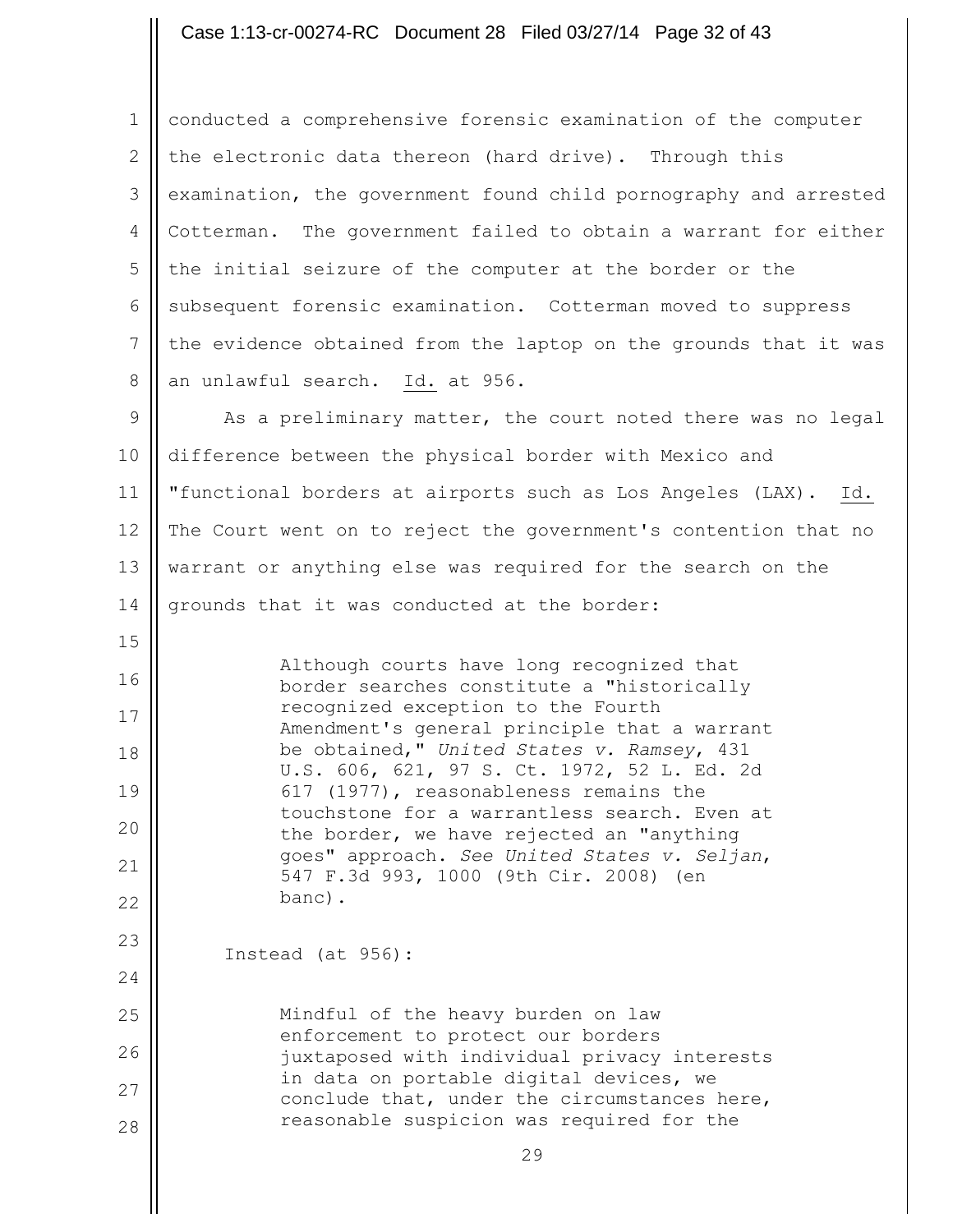1

9

10

11

12

13

14

15

16

17

28

forensic examination of Cotterman's laptop.

2 3 4 5 6 7 8 The Court distinguished between a "look see" (officers had the traveler boot up the computer and looked on the screen), which does not require any reasonable suspicion, and the forensic examination conducted on Cotterman's computer (and in the instant case). The latter implicates privacy concerns that go beyond a simple "quick look" at the border. As the court held (at 962):

> It is the comprehensive and intrusive nature of a forensic examination—not the location of the examination—that is the key factor triggering the requirement of reasonable suspicion here . . . To carry out the examination of Cotterman's laptop, Agent Owen used computer forensic software to copy the hard drive and then analyze it in its entirety, including data that ostensibly had been deleted. This painstaking analysis is akin to reading a diary line by line looking for mention of criminal activity—plus looking at everything the writer may have erased. . . .

18 19 20 21 22 23 24 We are now presented with a case directly implicating substantial personal privacy interests. The private information individuals store on digital devices—their personal "papers" in the words of the Constitution—stands in stark contrast to the generic and impersonal contents of a gas tank [which may be searched at the border without heightened cause]. . . . The amount of private information carried by international travelers was traditionally

25 26 27 circumscribed by the size of the traveler's luggage or automobile. That is no longer the case. Electronic devices are capable of storing warehouses full of information. The average 400-gigabyte laptop hard drive can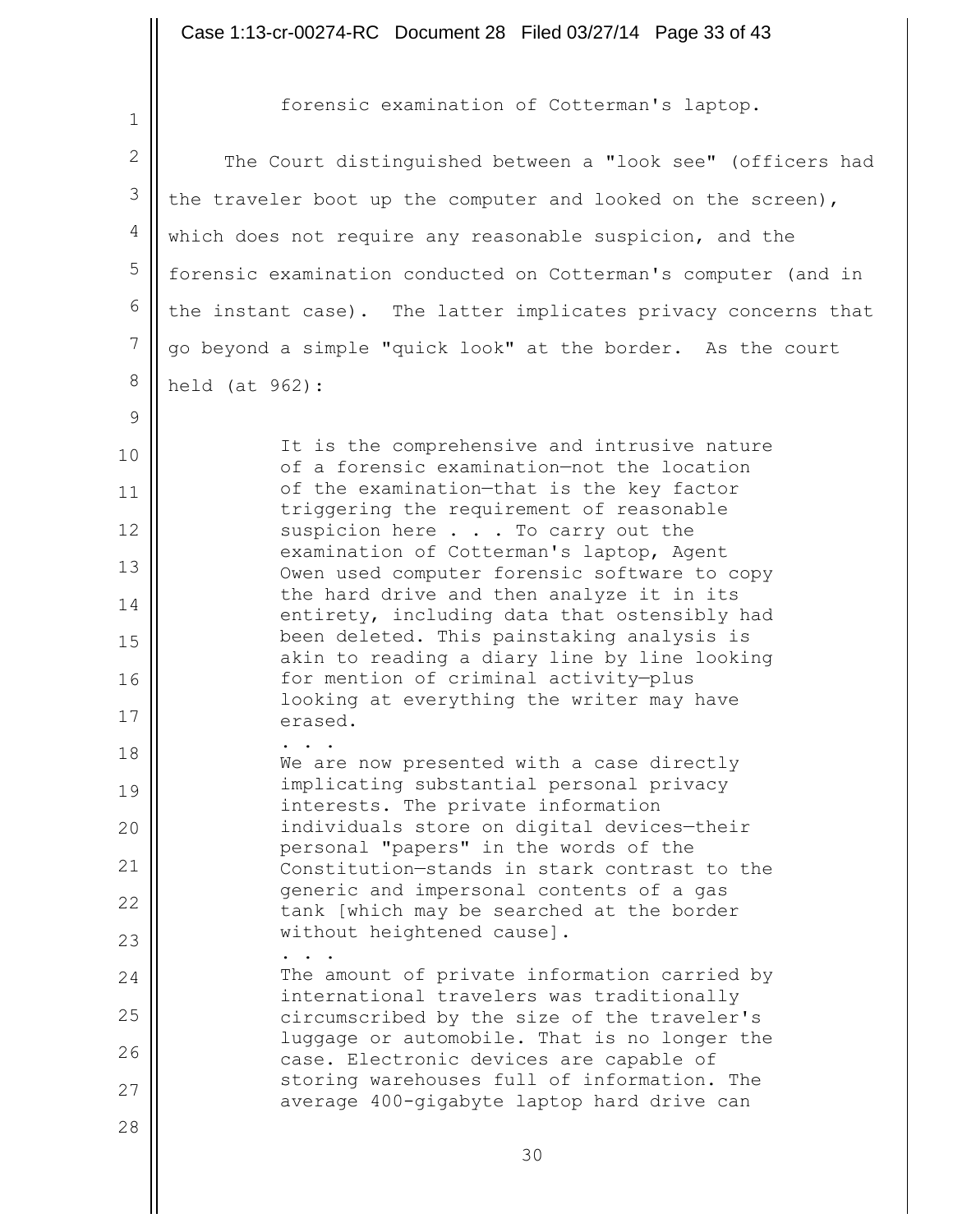|                              | Case 1:13-cr-00274-RC Document 28 Filed 03/27/14 Page 34 of 43                              |
|------------------------------|---------------------------------------------------------------------------------------------|
|                              | store over 200 million pages-the equivalent                                                 |
| $\mathbf{1}$<br>$\mathbf{2}$ | of five floors of a typical academic<br>library.                                            |
| 3                            | Laptop computers, iPads and the like are                                                    |
| 4                            | simultaneously offices and personal diaries.<br>They contain the most intimate details of   |
| 5                            | our lives: financial records, confidential<br>business documents, medical records and       |
| 6                            | private emails. This type of material                                                       |
| 7                            | implicates the Fourth Amendment's specific<br>guarantee of the people's right to be secure  |
| 8                            | in their "papers." U.S. Const. amend. IV.<br>The express listing of papers "reflects the    |
| 9                            | Founders' deep concern with safeguarding the<br>privacy of thoughts and ideas-what we might |
| 10                           | call freedom of conscience-from invasion by<br>the government."                             |
| 11                           |                                                                                             |
| 12                           | Electronic devices often retain sensitive<br>and confidential information far beyond the    |
| 13                           | perceived point of erasure, notably in the<br>form of browsing histories and records of     |
| 14                           | deleted files. This quality makes it                                                        |
|                              | impractical, if not impossible, for<br>individuals to make meaningful decisions             |
| 15                           | regarding what digital content to expose to                                                 |
| 16                           | the scrutiny that accompanies international<br>travel. A person's digital life ought not be |
| 17                           | hijacked simply by crossing a border. When<br>packing traditional luggage, one is           |
| 18                           | accustomed to deciding what papers to take                                                  |
| 19                           | and what to leave behind. When carrying a<br>laptop, tablet or other device, however,       |
| 20                           | removing files unnecessary to an impending                                                  |
| 21                           | trip is an impractical solution given the<br>volume and often intermingled nature of the    |
| 22                           | files. It is also a time-consuming task that<br>may not even effectively erase the files.   |
| 23                           |                                                                                             |
| 24                           | In Cotterman, the Ninth Circuit did not require a search                                    |
| 25                           | warrant and probable cause for the forensic computer                                        |
| 26                           | examination. But the court did require "reasonable suspicion"                               |
| 27                           | of wrongdoing before such an examination can be conducted (at                               |
| 28                           | $968$ ):                                                                                    |
|                              | 31                                                                                          |

 $\parallel$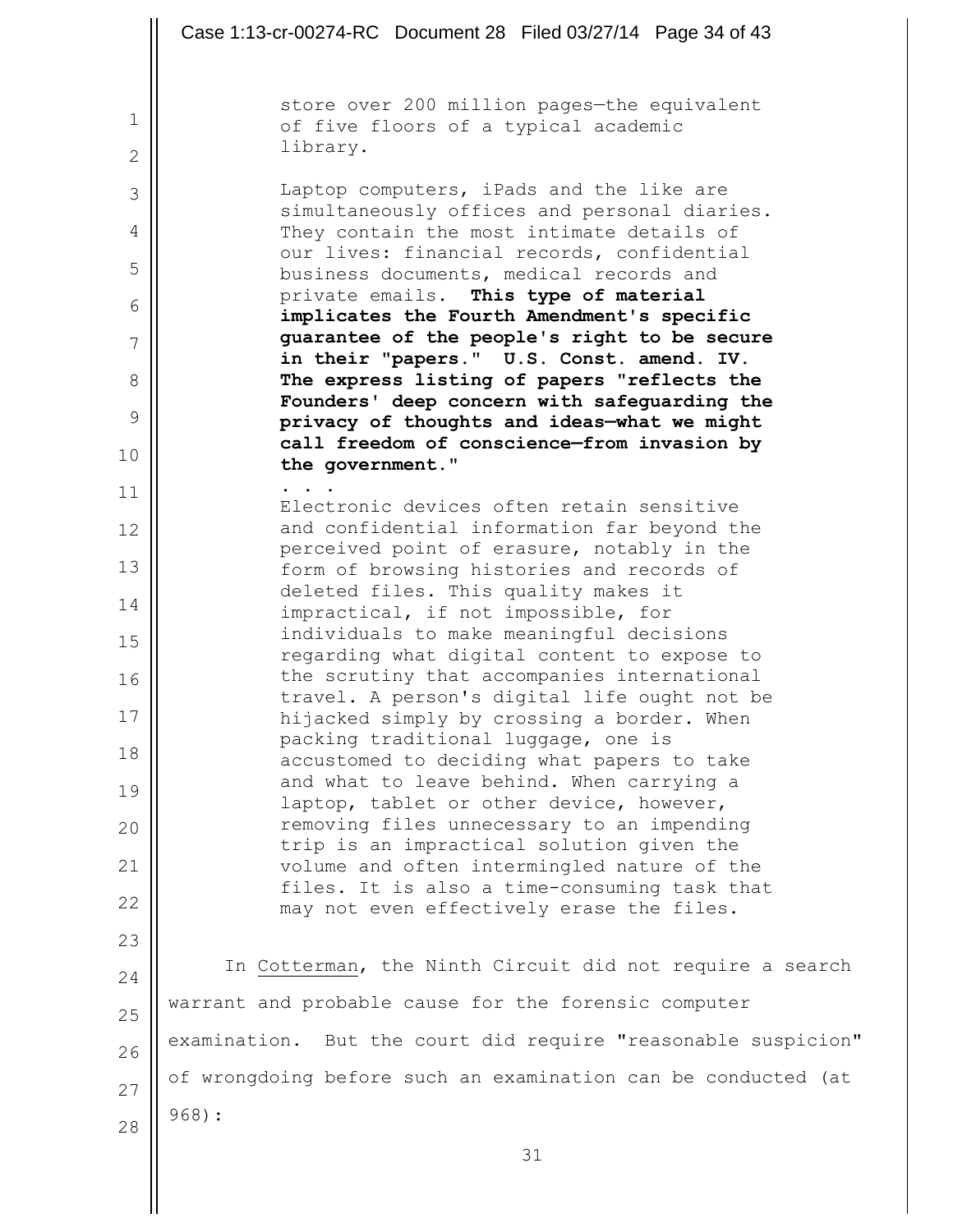|              | Case 1:13-cr-00274-RC Document 28 Filed 03/27/14 Page 35 of 43                              |
|--------------|---------------------------------------------------------------------------------------------|
|              |                                                                                             |
| 1            |                                                                                             |
| $\mathbf{2}$ | We therefore hold that the forensic                                                         |
| 3            | examination of Cotterman's computer required<br>a showing of reasonable suspicion, a modest |
| 4            | requirement in light of the Fourth<br>Amendment.                                            |
| 5            | Reasonable suspicion is defined as "a                                                       |
| 6            | particularized and objective basis for                                                      |
| 7            | suspecting the particular person stopped of<br>criminal activity. This assessment is to be  |
| 8            | made in light of "the totality of the<br>circumstances." "[E]ven when factors               |
| 9            | considered in isolation from each other are<br>susceptible to an innocent explanation, they |
| 10           | may collectively amount to a reasonable                                                     |
| 11           | suspicion."                                                                                 |
| 12           | Under Cotterman, for the fruits of the computer search to                                   |
| 13           | be admissible, the government must have had a "reasonable                                   |
| 14           | suspicion" that Mr. Hassanshahi was involved in criminal                                    |
| 15           | activity before the LAX seizure                                                             |
| 16           |                                                                                             |
|              | Reasonable suspicion under Cotterman<br>В.                                                  |
|              |                                                                                             |
| 17           | "Reasonable suspicion" requires "articulable facts" that                                    |
| 18           | criminal activity may be afoot. United States v. Sokolow, 490                               |
| 19           | U.S. 1, 7 (1989). The officer must have a "particularized and                               |
| 20           | objective basis for suspecting legal wrongdoing." United States                             |
| 21           | v. Arivizu, 534 U.S. 266, 273 (2002).                                                       |
| 22           | In Cotterman, the court found the government did have                                       |
| 23           | reasonable suspicion based on the following facts known to the                              |
| 24           | government before seizing Cotterman's computer:                                             |
| 25           | Cotterman was returning from a vacation in Mexico.<br>(a)                                   |
| 26           | At the border, the Treasury Enforcement Communication<br>(b)                                |
| 27           | System (TECS) returned a hit for Cotterman. The hit indicated                               |
| 28           | 32                                                                                          |
|              |                                                                                             |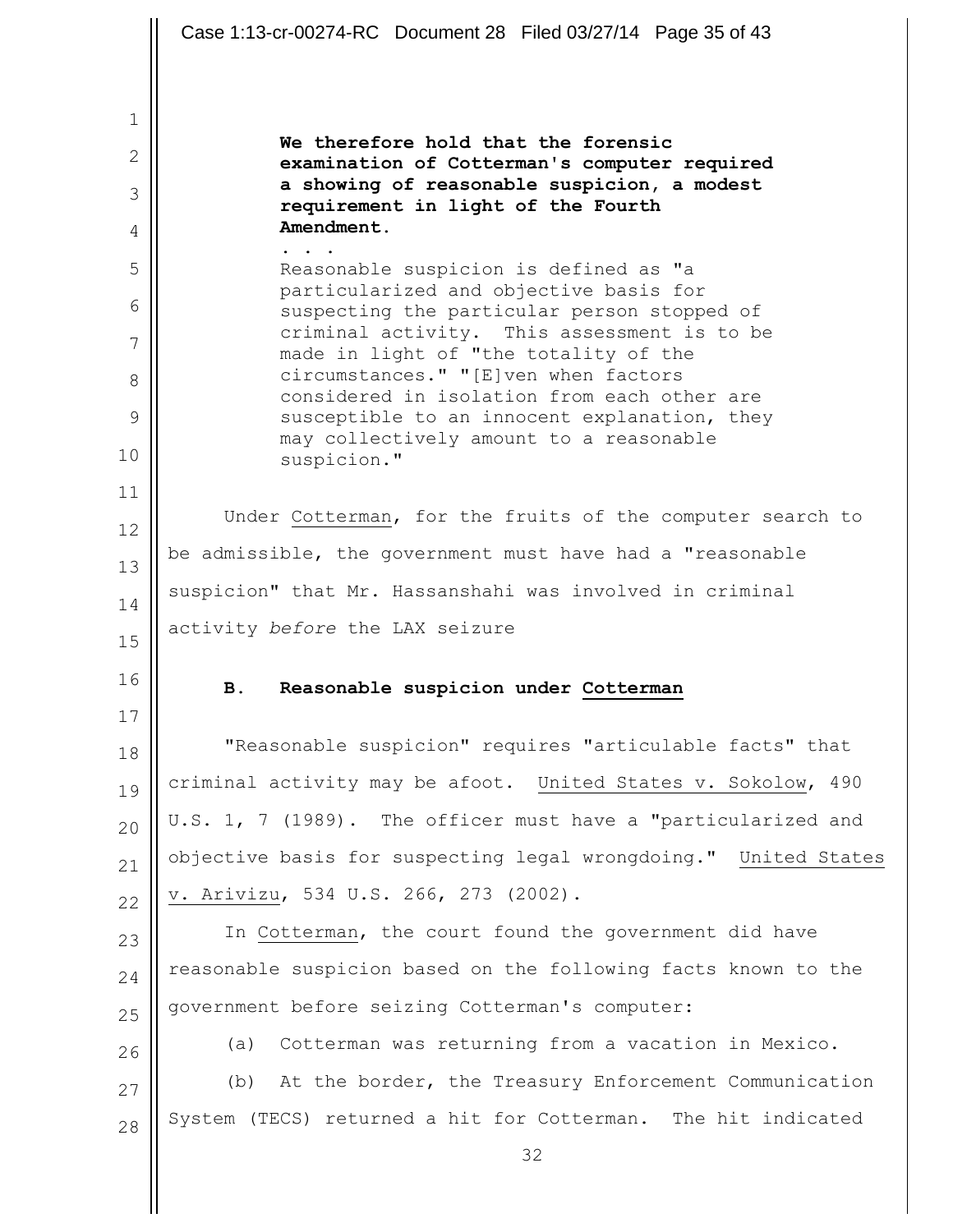#### Case 1:13-cr-00274-RC Document 28 Filed 03/27/14 Page 36 of 43

1 2 3 that Cotterman was a sex offender, convicted of multiple counts of sexual and lewd conduct upon a child and child molestation. 709 F.3d at 957.

4 5 6 7 (c) The border agent detained Cotterman and consulted the contact person listed on the TECS entry. Based on that conversation, the agents "believed the hit to reflect Cotterman's involvement in some type of child pornography." Id.

8 9 10 (d) The TECS hit reflected that Cotterman was a convicted child sex offender who traveled frequently outside the United States including to a country "associated with sex tourism".

11 12 (e) Cotterman had equipment with him that was associated with sex tourism.

13 14 15 16 17 The Court held, "Cotterman's TECS alert, prior childrelated conviction, frequent travels, crossing from a country known for sex tourism, and collection of electronic equipment... gave rise to reasonable suspicion of criminal activity." Id. at 969.

18

19

20

23

**C. In this case, the government lacked reasonable suspicion for the LAX computer seizure.**

21 22 What facts did the agent actually have concerning Shantia Hassanshahi before he ordered the LAX computer seizure and search?

24 25 26 1. No informant had identified or even named Mr. Hassanshahi in any context. No one had suggested the involvement of any California-based person.

27 28 2. Sheikhi was suspected of soliciting a purchase of electrical equipment.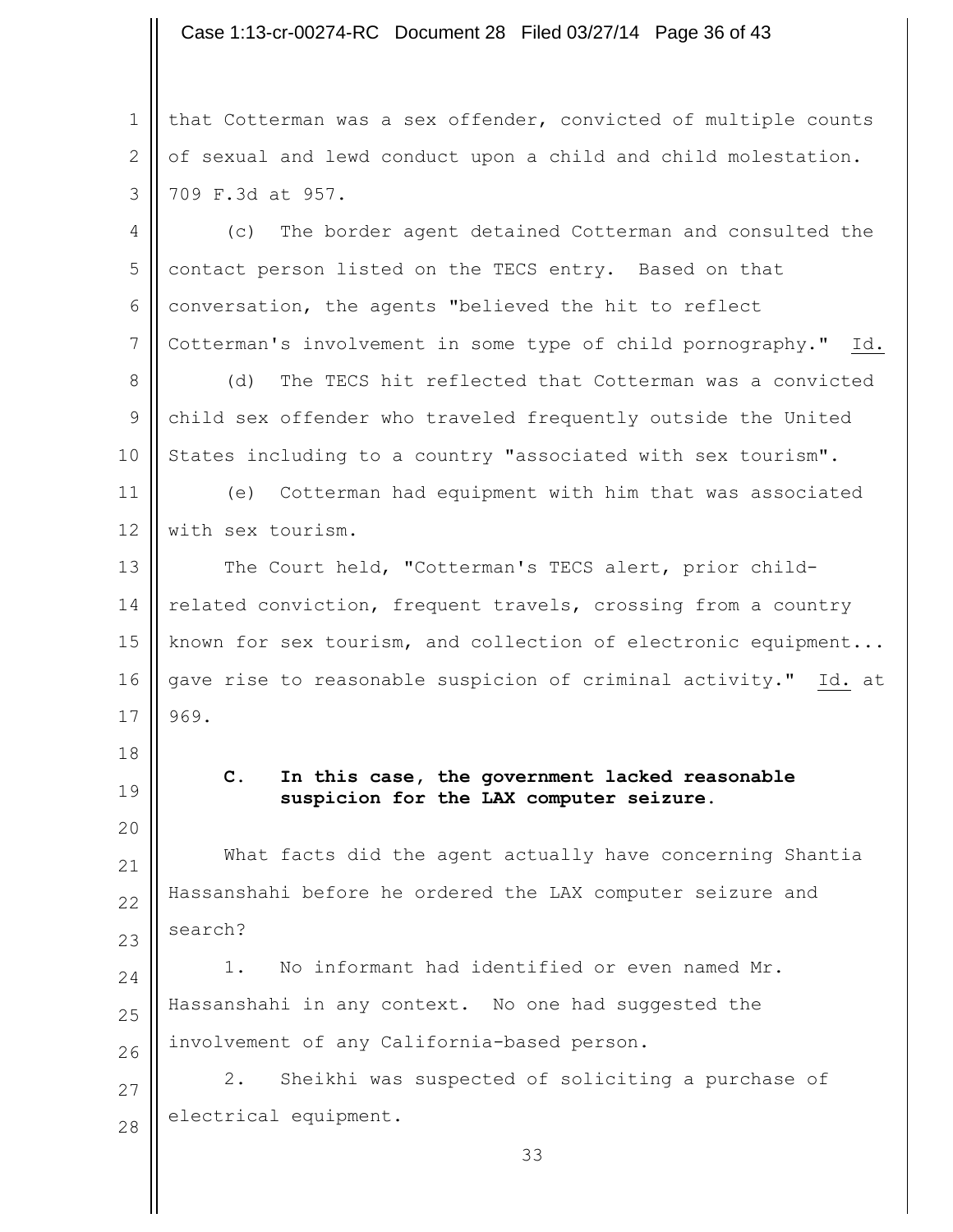34 1 2 3 4 5 6 7 8 9 10 11 12 13 14 15 16 17 18 19 20 21 22 23 24 25 26 27 28 3. Calls had been placed to/from an 818-area code Google telephone number possibly associated with Mr. Hassanshahi to a number associated with Sheikhi, but: (a) The contents of the calls were unknown. (b) It was unknown whether either Sheikhi or Mr. Hassanshahi actually participated in the calls as opposed to some other persons with access to the phone account(s). (c) The calls could have been placed from/to anywhere in the world. (d) There is no evidence to suggest the calls were other than innocuous. (e) The date/time/duration of the calls was either unknown or not specified in the affidavit. 4. Mr. Hasshanshi had/has no criminal record. 5. An email account possibly associated with Mr. Hassanshahi had been accessed from an IP address showing in Iran, however: (a) There was no evidence Mr. Hassanshahi himself accessed the account as opposed to someone else with the password. (b) The account could have been accessed through a VPN meaning the location of the use was unknown. (c) There was no evidence of any emails between Mr. Hassanshahi or Sheikhi or anyone else involved in criminal activity. 6. Mr. Hassanshahi was indeed returning to Los Angeles from Iran in January 2012, but there is nothing unusual about this in and of itself. Case 1:13-cr-00274-RC Document 28 Filed 03/27/14 Page 37 of 43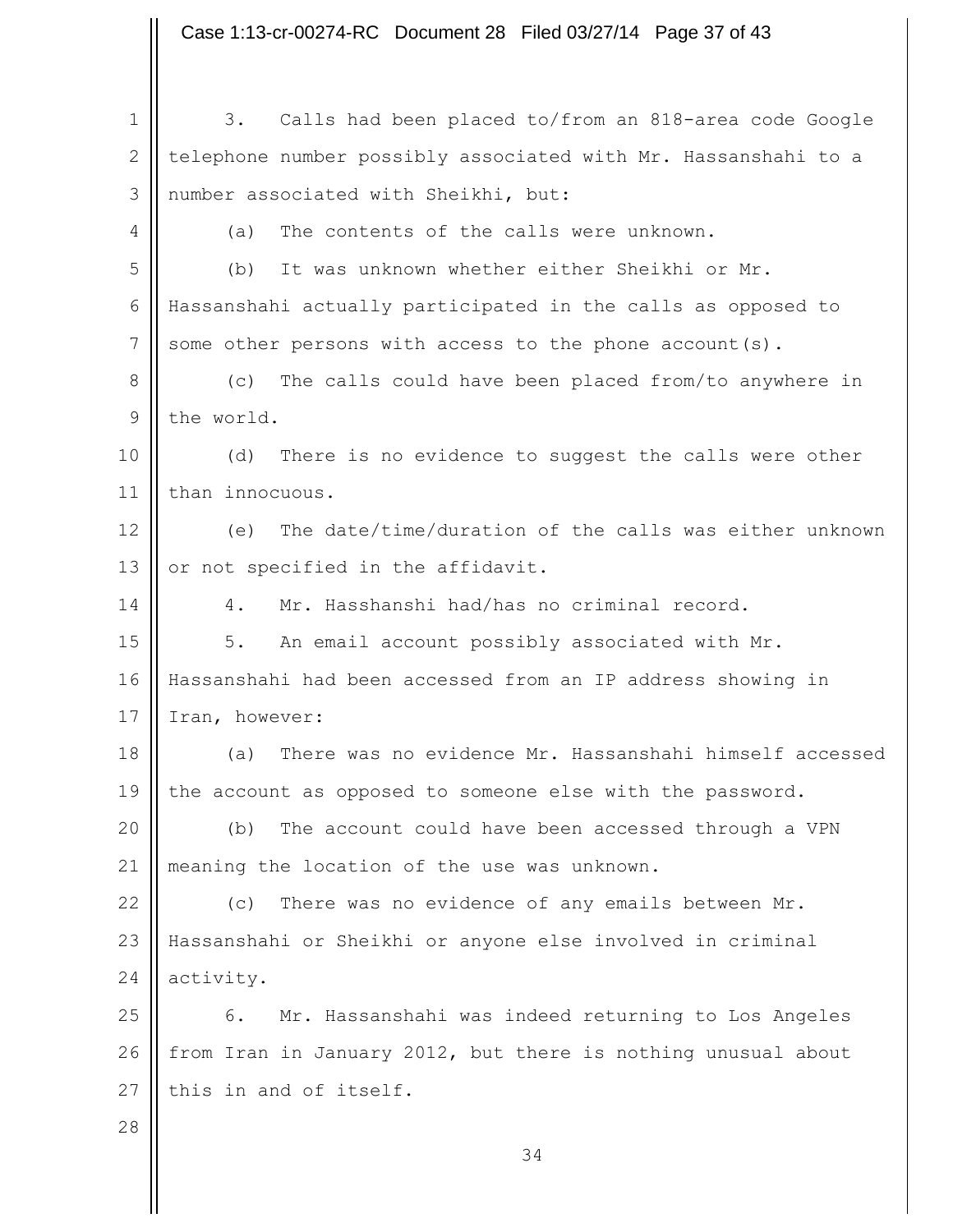1 2 3 4 5 6 7 8 9 10 11 12 13 14 15 16 17 18 19 20 21 22 23 24 25 26 27 7. Several telephone calls had been placed from the 818 number to the same number in Iran in September 2011, however: (a) The government does not contend these calls were to Sheikhi or to Sheikhi's telephone number. (b) There is no evidence of any criminal activity associated with these calls. The government's "strongest" grounds of suspicion may be summarized as follows: A. Mr. Sheikhi was suspected of violating or trying to violate the Iran trade regulations. B. Telephone calls, contents unknown and participants undeterminable, had been placed to/from a number associated with Mr. Hassanshahi to a number associated with Mr. Sheikhi. This simply does not constitute reasonable suspicion. That telephone calls were placed, alone, simply does not point towards criminal conduct on the part of Mr. Hassanshahi. "Reasonable suspicion" is the same standard as is necessary for a police officer to "stop and frisk" a suspect on the street (a so-called Terry stop). The facts against Mr. Hassanshahi fall far short of any standard for a Terry stop. By analogy to a standard drug case, the standard for the seizure and search of Mr. Hassanshahi's personal computer is akin to a "stop and frisk" of each person coming in contact with a suspected drug dealer. Under the government's theory in this case, if calls are placed from telephone number X to/from a suspected drug dealer, then everyone associated with number X can be stopped and frisked by the police at the next Case 1:13-cr-00274-RC Document 28 Filed 03/27/14 Page 38 of 43

28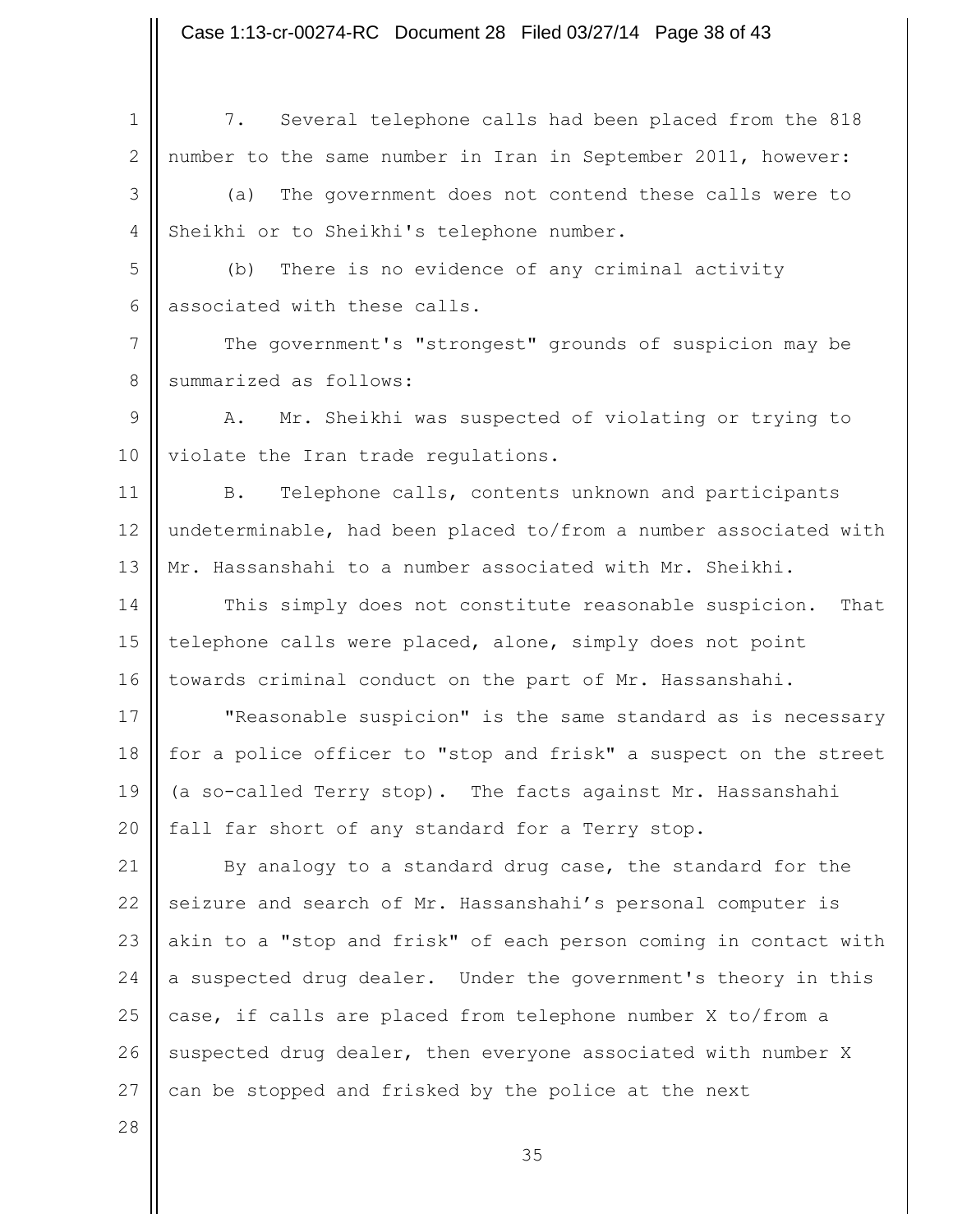#### Case 1:13-cr-00274-RC Document 28 Filed 03/27/14 Page 39 of 43

1 2 3 4 5 opportunity. For example, if telephone number X is at a house, then the police can wait outside the house and stop and frisk everyone who resides at the house on the grounds that these residents could have placed telephone calls from number X to the drug dealer. That is not the law.

6 7 8 9 10 11 12 13 14 The type of "contact" with Sheikhi alleged in this case is instead analogous to that considered in United States v. McCray, 148 F. Supp. 2d 379 (D.Del. 2001). In McCray, two experienced police officers patrolling an area known for drug and criminal activity observed defendant "huddling" with a suspected drug dealer. When the officers called to the persons, defendant started walking away from the scene "acting nervously" and took an object from his waistband and threw it away. 148 F. Supp. 2d at 383.

15 16 17 18 19 The officers stopped McCray, searched him, and found marijuana and crack cocaine, and thereafter obtained a confession. Id. at 384. McCray moved to suppress the results of the "stop and frisk" as not supported by reasonable suspicion.

20 The court agreed with McCray (at 386):

21

22 23 24 25 26 27 28 In determining whether an officer's suspicion amounts to a reasonable suspicion, the court should consider the totality of the circumstances. *See United States v. Cortez*, 449 U.S. 411, 417, 66 L. Ed. 2d 621, 101 S. Ct. 690 (1981). Moreover, in determining whether a law enforcement officer had reasonable suspicion to justify a *Terry* stop, deference is given to the officer's conclusions based on the officer's experience. [citations] "**However, a mere 'hunch' or 'inchoate and unparticularized**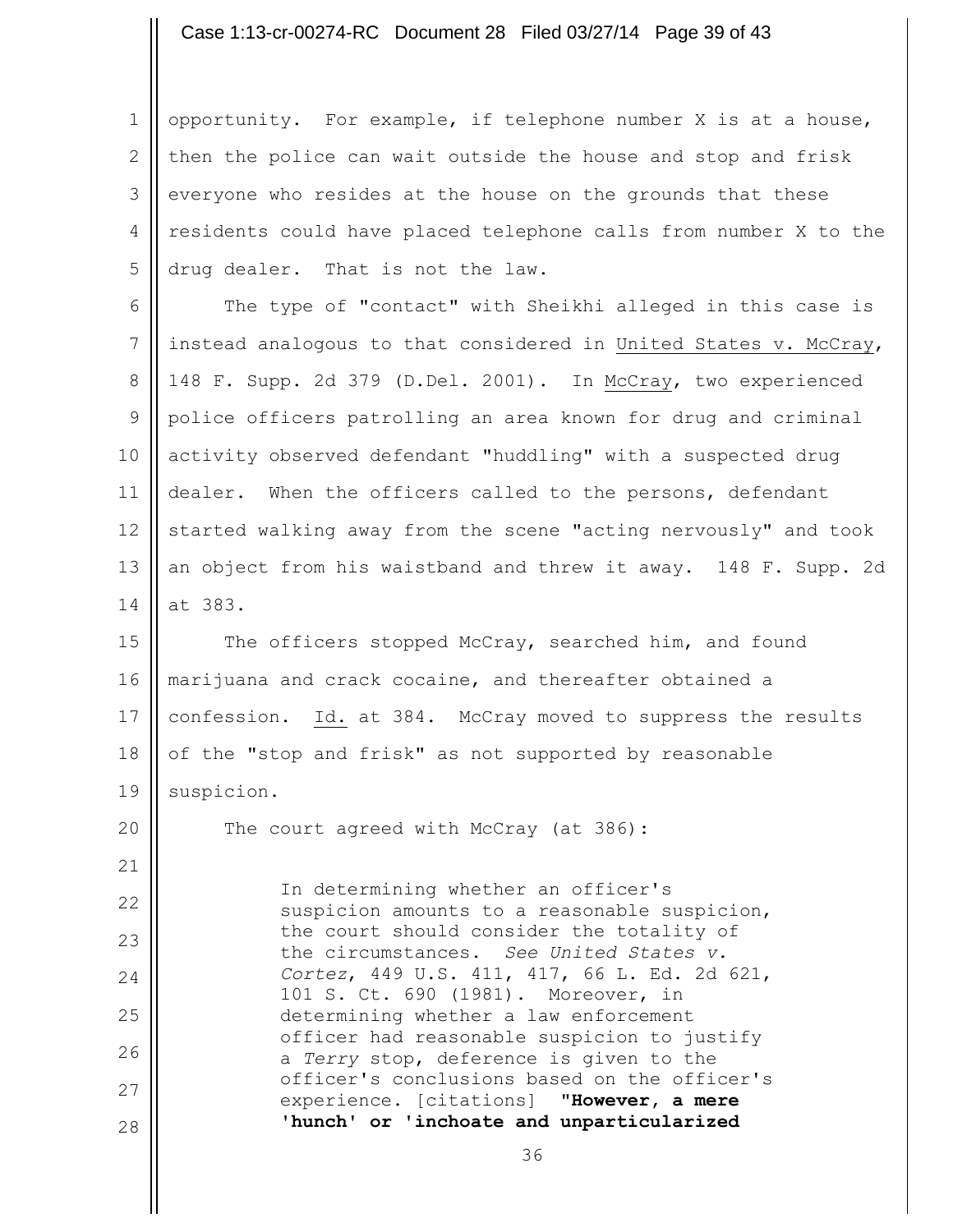|              | Case 1:13-cr-00274-RC Document 28 Filed 03/27/14 Page 40 of 43                              |
|--------------|---------------------------------------------------------------------------------------------|
|              |                                                                                             |
| $\mathbf 1$  | suspicion' cannot justify a stop and frisk<br>under Terry." Id. at *4 (quoting Brown, 159   |
| $\mathbf{2}$ | F.3d at 149). "Instead, the officer must                                                    |
| 3            | have a particularized and objective basis<br>for believing that the particular person is    |
|              | suspected of criminal activity." Id.                                                        |
| 4            | Applying these standard to McCray's case,<br>the court concludes that Officers Muniz and    |
| 5            | Prado did not have a particularized and                                                     |
| 6            | objective basis that would establish<br>reasonable suspicion and, thus, justify             |
| 7            | their stop of McCray on August 14, 2000.                                                    |
| 8            | Even if the Bellflower was standing with                                                    |
|              | Wallace and McCray, the officers still did                                                  |
| 9            | not have a reasonable suspicion to believe<br>that a drug transaction was occurring         |
| 10           | the one fact upon which both officers agreed                                                |
| 11           | is that neither saw anything pass between<br>any of the individuals' hands. In this case,   |
| 12           | the officers maintain that they were                                                        |
| 13           | suspicious that a drug transaction was<br>taking place, yet they never saw the parties      |
|              | exchange anything. Observing two                                                            |
| 14           | individuals who are possibly standing near a                                                |
| 15           | known loiterer, even one described as being<br>involved in narcotics activity, without      |
| 16           | more, merely constitutes an "inchoate and                                                   |
| 17           | unparticularized suspicion," and<br>cannot justify a Terry stop.                            |
| 18           |                                                                                             |
|              | The court finds quidance in a Washington v.<br>Gilmore, 1998 U.S. Dist. LEXIS 17309, No. C- |
| 19           | 97-4062 PJH, 1998 WL 774629 (N.D. Cal. Oct.                                                 |
| 20           | 30, 1998), a civil rights case that arose<br>out of a Terry stop. 9 In Gilmore, the         |
| 21           | court held that a police officer did not                                                    |
| 22           | have reasonable suspicion of narcotics<br>activity in a case that is factually similar      |
| 23           | to McCray's. Id. at *7. Officer Gilmore                                                     |
|              | alleged that the defendant made "furtive<br>gestures" like closing her fists and placing    |
| 24           | her hands towards her chest while in an                                                     |
| 25           | automobile with a known drug dealer. Id.                                                    |
| 26           | Even considering the defendant's proximity<br>to a known drug dealer and the high crime     |
| 27           | area, the court held that the officer's                                                     |
| 28           | observations established no more than an                                                    |
|              | 37                                                                                          |

Ш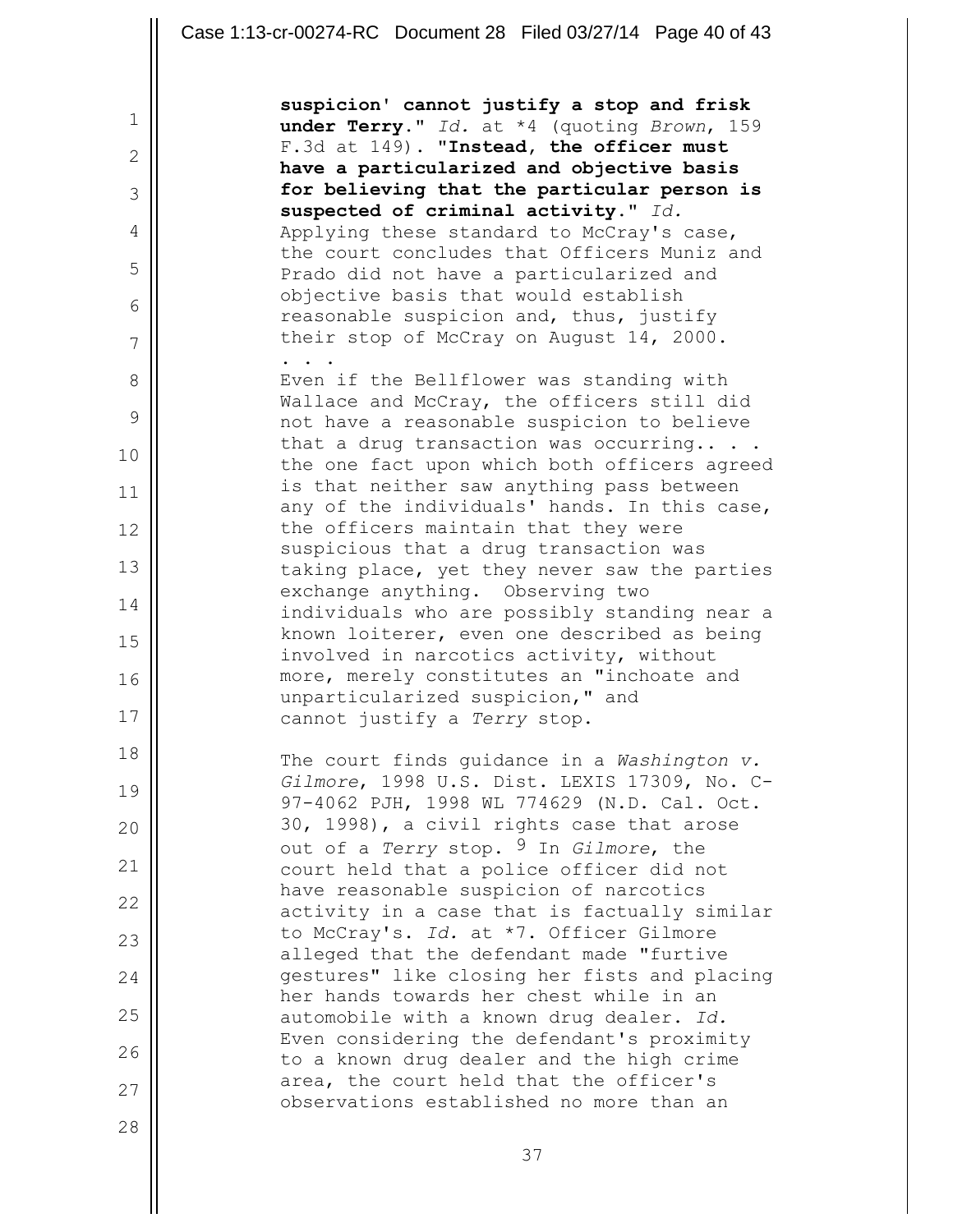"'inchoate and unparticularized suspicion or hunch' that the Supreme Court has found insufficient to support a finding of 'reasonable suspicion.'" *See Id.* Moreover, the court found that the officer described no "objective manifestation" that Gilmore was or was about to be engaged in criminal activity.

6 7 8 9 10 11 12 13 14 Again, the standard for a Terry stop is the same as for the computer seizure and search in this case. Analogies can be drawn to McCray and to the Gilmore case cited therein. In both cases, the defendant is observed in close proximity and obviously communicating with a known drug dealer in a highcrime/drug area. But specific criminal activity, such as passing money or a package, is not observed. The defendant's proximity/communication with a known or suspected criminal is not enough to cast reasonable suspicion.

15 16 17 18 19 20 21 22 Here, putting the government's evidence in the best light, prior to the search the government had reason to believe Mr. Hassanshahi had communicated with Mr. Sheikhi, who *arguendo* was suspected of criminal activity. But even if Mr. Hassanshahi communicated with Sheikhi, which is unprovable, the absence of any indication of content does not afford a basis for a reasonable suspicion of wrongdoing.Otherwise, everyone who telephoned Mr. Sheikhi would be subject to a search.

23

1

2

3

4

5

#### **CONCLUSION**

24 25 26 27 All evidence obtained from the seizure of the computer at LAX and subsequent search and further fruits should be suppressed. If the evidence in the record is insufficient for the Court to determine the source of the information regarding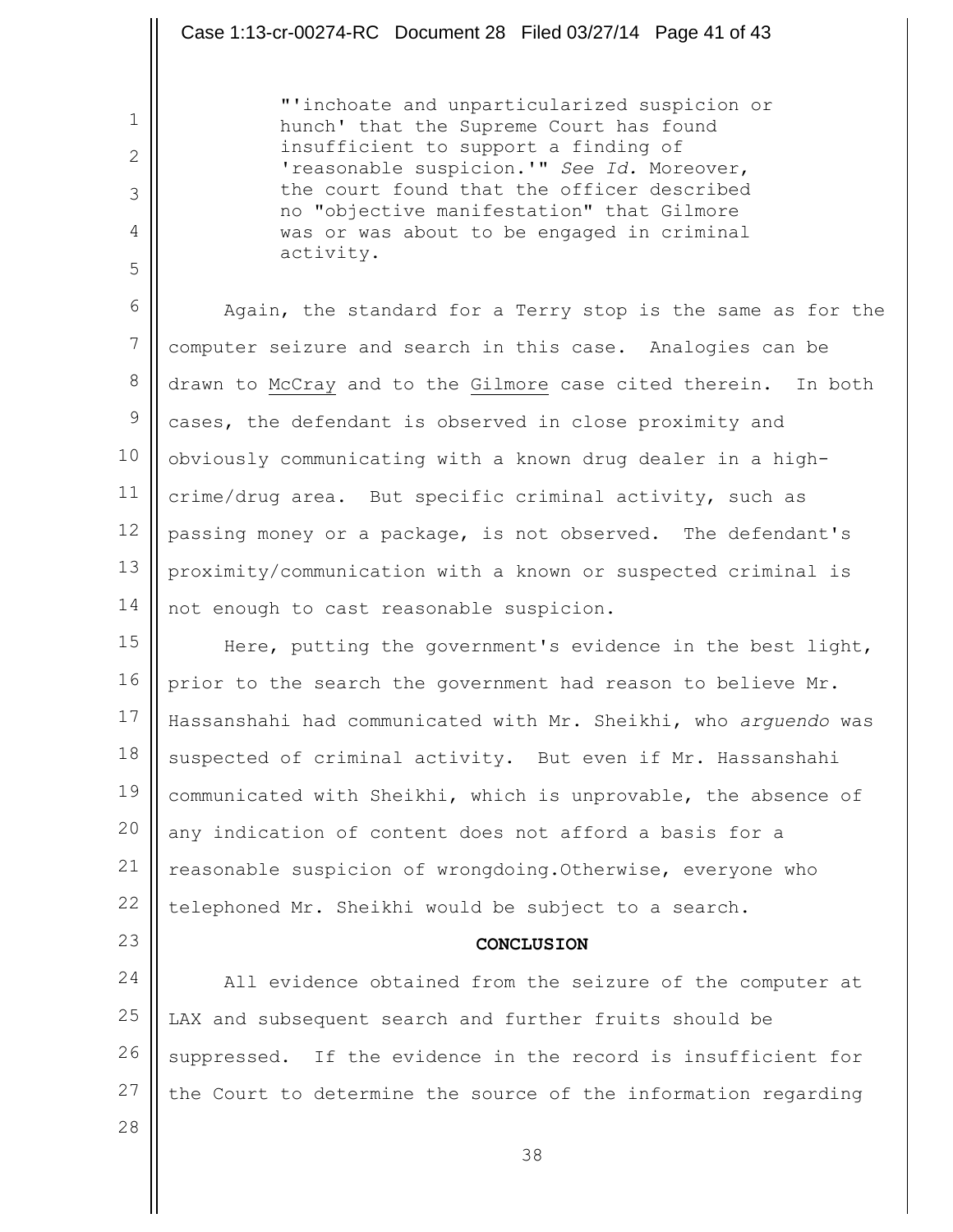### telephone numbers referenced in the Government's complaint, then the Court should order the production of discovery and conduct a hearing to allow the defense to probe the nature, parameters and rules governing the telephony database relied upon in this case. DATED: March 27, 2014 [ORAL ARGUMENT REQUESTED] John Pierce, Esq. Themis PLLC 2305 Calvert Street, NW Washington, DC 20008 /s/ John Pierce\_\_\_\_\_\_\_\_ John Pierce Attorneys for Defendant SHANTIA HASSANSHAHI Case 1:13-cr-00274-RC Document 28 Filed 03/27/14 Page 42 of 43